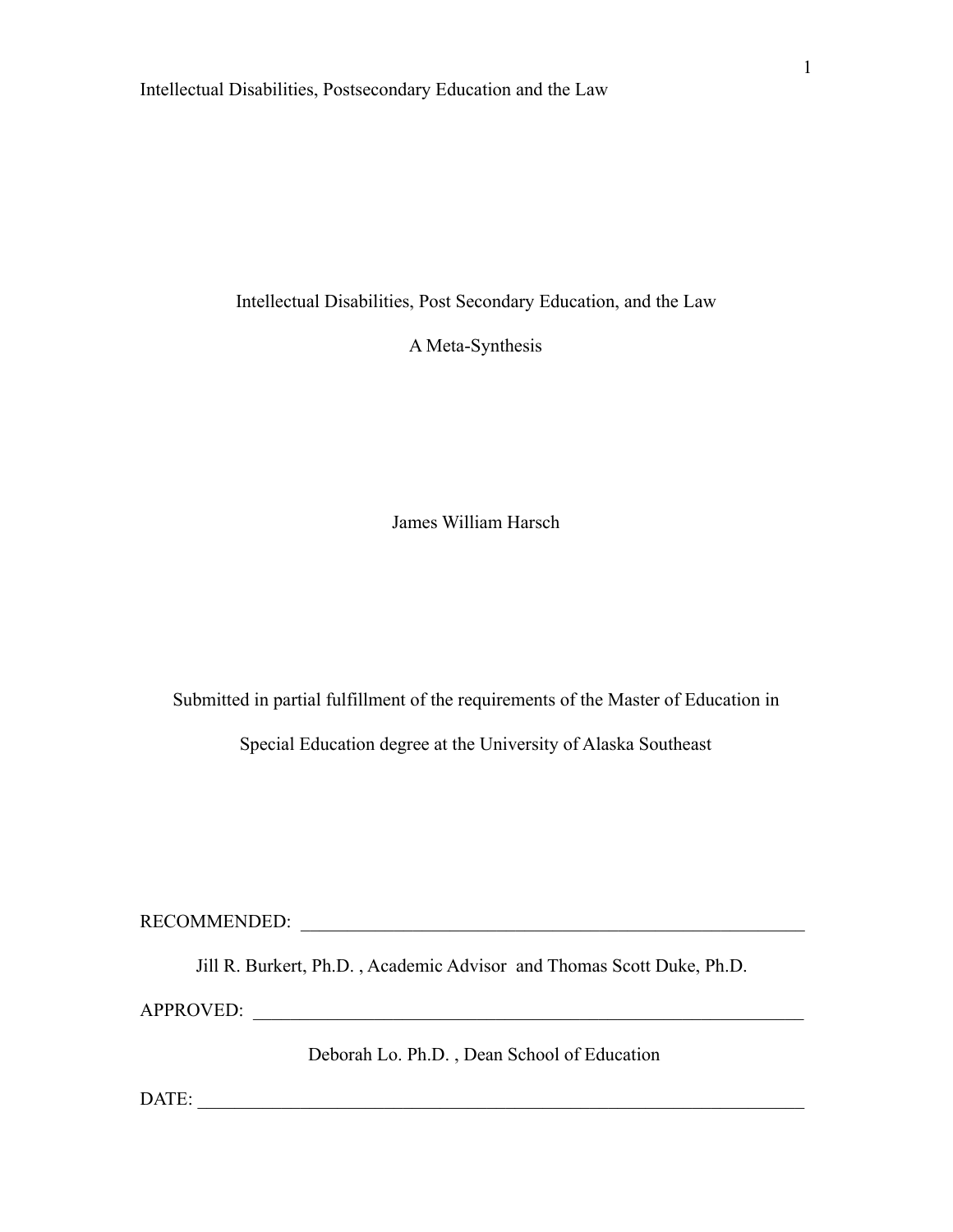#### **Abstract**

Regular students contemplating a collegiate education are not hindered by the myriad of obstacles that a student with a cognitive disability experiences. This meta-synthesis explores the availability of collegiate programs for the intellectually disabled, the barriers that they encounter, and the supports available to aid the disabled in their chosen journey. Forty relevant articles were examined to ascertain the colleges with programs, the impediments to admission, and the needed remedies to the barriers. Most collegiate programs developed for the disabled are expensive and in short supply. They are not actively participated in due to the expense, the regulations, and the barriers that the disabled experience. Although there are many agencies and governmental regulations in place which at first seem to support and encourage the disabled to attend college, this is in error and numerous changes need to be instituted to the programs and to their availability in order for the cognitive disabled to fully experience the college life.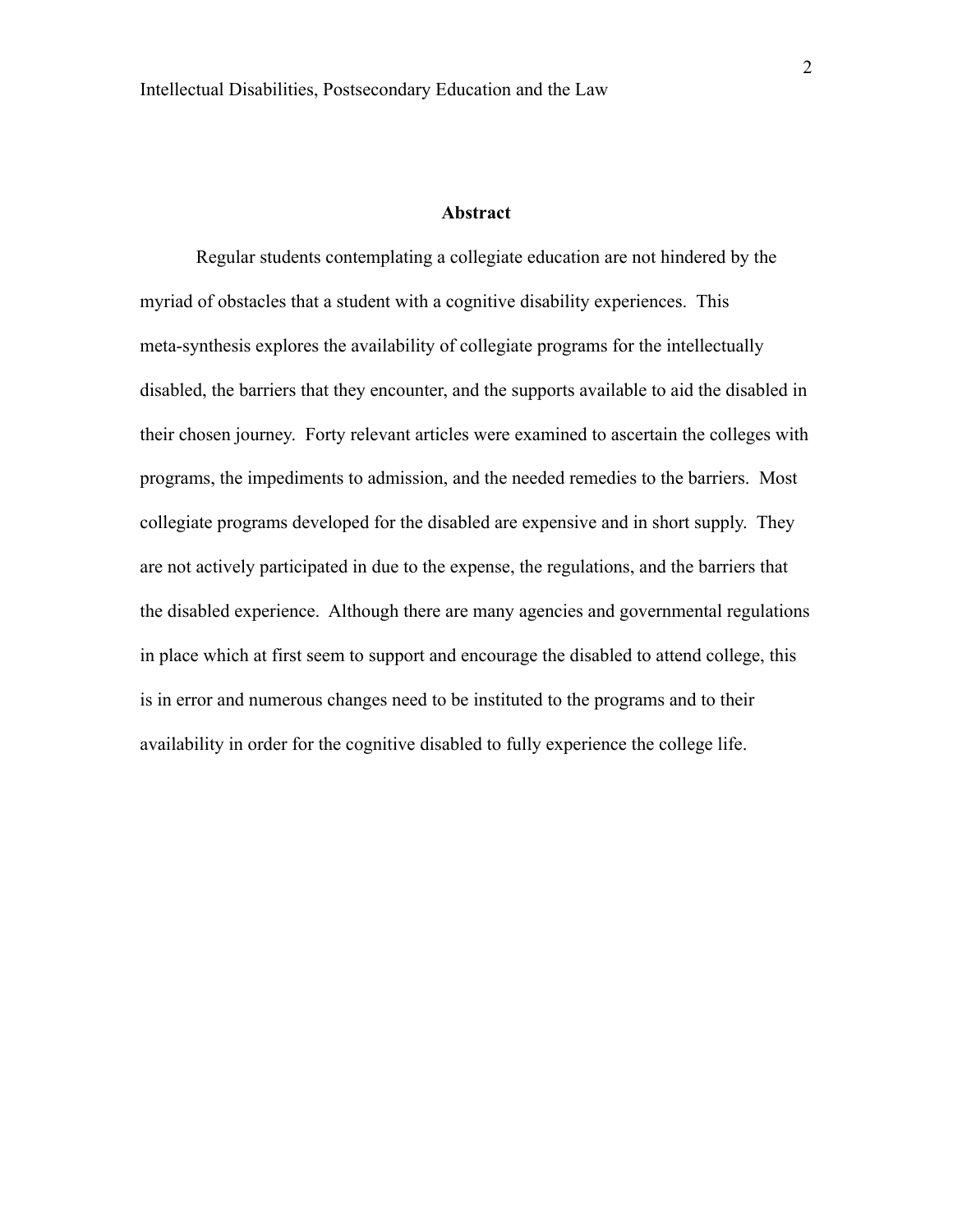#### *1.1. Background*

One of the core values of our democracy is that everyone is entitled to a free and public education. John Adams in his essay, *Thoughts on Government,* states that every democracy needs a well armed militia as well as "Laws for the liberal education of youth, especially of the lower class of people, are so extremely wise and useful, that, to a human and generous mind, *no expense for this purpose would be thought extravagant."*

However, the United States, including during John Adams life, had segregated certain individuals from the rest of society, who were thought to have lesser value and therefore did not deserve "unalienable rights", let alone an education. It was common practice to institutionalize those individuals who had disabilities in long-term facilities and faced a lifetime of segregation and isolation from the general population. Some were branded as demon possessed, a punishment for sin, or characterized as senseless animals and were subjected to deplorable treatment (Winzer, 1993).

The 1800s began with some hope in the belief that humans could change. Professionals held great hope that "deviants" which included people with disabilities, could be molded into assimilated, less threatening, more acceptable people (Rothman,1971). However, people with disabilities were still being institutionalized despite the change in thinking and attitudes.

By the end of the 1800s, the unpropitious philosophy of social Darwinism and eugenics started to take hold in society. Rhodes (1993) concludes, "the movement emphasized the dominance of heredity and sought to encourage the reproduction of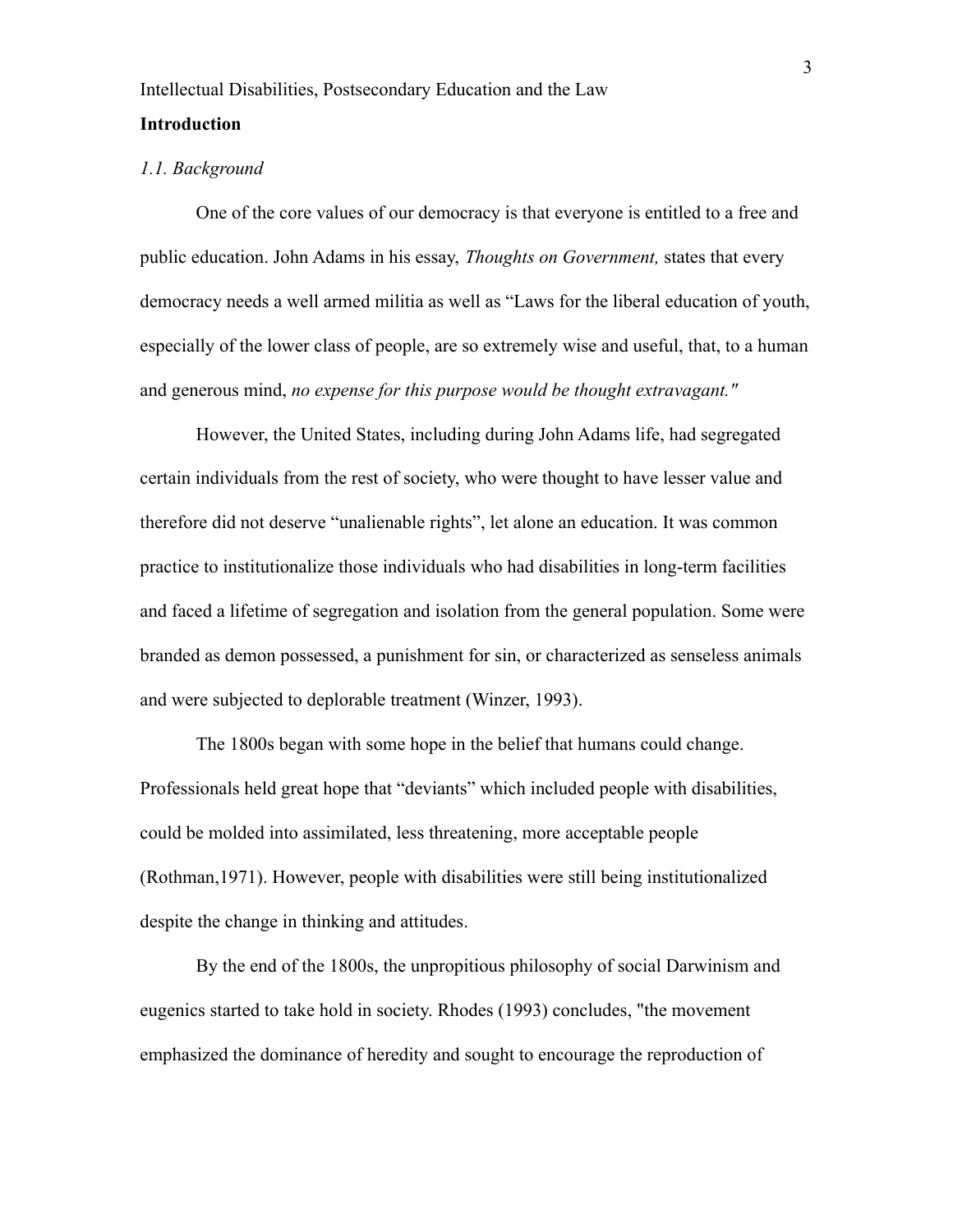Intellectual Disabilities, Postsecondary Education and the Law socially desirable individuals (positive eugenics) and discourage the reproduction of the undesirable (negative eugenics)." Eugenics became the vehicle in which to blame the troubles of society, casting those with disabilities in a horrific, negative light. Those with disabilities did not have the right to marry, or even have children for fear of carrying on their disabilities to their offspring. As the century progressed, short-staffed institutions had to deal with the rise in the number of disabled patients who often lived in subhuman conditions.

Despite the promise of new technology at the turn of the century, and the rise of the standard of living, attitudes about people with disabilities had pretty much remained the same. They were still being seen as objects of shame and disgrace. Service options for students that had disabilities were either in private and/or state institutions because most public schools would not accept them. These institutions were more about controlling individuals in order to "protect society" than to educate or treat them and return them to society. By the time this attitude of fear had passed, institutions had become firmly established (Vitello & Soskin, 1985). Despite having school compulsory in all states by 1918, children with disabilities were still not allowed to attend public schools. This was upheld and supported by the courts in Watson v. City of Cambridge (1893) and Beattie v. Board of Education (1919).

By the mid 1900s, every state in the Union had built publicly supported state institutions. Because individuals with disabilities were segregated from society, and were excluded from public schools and public life, the care that the institutions gave was mainly custodial, with the goal of lifelong care in mind (Armstrong 2002). These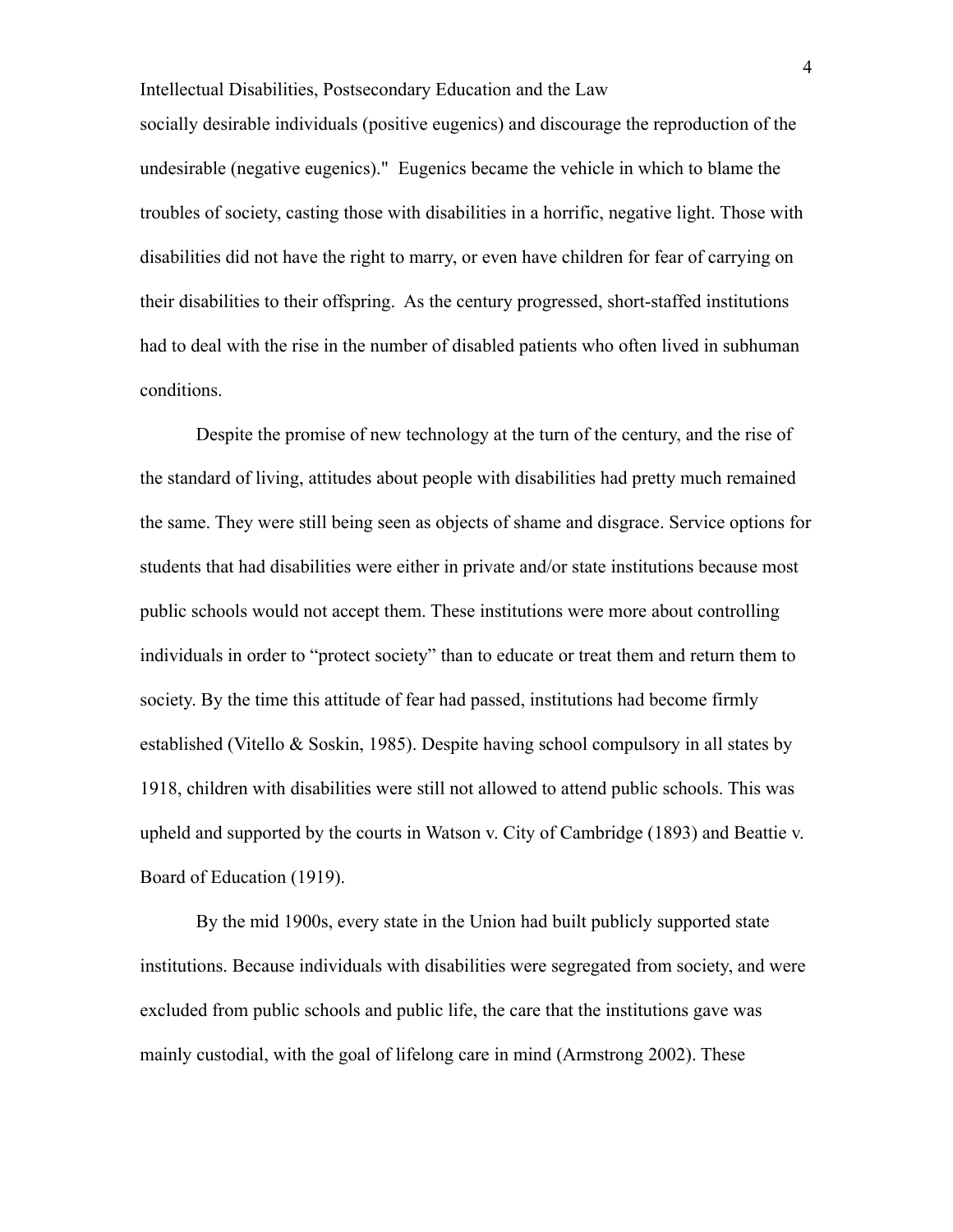Intellectual Disabilities, Postsecondary Education and the Law institutions were overcrowded as a result of this policy. The tenet that a disabled child would be 'better off' in an institutional environment was alive and well in 1968 when my sister was born. Because she was premature, she was born with hyaline membrane disease**,** an unidentified lung infection. She stopped breathing multiple times, some of the time for long periods, before she was put on an alarm monitor and breathing machine. The doctor could not give my parents any assurances that she was not mentally impaired and advocated institution confinement if she was. Of course my parents would never let that happen, no matter the outcome. It is ironic that she has an 132 I. Q. and was a stellar athlete in high school and college. What is appalling is that attitude was still advocated only forty years ago.

Black children were not in institutions, but they were also denied an equal education by being segregated from society. The segregation of public facilities, including schools was upheld in the United States Supreme Court in *Plessy v. Ferguson* (1896) under the doctrine of "separate but equal" until its reversal in the 1954 landmark decision in *Brown v. Board of Education* which overturned earlier rulings. The Warren Court in its decision stated that educational facilities are inherently unequal (Blanchett, Brantlinger, & Shealey, 2005). It marked a significant beginning for equal access to public education and opportunity to all minority children in the United States. Despite the ruling, children with disabilities were still being institutionalized.

Eventually, professionals as well as the public became concerned that the institutions were not giving a level of services or a quality of life that should be available to all individuals. This concern was supported by the report to the President's Panel on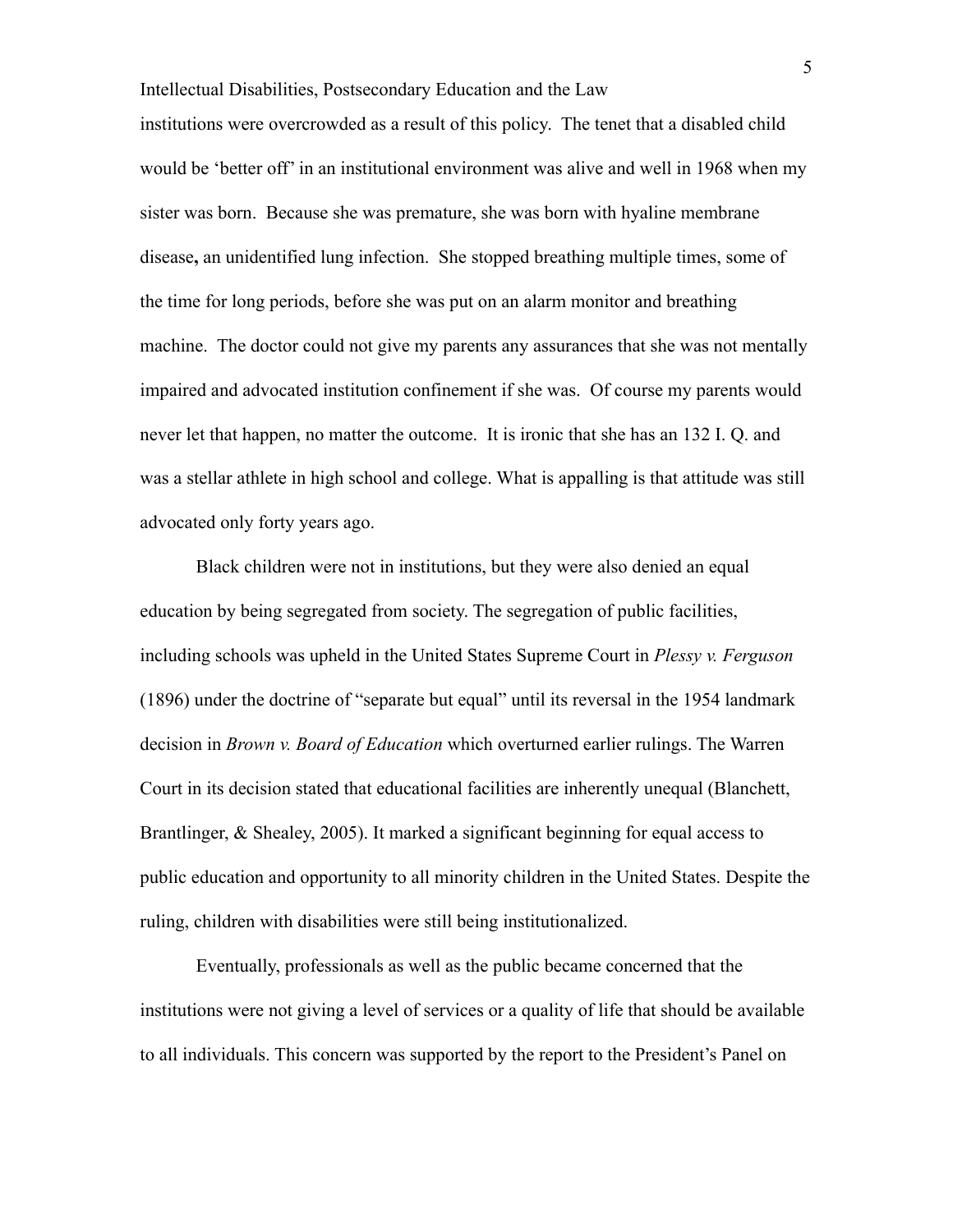Intellectual Disabilities, Postsecondary Education and the Law Mental Retardation (1962). It stated, "The quality of care furnished by State institutions varies widely…but the general level must be regarded as low. In large State institutions, the normal problems of administration and care are compounded by overcrowding, staff shortages, and frequently by inadequate budgets" (pp.132-133).

Despite this report and its recommendations, conditions were slow to change. In 1971, the American Association on Mental Deficiency (AAMD) reported the results of a national study that involved 134 mental institutions. This report showed that changes were still needed because:

1) Sixty percent of institutions were overcrowded;

2) Fifty percent of institutions were rated below minimum standards;

3) Eighty-nine percent of the institutions did not meet acceptable

attendant/resident ratio standards;

4) Sixty percent of the institutions provided insufficient space for programming (e.g., education, recreation), and

5) Sixty-four percent of the institutions used residents to maintain the institutions and twenty-three percent compensated residents. (Vitello & Soskin 1985).

It looked like conditions in institutions were no different than when the President's panel convened in the previous decade in 1962. However, real change was finally on the horizon.

With the Education for All Handicapped Children Act enacted in 1975 by Congress, the requirement that all children with disabilities be given a free and appropriate public education (FAPE) and to provide special services (Public Law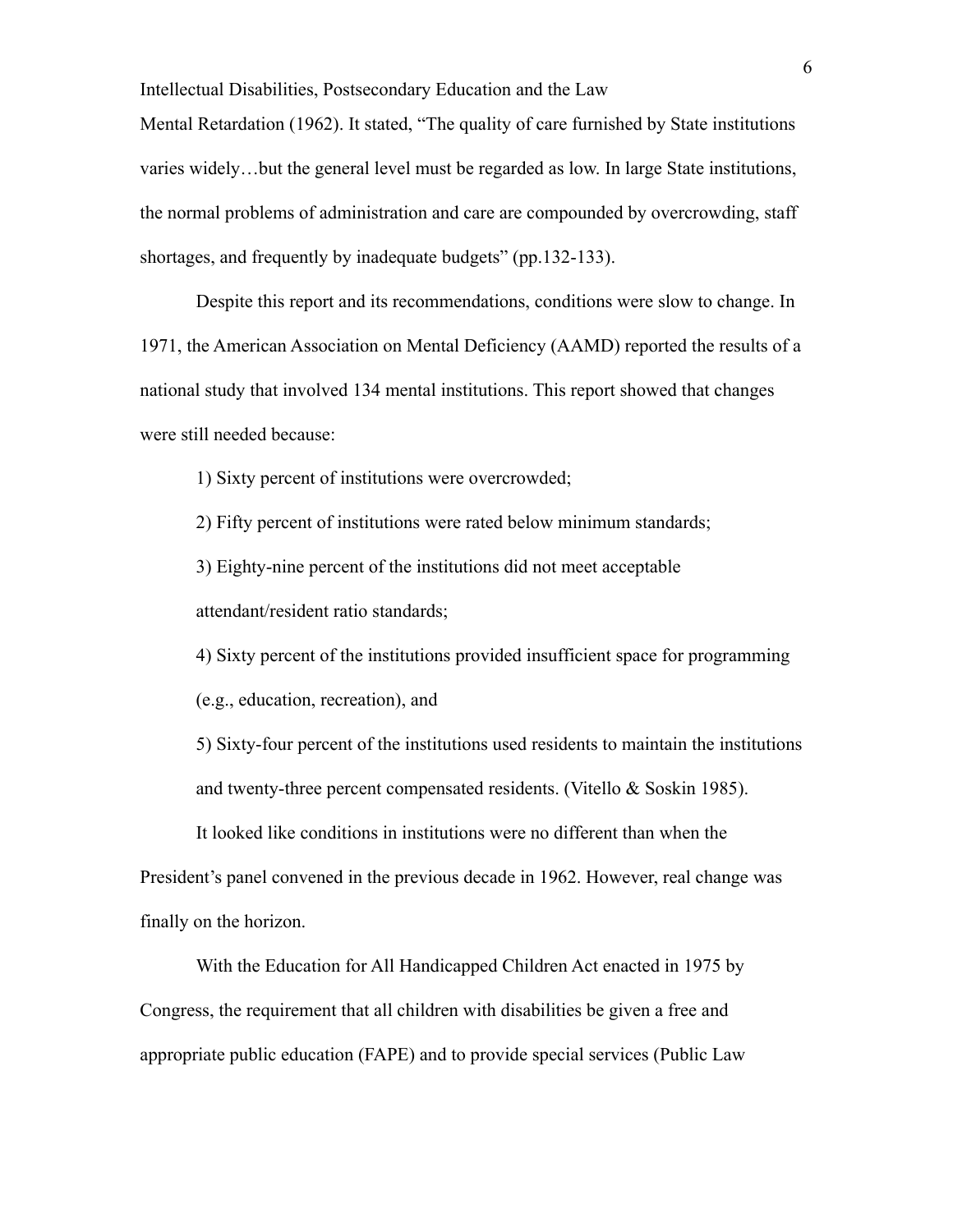Intellectual Disabilities, Postsecondary Education and the Law 101-476). The Education for All Handicapped Children in 1990 was reauthorized by Congress (Public Law 101-176) and given a new name, the Individuals with Disabilities Education Act (IDEA).

IDEA was reauthorized again in 1997 but was amended to include language such as "i*nclusion*", meaning in that "the first placement option for each student with a disability is the regular classroom" (Public Law 105-17). Meaning of this was that students with disabilities were to be included with their non-disabled peers in the general education classroom as part of the least restrictive environment and were to be given greater access to the general curriculum (Stodden & Whelley, 2004).

This legislation was the catalyst of generating a whole new class of children with disabilities who could learn along side their non-disabled peers for the first time in history. This started a change in society's attitudes and assumptions about students with disabilities in regards to their abilities in the K-12 public education settings. Not only in their primary and secondary careers, but the possibility of students with disabilities seeking inclusion in postsecondary settings.

On another note, the United Nations recognizes the right to an education. According to international law, it is the right of every person to receive an education, especially those with intellectual disabilities. Even before *Brown v. Board of Education*, in 1948, the United Nations Article 26 stated, "Education has been identified as a human right. This right is extended to all groups in society including those with intellectual disability." - *Article 26 of the Universal Declaration of Human Rights, United*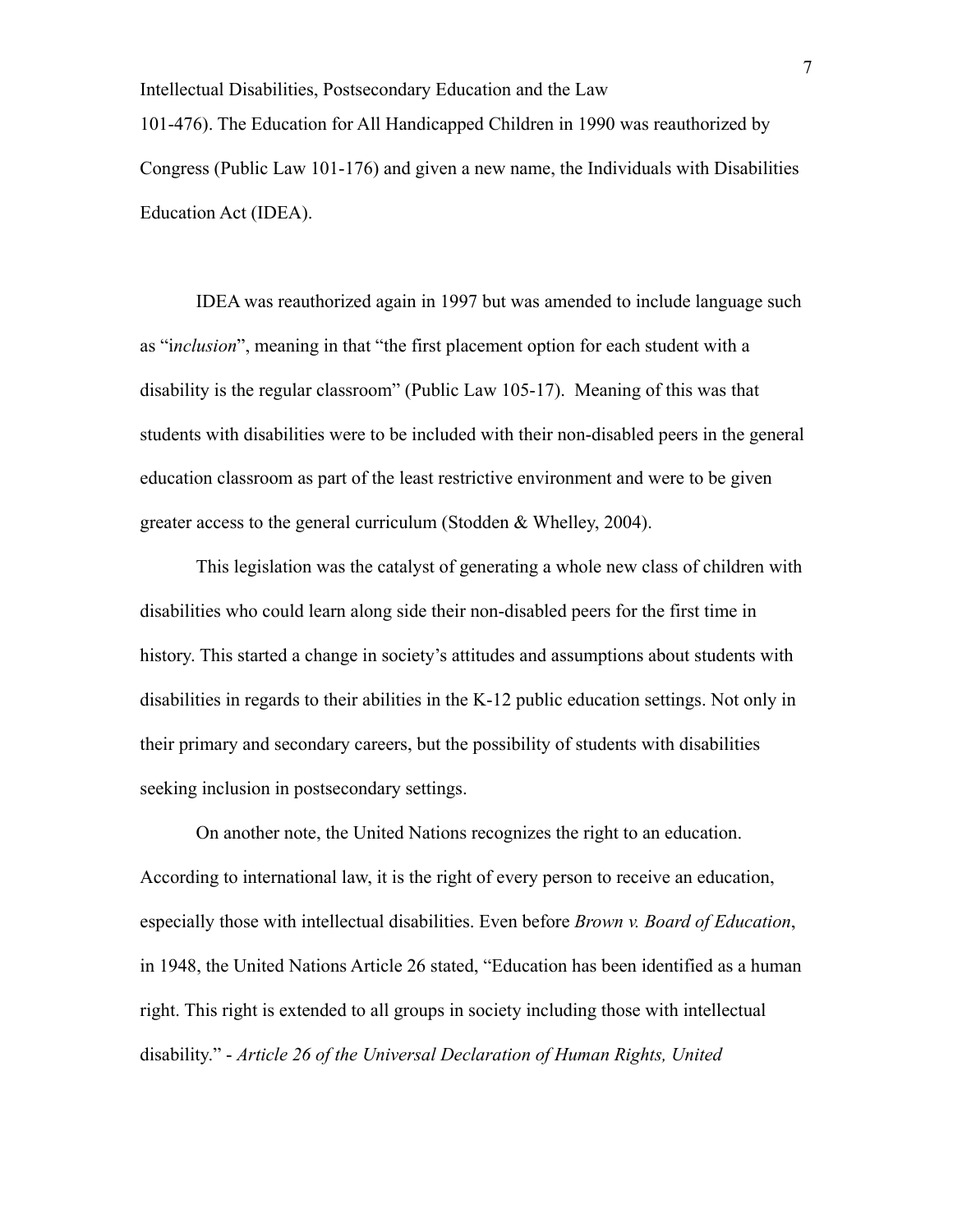*Nations,1948.* What took us so long? How many individuals were denied their 'best' because of the delay in changing the culture?

### *1.2. Author's beliefs and experiences*

I went to school during the 1960s and the 1970s. Being born with unilateral deafness, I sat mostly in the front of the classroom and the far left in order to hear the teacher. Later on, I developed Juvenile Rheumatoid Arthritis. To my disappointment, I had to be pulled from playing football and baseball as my knees would swell and I couldn't bend them. I had my knee aspirated each week while in the third grade. I also was making regular trips monthly to see the Rheumatologist at the Children's Hospital of Los Angeles. A side symptom of Rheumatoid Arthritis is Iritis, which I developed necessitating regular visits to the ophthalmologist and since I was taking up to ten aspirin a daily for the pain and swelling, I had to have my blood drawn weekly to make certain that my body was in balance.

While in junior high, both the Iritis and Arthritis went into remission. The doctor cleared me for competitive swimming, but no contact sports. Despite being cleared, I was still making regular visits to the hospital and the eye doctor. In my visits to the hospital, I found that I was lucky. There were many others of my age, in wheelchairs and crutches who had arthritis that was more severe than mine. I enjoyed a relative free time in remission during my high school career swimming and, eventually, playing soccer. After high school I was able to join the service. I lasted nine years before my knees couldn't take the pounding of daily running. The arthritis came back. After discharge and even to this day I have some problems with my knees.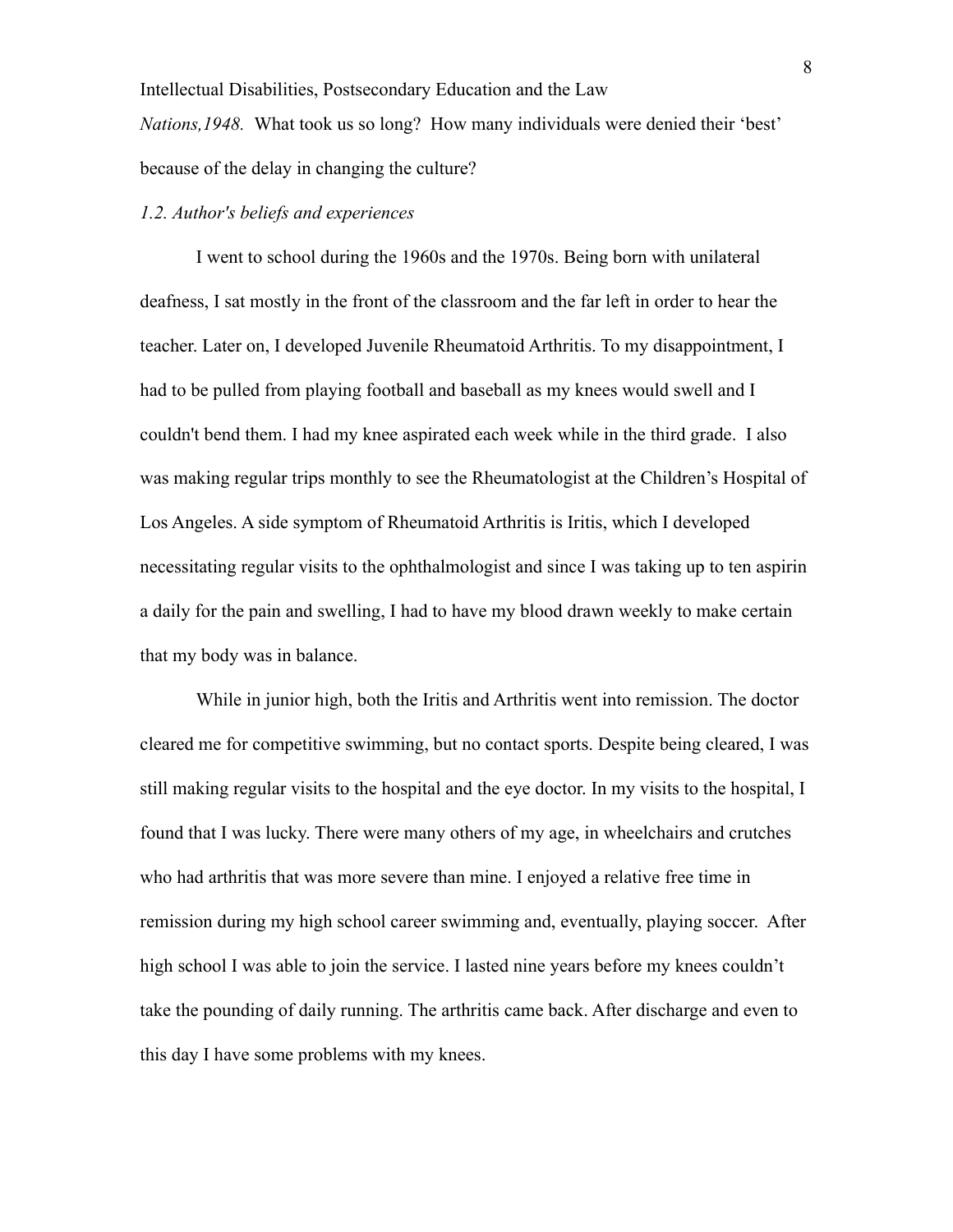In looking back at my high school experience, I remember those schoolmates who had disabilities more severe than mine. They had their own classroom and teachers. When we did have contact with them, I remember other kids picking on them. I saw myself no different than they were. I knew my disabilities and theirs were not our fault. I saw them as people with the same hopes and dreams that I had, but yet they were not in the regular classroom or exposed to the same curriculum. So on top of their disabilities, they were further challenged by being treated different by the educational system. Even then I thought it would be great if they would at least get some exposure in a 'regular' classroom. I figured if they were around more, the other kids would get to know them, wouldn't pick on them or make fun of them. By the time I graduated high school in 1978, I rarely saw any high school classmates with disabilities in the regular classroom. They still had their own classroom and teachers. My band teacher, Mrs. Ingersoll, made the move to special education and through her I received much more insight about special education, and interestingly, she said that they had their own separate curriculum. Also, she had the idea of inclusion long before the IDEA laws became into being.

I went to college late in life at the ripe old age of 40, but I knew that I wanted to be a teacher. My parents were teachers and they instilled in me a love for education and acceptance of all students. At the local community college I attended, there were some students with disabilities on the campus. While I was gone from education, inclusion been implemented in elementary and high schools. I saw students that had physical disabilities but not cognitive disabilities. I started to wonder if there were any of these students on campus and if there were any college classes possibly tailored to them. My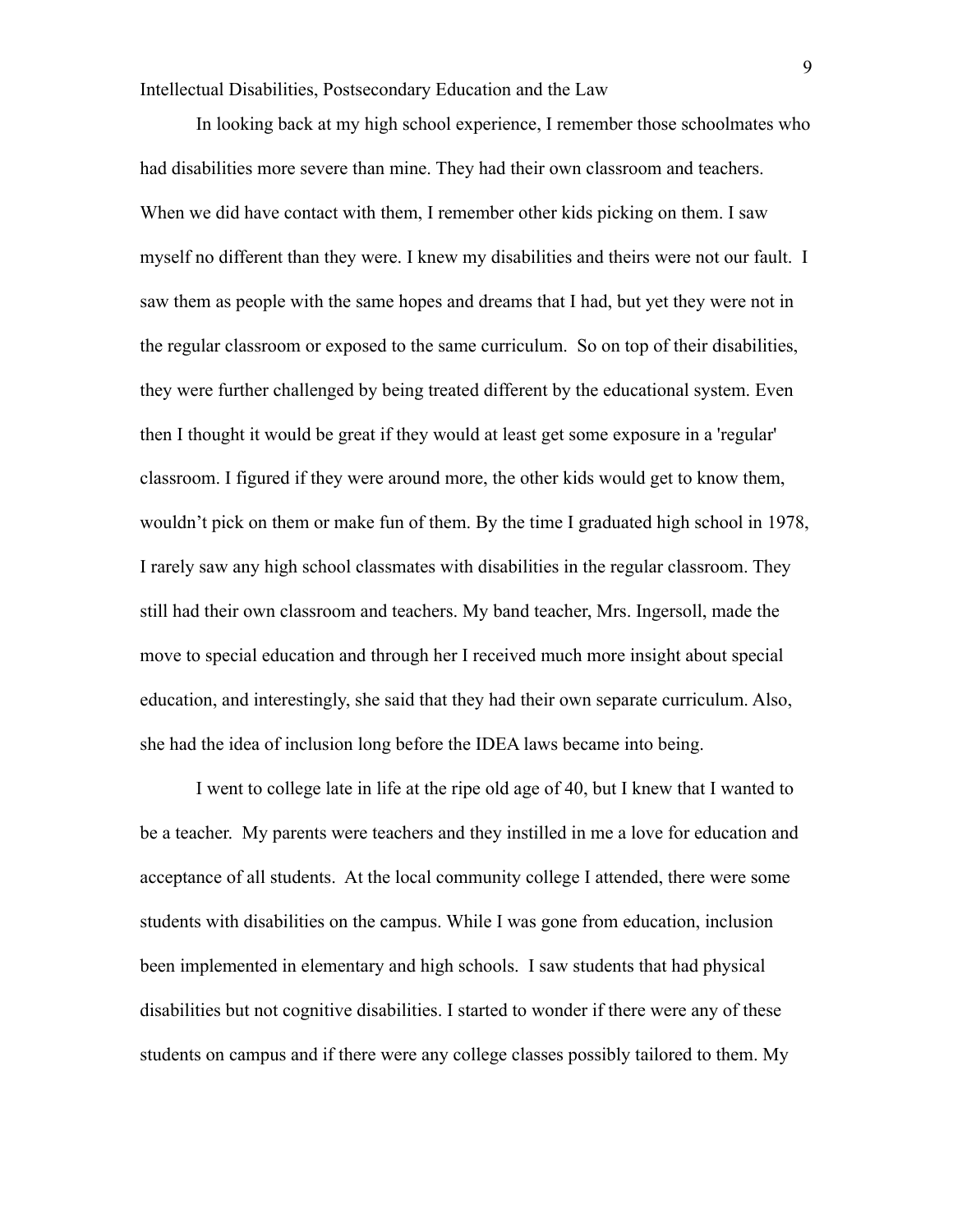Intellectual Disabilities, Postsecondary Education and the Law college had a Disability Support office, but the college catalogue did not offer anything or indicated that there was any support for them. I asked myself why couldn't those with cognitive disabilities go to college? Of course, they couldn't make it through the regular college curriculum, but the school could offer a continuation of their high school classes to increase their independence and enrich their lives. I believed then and now that colleges should and could have a curriculum tailored for those with cognitive disabilities.

It wasn't until my junior and senior years of college that I learned about IDEA laws, and heard the words of mainstreaming, inclusion, and Individualized Education Plans (IEP). When I learned how special education had changed greatly over the twenty plus years of being out of school, I was thrilled. How wonderful to find out that they were finally including those students with disabilities in the regular classroom. After graduating, I found work in a remote region of Alaska. I have been privileged to teach in a small Yupik Eskimo village, ten air miles from Bethel called Kwethluk. I have had the honor of teaching many students with disabilities over the past eight years. Those special needs students have a myriad of disabilities such as learning disabilities, hearing impaired, schizophrenia, and cognitive impairments. The needs of these exceptional children are as diverse as any classroom and it often challenges me to think outside the box, but it brings many more opportunities to celebrate and honor differences among our students.

After teaching in a regular education for six years and special education for almost two years, I have seen the benefits of inclusion first hand. I noticed that some of their peers wanted to know more about their peer's disability. I have seen them step up to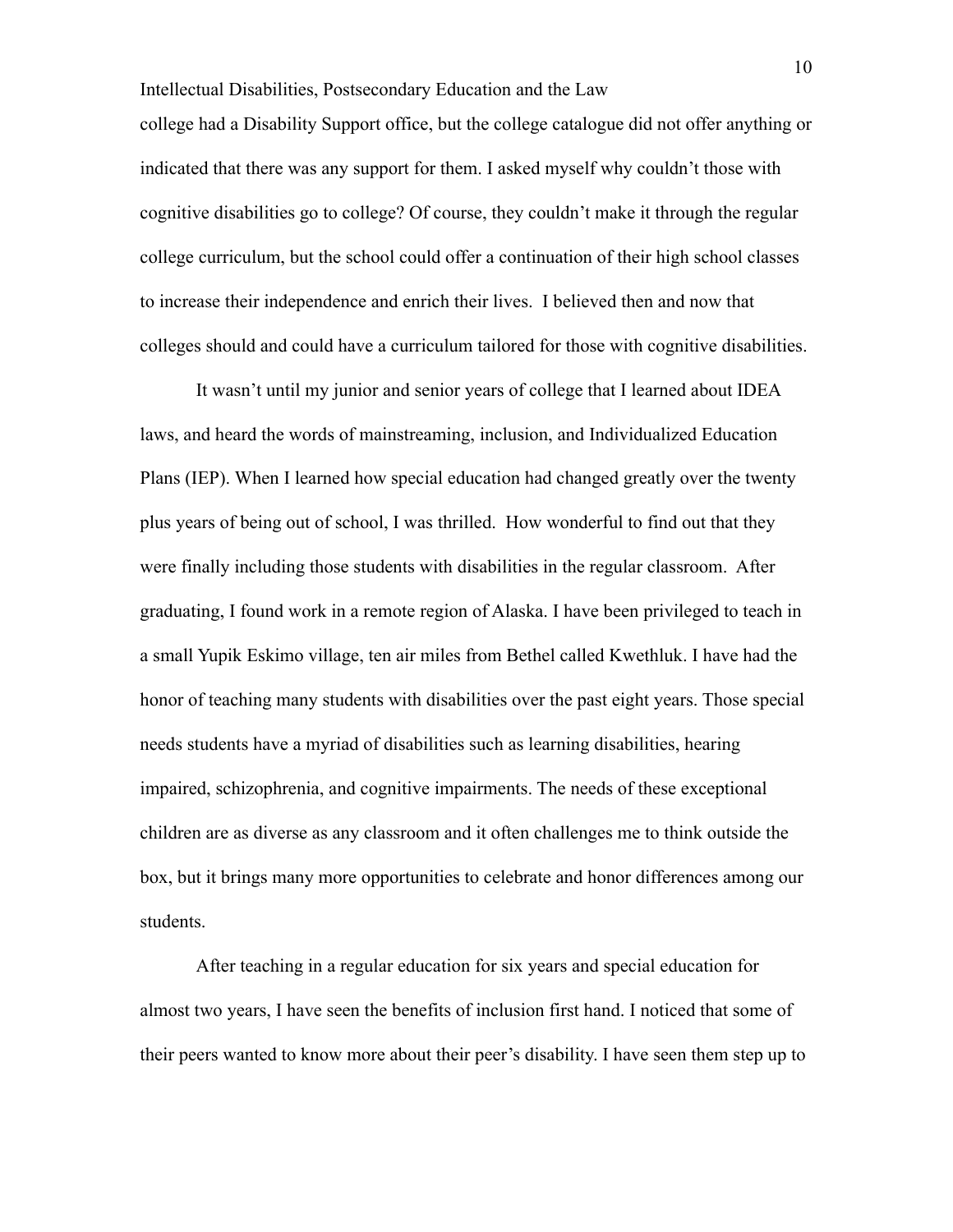Intellectual Disabilities, Postsecondary Education and the Law the plate and ask to help them when they are able to. I have observed them assist the special education teacher where and when they can. I have noticed those 'regular education' students being protective, shielding the special needs students from any ridicule, and wholeheartedly accepting them as one of their own. These types of behaviors can only be attributed to an inclusion educational classroom. What is truly wonderful is when the 'regular education' students realize that special needs students are just regular children and, like them, they want friendship and acceptance.

Because of my own disabilities, I am more empathetic to those with students with disabilities and strive to have them reach their full potential in life, not just in their secondary careers, but I want them to succeed in whatever and wherever they would want to pursue in their journey, including if they so desire, to attend college. This is why transition from high school to their collegiate endeavors is so important.

This does bring up a myriad of questions when it comes to higher education especially for those with cognitive disabilities and is the basis of my research:

1. What barriers are there for those with cognitive impairments to attend post secondary schools?

2. At what extent do those cognitive impaired students go on to a post-secondary education?

3. How many schools have inclusionary practices for cognitive impaired students in their college and enroll them in programs?

4. What classes do cognitive impaired students take and how many years does it take for a student to finish?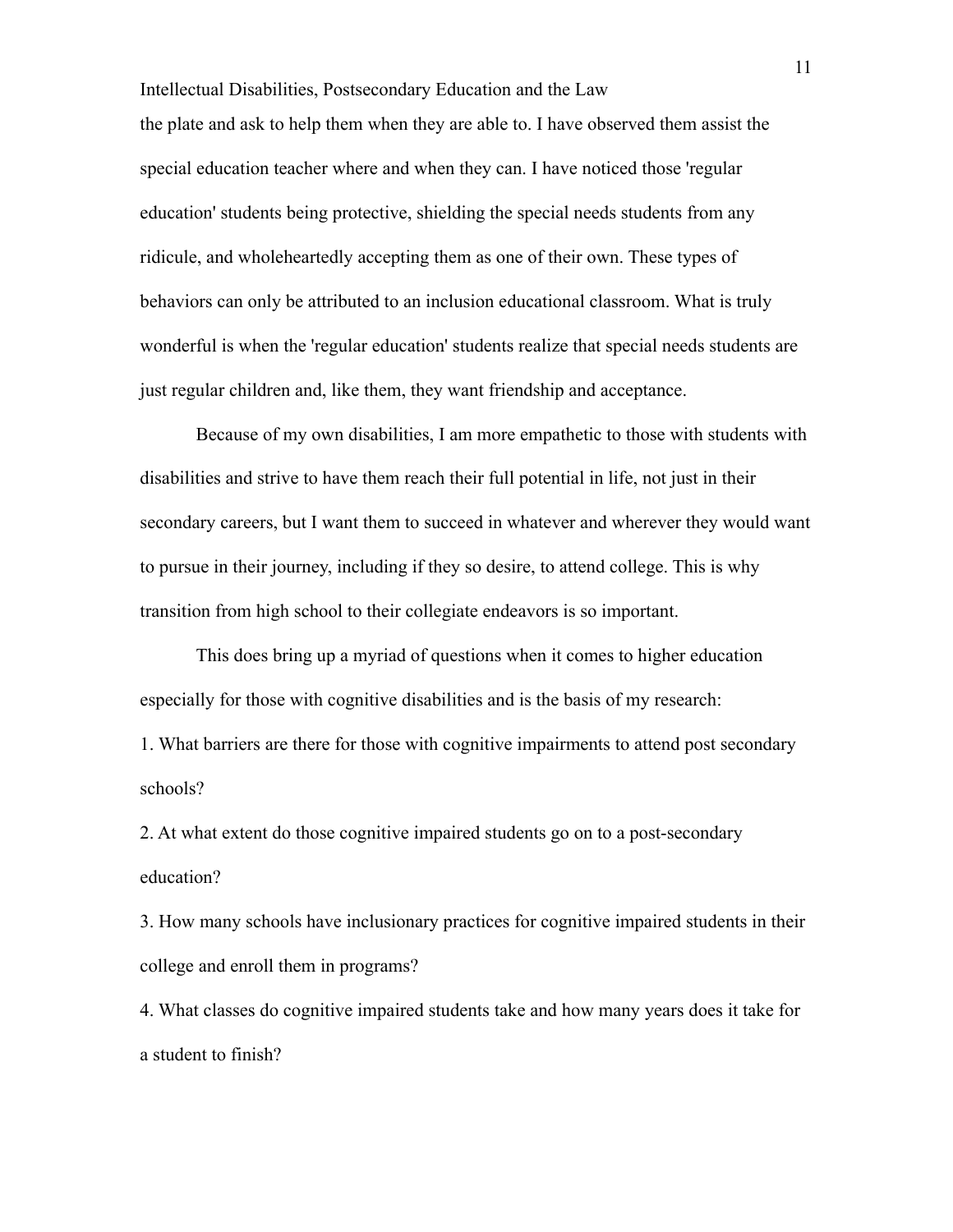Intellectual Disabilities, Postsecondary Education and the Law 5. Is there any data that shows that a post-secondary education for cognitive students helps them in their later years?

# *1.3. Purpose of this meta-synthesis*

This meta-synthesis is focused on higher education for those with significant, cognitive, and intellectual disabilities. One purpose was to locate and identify journals and articles that had any connections with those with disabilities and graduated from college. I wanted to know their experiences, good and bad, their struggles, their advice their successes for someone who is thinking of going on to college that has intellectual disabilities and be able to relate that in my paper. A second purpose was to locate articles that shed light on typical barriers that those with disabilities face when enrolling in any postsecondary education and obstacles that a student might face after enrollment. My third and final purpose was to locate articles that despite those obstacles, there are ways around them and offer suggestions to those that need help.

### **Methods**

#### **2.1 Selection Criteria**

The forty articles included in this meta-synthesis met the following selection criteria:

1. The articles explored issues related to postsecondary inclusion, cognitive impairments, transitional programs, and entrance criteria of universities.

2. The articles explored issues related to inclusion of students with cognitive impairments in United States community colleges and Universities.

12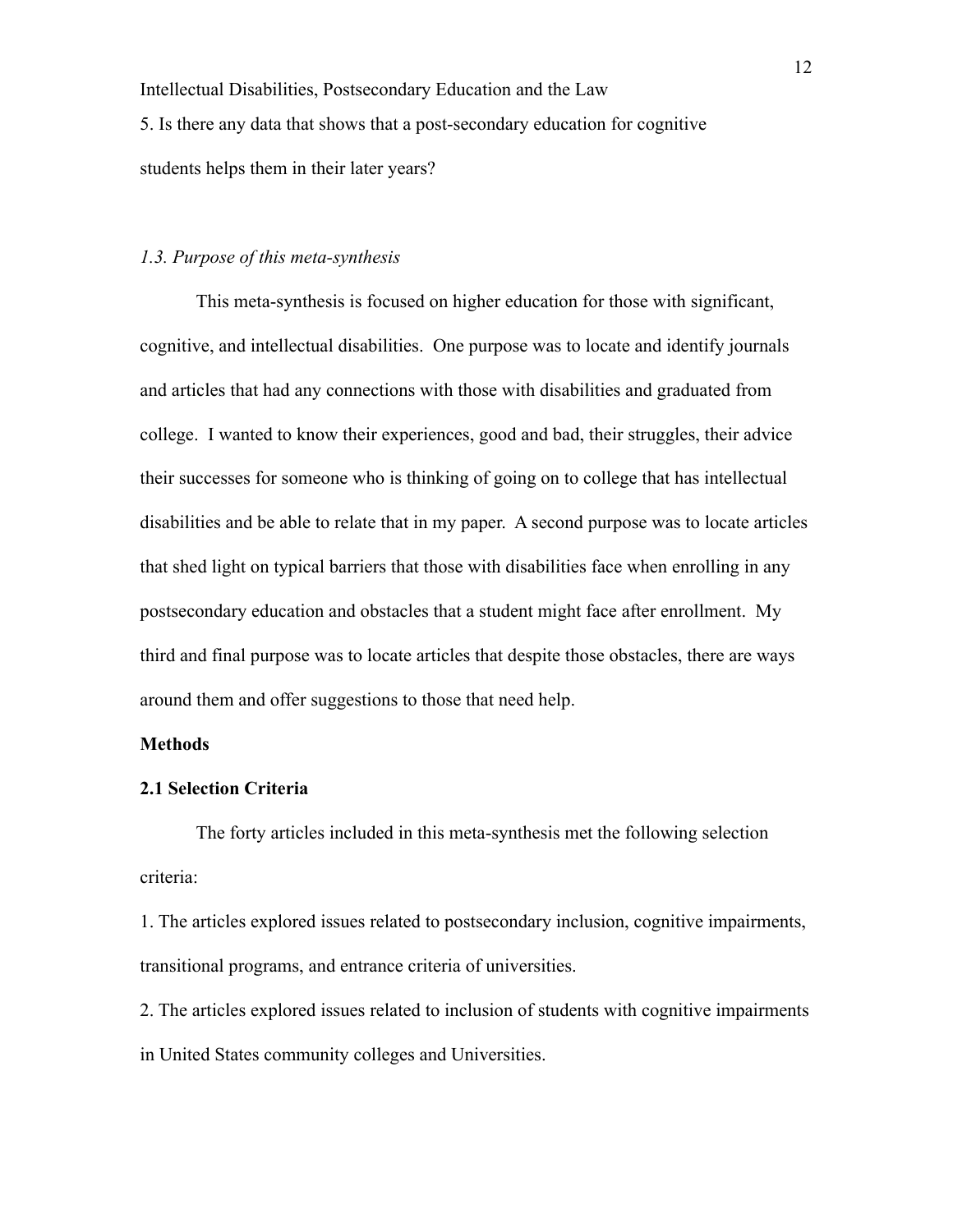- 3. The articles were published in peer-reviewed journals.
- 4. The articles were published between 1962 and 2012.

#### *2.2. Search Procedures*

All database searches and ancestral searches were conducted to locate articles and chapters for this meta-synthesis.

## *2.2.1 Database searches*

I conducted Boolean searches within: a) Education Resources Information Center

(ERIC); b) PsychINFO (Ebscohost); c) Professional Development Collection

(Ebscohost); d) Education Journals (ProQuest) and e) Education Abstracts (OCLC

FirstSearch) using these specific search terms:

1. ("Inclusion") AND ("Colleges or Universities")

- 2. ("College Inclusion") AND ("Disabilities")
- 3. ("Colleges Inclusion") AND ("Cognitive Disabilities")
- 4. ("University Inclusion") AND ("Cognitive Disabilities")
- 5. ("College Inclusion") AND ("Cognitive Impairments")
- 6. ("University Inclusion") AND ("Cognitive Impairments")
- 7. ("University Inclusion") AND ("Mentally Retarded")
- 8. ("Colleges") AND ("Mentally Retarded")
- 9. ("College Inclusion") AND ("Mentally Retarded")
- 10. ("Universities") AND ("Mentally Retarded")
- 11. ("Postsecondary") AND ("Mentally Retarded")
- 12. ("Postsecondary") AND ("Cognitive Disabilities")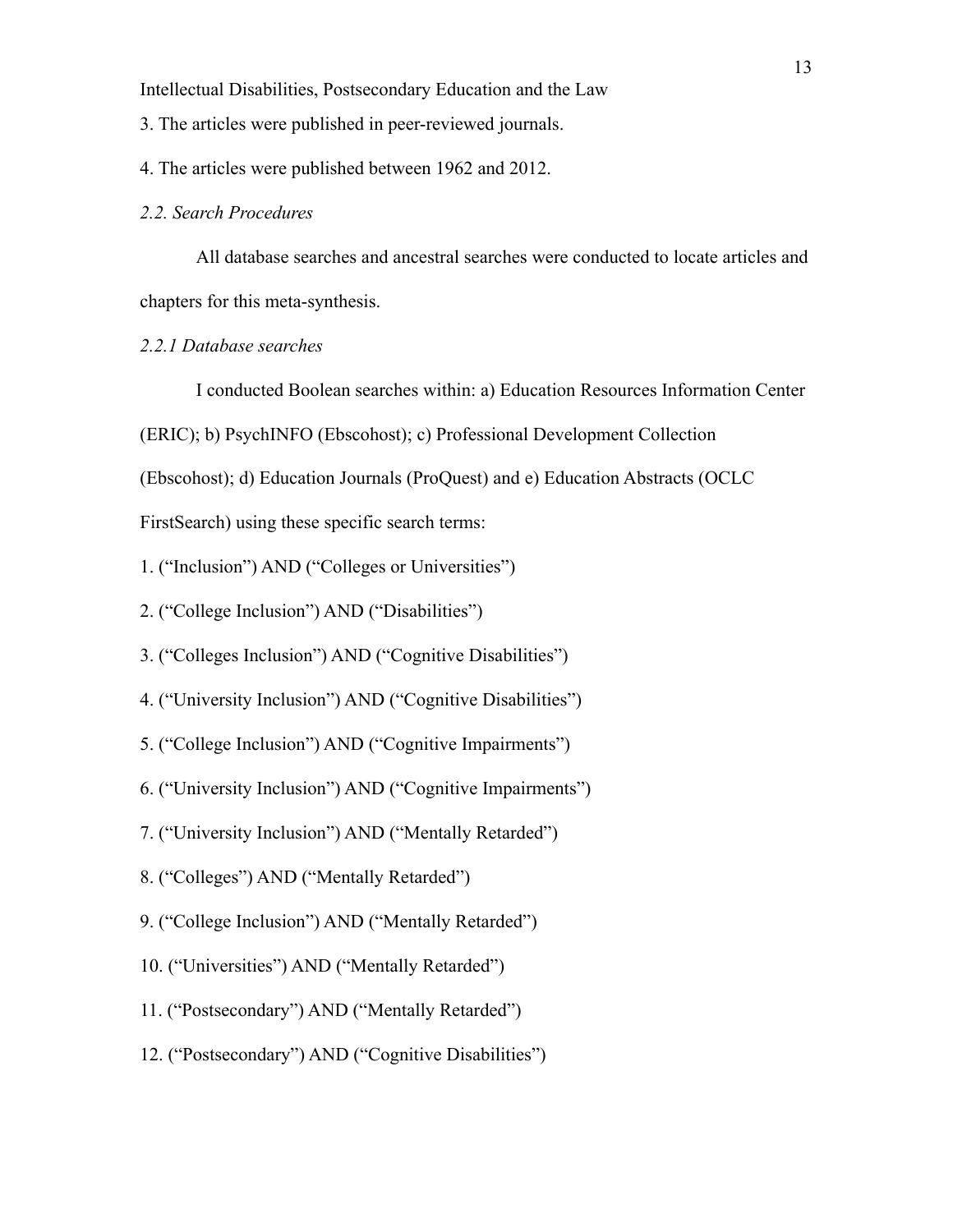13. ("Postsecondary") AND ("Cognitive Impairments")

#### *2.2.2 Ancestral searches*

There were no ancestral searches made in connection with this paper.

*2.3. Coding procedures*

In each of the forty articles, I developed and used a coding form. The coding form was based upon (a) publishing type; (b) research design (c) participants; (d) data sources and (e) findings of the studies.

#### *2.3.1. Publication type*

I analyzed each publication and classified each of them according to publication type (e.g. research study, descriptive article, opinion piece/position paper, guide, annotated bibliography, review of the literature):

•Research studies make use of systematic methods to gather and/or analyze quantitative and/or qualitative data.

•Descriptive articles describe certain experiences but do not make use of any systematic methods to gather and/or analyze data.

•Opinion/position papers are papers that reflect one person's opinion on a specific topic and may rely on the author's experience, background or understanding regarding a certain interest. •Guides are references or explanation on how to implement certain strategies, programs, policies or interventions.

•Annotated bibliography is a list of articles on any subject with a brief synopsis of each piece of finished work.

*2.3.2. Research design*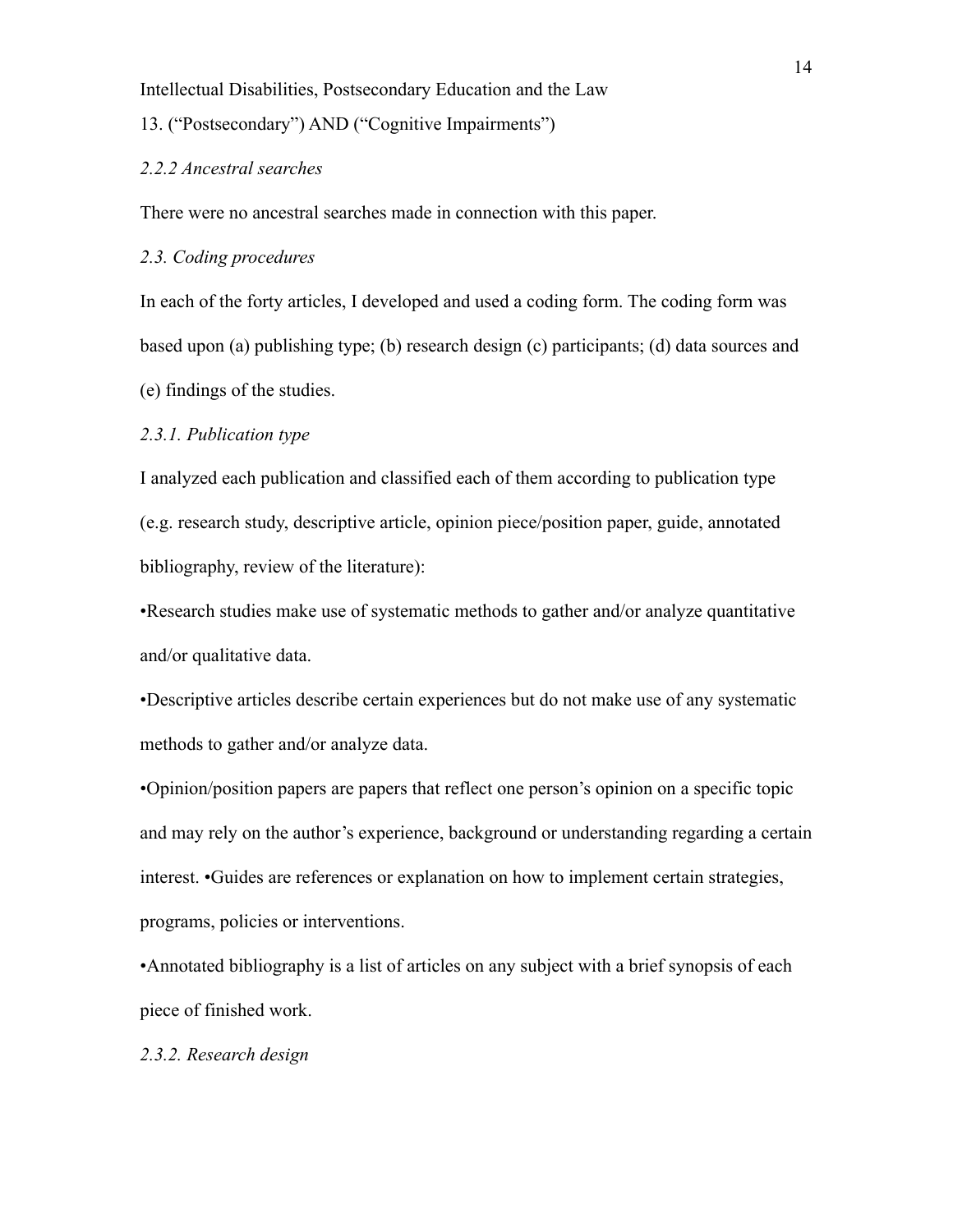Through each database finding, each study was further classified by research

design (i.e. Quantitative research, Qualitative research, mixed methods research):

- Quantitative research is based upon statistical, mathematical and computational techniques.
- Qualitative research is an inquiry method and is based not on numbers, but rather language. They may employ experiences, phenomena, narratology, storytelling, ethnography and shadowing.
- Mixed methods research combines both quantitative and qualitative methods within a study. Literature review takes common themes of previously written works and synthesizes the findings on a specific topic.

## *2.3.3. Participants, data sources, and findings*

Identification of the participants was made in each article (e.g. Postsecondary Education and Persons with Intellectual Disabilities: An Introduction; Postsecondary Education for Students with Intellectual Disabilities.) I also categorized the type of data sources that were analyzed for each study (e.g. observations, focus groups, surveys, Intellectual Disabilities, Postsecondary Education and the Law, interviews). I then finally summarized the findings or conclusions of each research study (Table 2).

#### *2.4. Data analysis*

I used a modified version of the Stevick-Colaizzi-Keen method previously employed by Duke (2011) and Duke and Ward (2009) to analyze the forty articles that I included in this metasynthesis. First, I determined significant statements made within each article. I then for the purposes of this meta-synthesis, defined significant statements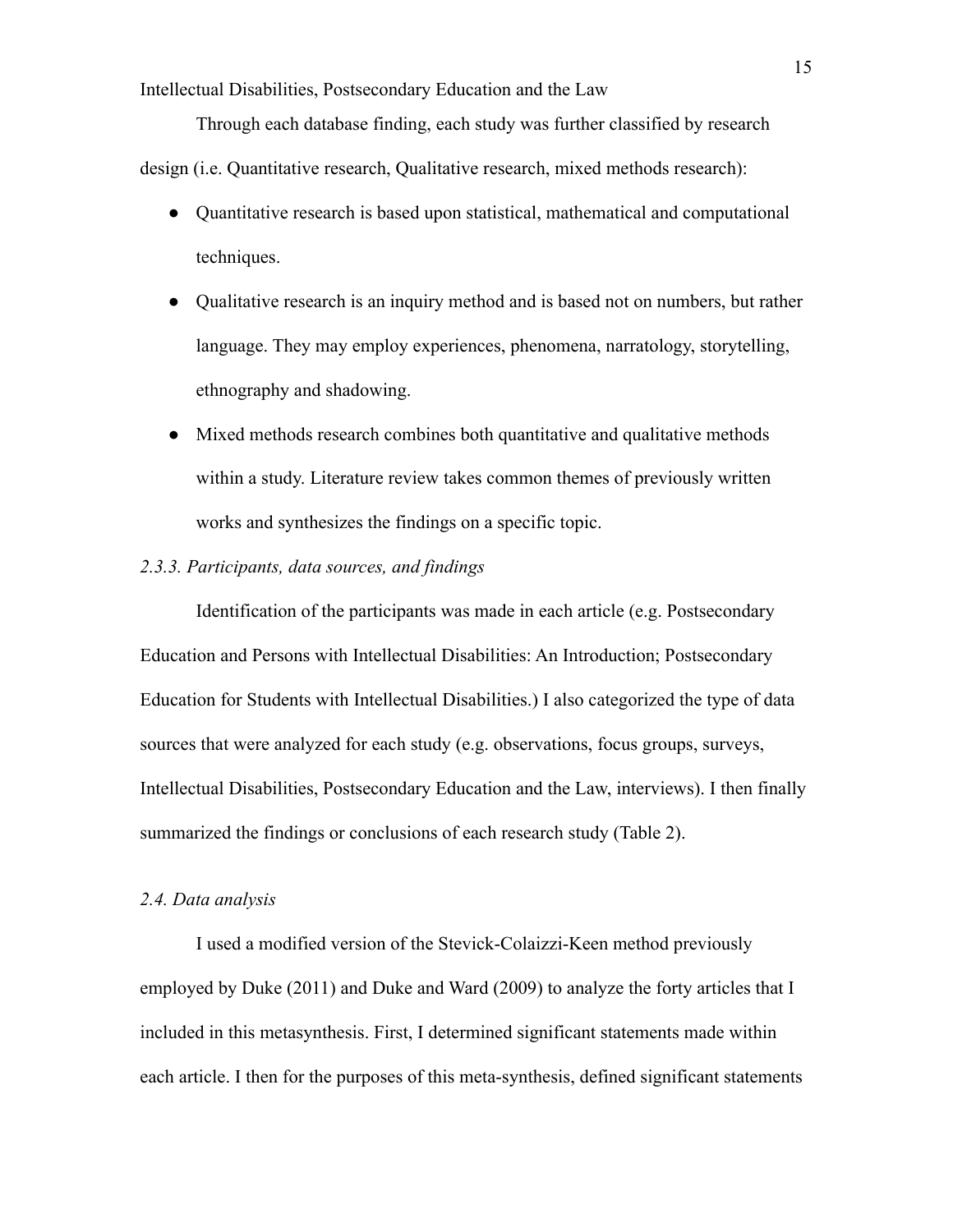Intellectual Disabilities, Postsecondary Education and the Law that addressed issues related to: (a) Postsecondary opportunities for significant, intellectual, and mental disabilities; (b) Enrollment in postsecondary institutions; (c) Models of postsecondary curriculum (d) Transition policy (e) Importance of self advocacy and determination in postsecondary settings (f) Faculty and staff attitudes towards disabled postsecondary or university students (g) Funding opportunities for those with intellectual disabilities that desire postsecondary education. Afterwards, I created a list of non-repetitive, non-overlapping (verbatim) significant statements with (non-verbatim) formulated meanings. These formulated meanings are represented with my explanation of each significant statement. From all forty articles, I arranged into theme clusters or "emergent themes." These theme clusters represented the content and essence of entire body of literature (Table 3).

## **3. Results**

#### *3.1. Publication type*

I was able to locate forty articles that met my selection criteria. Twenty-eight of the forty articles (75.6%) included in this meta-synthesis were descriptive articles (Calefati, 2009; Carroll et al., 2008; Cooper, 2012; Grigal, Dwyre, & Davis, 2006; Hawke, 2004; Heasley, 2012; Hollingsworth, 2010; Jones, 2010; Kleinert, et al., 2012; Kiernan & Hart, 2011; Lockette, 2007; Martinez, 2009; Martinez 2010; Neubert et al., 2006; Pallack, 2010; Schmidt, 2005; Shah, 2011; Soergel, 2012; Stodden & Whelley, 2004; Stumbo, et al., 2009; Wilson, et. al., 2009; Tyre, 2006). Seven of the forty articles included were (18.9%) research studies (Bazelton & Boggs, 1962; Casale-Giannola & Kamens, 2006; Causton-Theoharis, Ashby & DeClouette, 2009; Getzel & Thoma, 2008;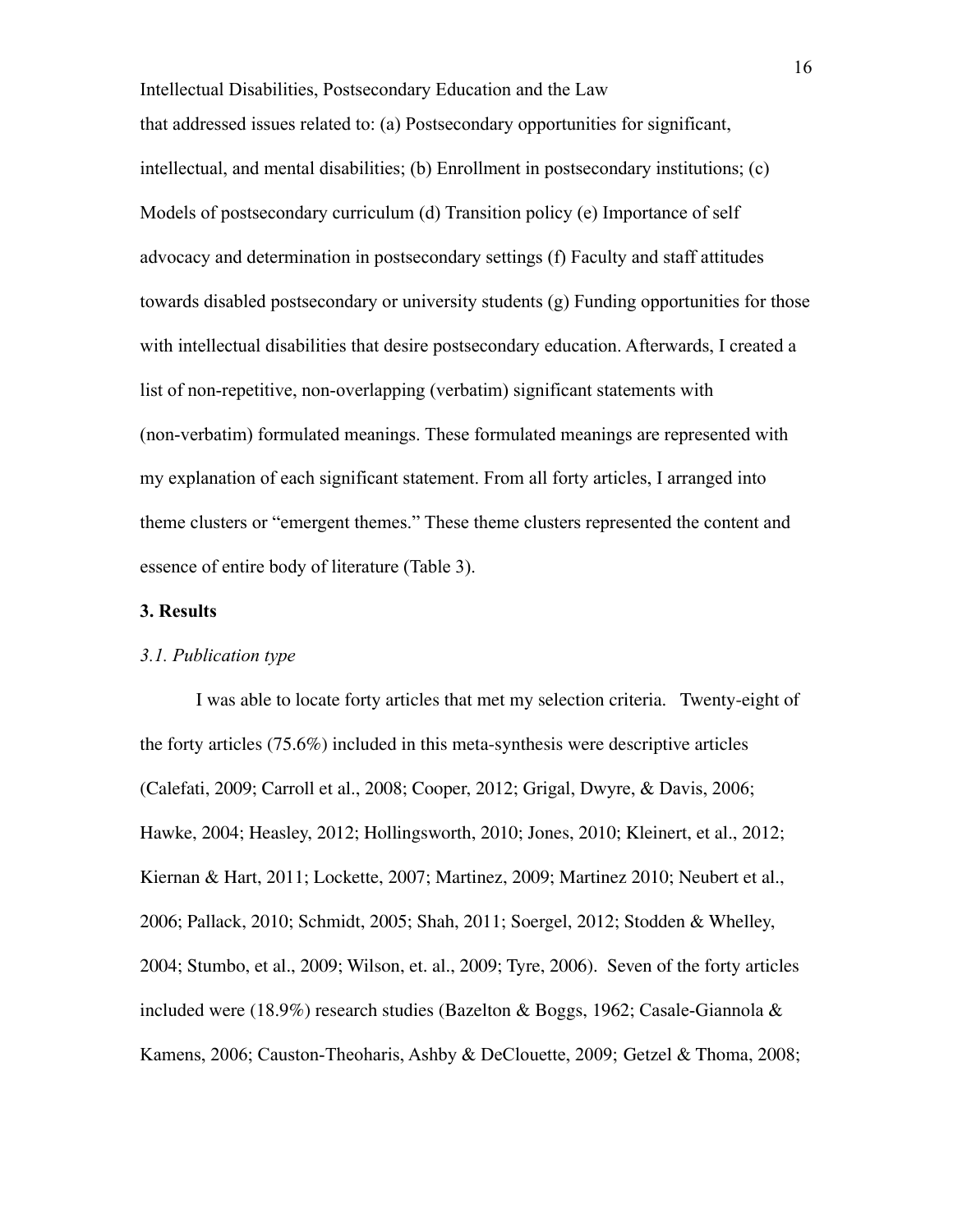McCleary-Jones, 2008; Neubert & Moon & Grigal, 2004; Zafft et. al., 2004). Six of the

forty articles (16.2%) were guides (Connor, 2012; Conway, 2011; Grigal et al., 2002;

Hamblet, 2009; Lock & Layton, 2001; Shaw, 2009). Two of the forty articles (5.4%)

were literature reviews (Neubert et al., 2001; Rao, 2004). One of the forty articles (2.9%)

was a position paper (Uditsky & Hughson, 2007).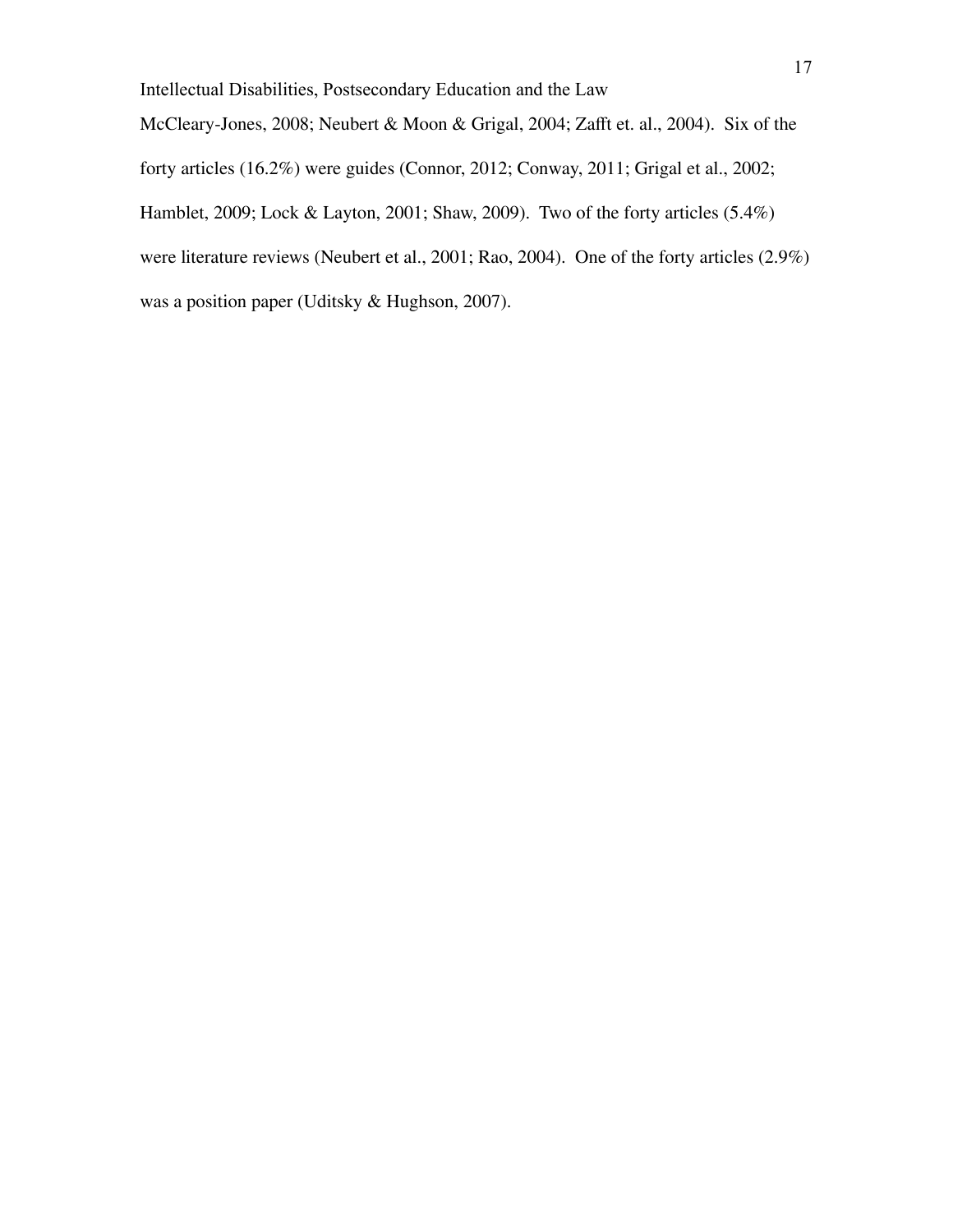| Author(s) $& Year of Publication$                       | <b>Publication Type</b>  |
|---------------------------------------------------------|--------------------------|
| Bazelon & Boggs, 1962                                   | Study                    |
| Calefati, 2009                                          | Descriptive Article      |
| Carroll, Blumberg & Petroff, 2008                       | Descriptive Article      |
| Casale-Giannola & Kamens, 2006                          | Study                    |
| Causton-Theoharis, Ashby & DeClouette, 2009             | Study                    |
| Connor, 2012                                            | Guide                    |
| Conway, 2011                                            | Guide                    |
| Cooper, 2010                                            | Descriptive Article      |
| Getzel & Thoma, 2008                                    | Study                    |
| Grigal, Dwyre, & Davis, 2006                            | Descriptive Article      |
| Grigal, Neubert & Moon, 2002                            | Guide                    |
| Hamblet, 2009                                           | Guide                    |
| Hawke, 2004                                             | Descriptive Article      |
| (Heasley, 2012)                                         | Descriptive Article      |
| Hollingsworth, 2010                                     | Descriptive Article      |
| Johnson, 2006                                           | Descriptive Article      |
| Jones, 2010                                             | Descriptive Article      |
| Kleinert, Jones, Sheppard-Jones, Harp, & Harrison, 2012 | Descriptive Article      |
| Kiernan, & Hart, 2011                                   | Descriptive Article      |
| Lock & Layton, 2001                                     | Guide                    |
| Lockette, 2007                                          | Descriptive Article      |
| Martinez, 2009                                          | Descriptive Article      |
| Martinez & Queener, 2010                                | Descriptive Article      |
| McCleary-Jones, 2008                                    | Study                    |
| Neubert, & Moon, 2006                                   | Descriptive Article      |
| Neubert, Moon & Grigal, 2004                            | Study                    |
| Neubert, Moon, Grigal, & Redd, 2001                     | <b>Literature Review</b> |
| Pallack, 2010                                           | Descriptive Article      |
| Rao, 2004                                               | Literature Review        |
| Schmidt, 2005                                           | Descriptive Article      |
| Shah, 2011                                              | Descriptive Article      |
| Shaw, 2009                                              | Guide                    |
| Soergel, 2012                                           | Descriptive Article      |
| Stodden, R. A., & Dowrick, P. W. (1999).                | Descriptive Article      |
| Stodden, & Whelley, 2004                                | Descriptive Article      |
| Stumbo, Martin, & Hedrick, 2009                         | Descriptive Article      |
| <b>Tyre, 2006</b>                                       | Descriptive Article      |
| Wilson, Hoffman, & McLaughlin, 2009                     | Descriptive Article      |
| Uditsky, & Hughson, 2007                                | <b>Position Paper</b>    |
| Zafft, Hart & Zimbrich, 2004                            | Study                    |

| н<br>п |  |
|--------|--|
|        |  |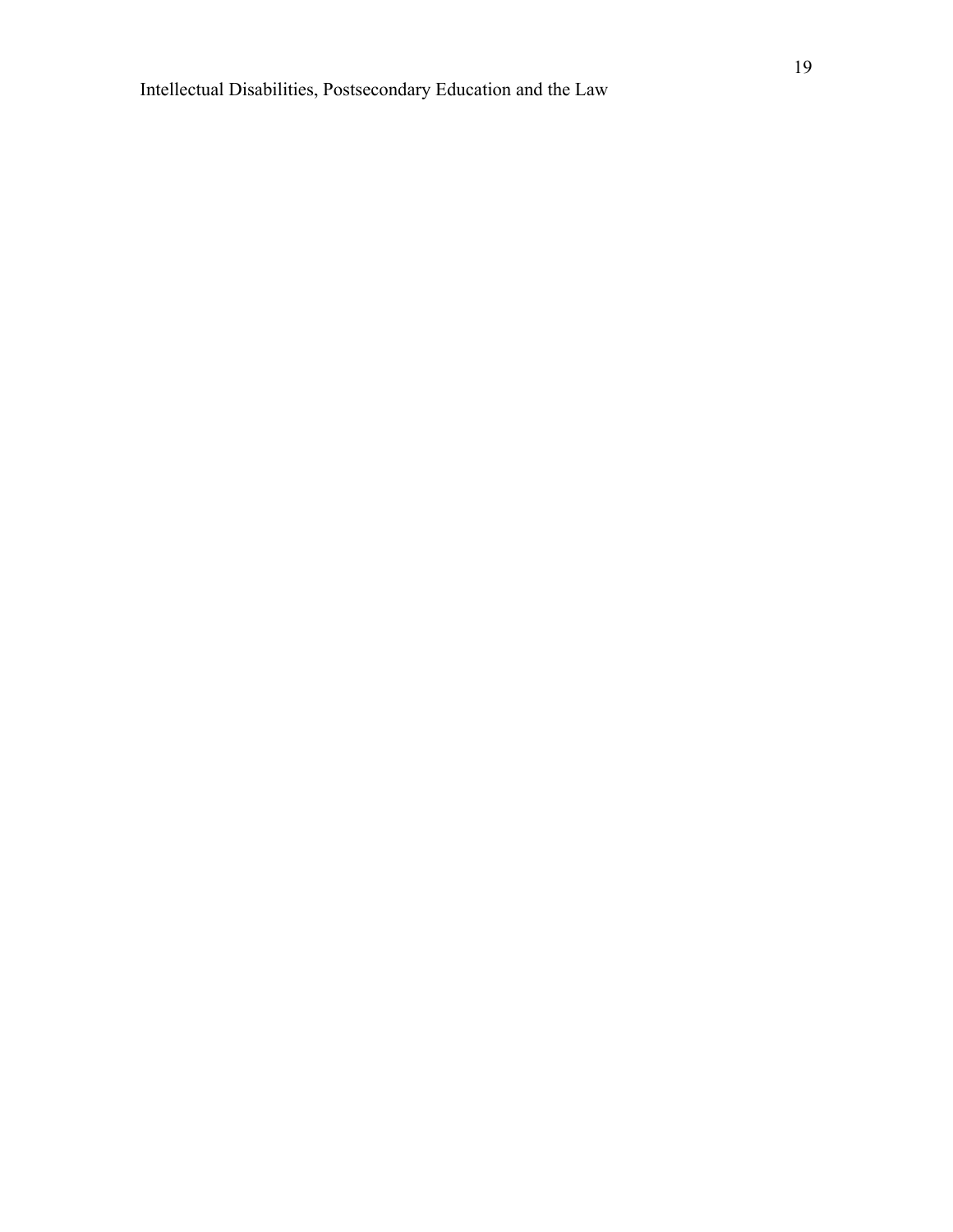3.2. Research design, participants, data sources, and findings of the studies

As I noted before, seven of the forty articles included were (18.9%) research studies (Bazelton & Boggs, 1962; Casale-Giannola & Kamens, 2006; Causton-Theoharis et al., 2009; Getzel & Thoma, 2008; McCleary-Jones, 2008; Neubert & Moon, 2006; Stodden, R. A., & Dowrick, P. W. (1999); Zafft et. al., 2004).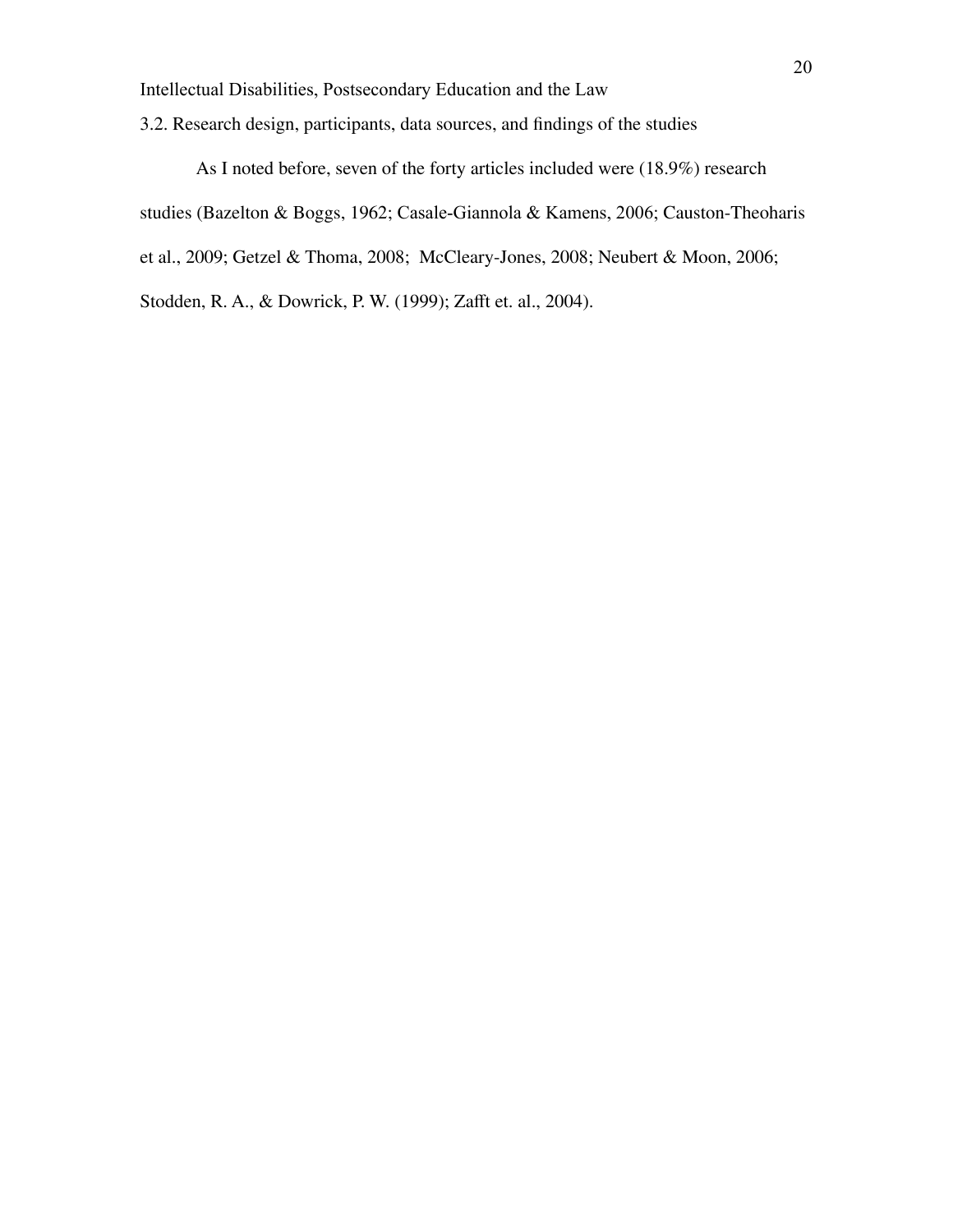| Author                                                           | Research<br>Design | Participants                                                                                                                                         | Data Sources                                                                                                                                              | Findings; Emergent<br><b>Themes</b>                                                                                                                                                                                                         |
|------------------------------------------------------------------|--------------------|------------------------------------------------------------------------------------------------------------------------------------------------------|-----------------------------------------------------------------------------------------------------------------------------------------------------------|---------------------------------------------------------------------------------------------------------------------------------------------------------------------------------------------------------------------------------------------|
| Bazelon<br>& Boggs,<br>1962                                      | Quantitative       | Panel study of<br>domestic<br>mental<br>institutions for<br>the President of<br>the United<br>States.                                                | Review of the law<br>pertaining to the<br>care and custody of<br>those<br>institutionalized in<br>the United States<br>and further<br>recommend-ations.   | Recommendation to<br>improve the quality<br>of services in<br>institutions and<br>stimulate the<br>development of<br>community<br>alternatives.                                                                                             |
| Casale-Gi<br>annola &<br>Kamens,<br>2006                         | Mixed<br>Methods   | 1 young college<br>student; her<br>peer support<br>person; 2<br>special<br>education<br>professors; 28<br>non disabled<br>peers in the<br>same class | Interviews, a<br>journal, field notes,<br>email<br>communications,<br>notes from<br>telephone<br>conversations,<br>minutes from all<br>progress meetings. | Challenges related<br>to assessment,<br>expectations, and<br>building<br>relationships.<br>Implications for<br>potential inclusive<br>transition<br>opportunities at the<br>university level.                                               |
| Causton-<br>Theoharis<br>, Ashby<br>$\&$<br>DeClouet<br>te, 2009 | Qualitative        | 4 Program<br>Coordin-ators;<br>1 parent; 2<br>University<br>Faculty; 1<br>Program<br>Teacher                                                         | Indepth interviews<br>with major<br>stakeholders<br>lasting 45 min to 2<br>hours.                                                                         | Themes: Benefits<br>of services and<br>obstacles to<br>implementation.<br>Benefits: Student<br>Growth, new<br>dreams and<br>possibilities,<br>Opportunities for<br>friendships,<br>Learning to include,<br>Benefits for college<br>faculty. |
| Getzel $\&$<br>Thoma,<br>2008                                    | Quantitative       | 34 students<br>ranging in age<br>from $18$ to $48$<br>years, with 80%<br>between ages of<br><u>18 &amp; 23. 53%</u>                                  | Semi structured<br>interviews within a<br>focus group.                                                                                                    | Self-determination<br>strategies to meet<br>the challenges in<br>post secondary<br>education settings.                                                                                                                                      |

# **Table 2**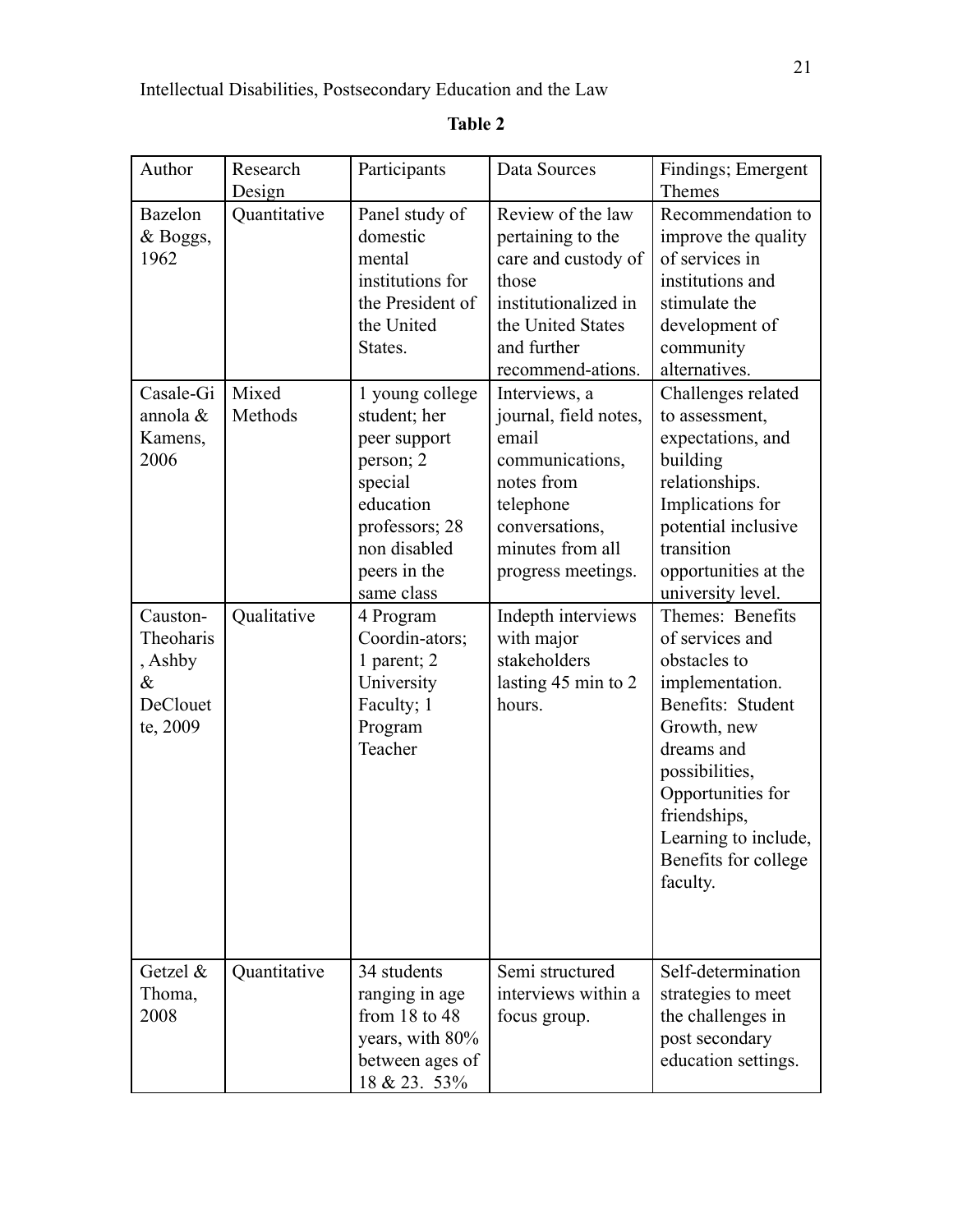|                                       |                  | were female,<br>and 47% male.                                                                                                                                                                                      |                                                                                                                     |                                                                                                                                                                                                                                                             |
|---------------------------------------|------------------|--------------------------------------------------------------------------------------------------------------------------------------------------------------------------------------------------------------------|---------------------------------------------------------------------------------------------------------------------|-------------------------------------------------------------------------------------------------------------------------------------------------------------------------------------------------------------------------------------------------------------|
| McCleary<br>-Jones,<br>2008           | Mixed<br>Methods | 10 students<br>from two<br>colleges.                                                                                                                                                                               | Surveys conducted<br>and data analysis<br>using SPSS and<br>NUDIST QSR N6<br>computer software<br>analysis systems. | Themes of desire to<br>succeed,<br>perseverance, desire<br>for understanding,<br>and personal<br>accountability.                                                                                                                                            |
| Neubert,<br>Moon &<br>Grigal,<br>2004 | Quantitative     | 17<br>post-secondary<br>settings in<br>Maryland; All<br>teachers were<br>certified special<br>educators.                                                                                                           | Surveys                                                                                                             | While students with<br>significant<br>disabilities were<br>engaged in<br>employment<br>training, access to<br>college courses was<br>limited. Found<br>interagency<br>linkages between<br>school personnel<br>and adult service<br>provided were<br>strong. |
| Zafft,<br>Hart &<br>Zimbrich,<br>2004 | Quantitative     | 40 students to<br>measure the<br>effectiveness of<br>post-secondary<br>education on<br>the areas of<br>employment,<br>number of<br>hours worked<br>each week,<br>hourly pay rate,<br>length of time<br>on the job. | Surveys of 24<br>questions                                                                                          | Postsecondary<br>education can help<br>secure a link to<br>competitive<br>employment.<br>Those who have<br>educational coaches<br>have better success.<br>Students with<br>significant<br>disabilities were<br>successful in<br>college.                    |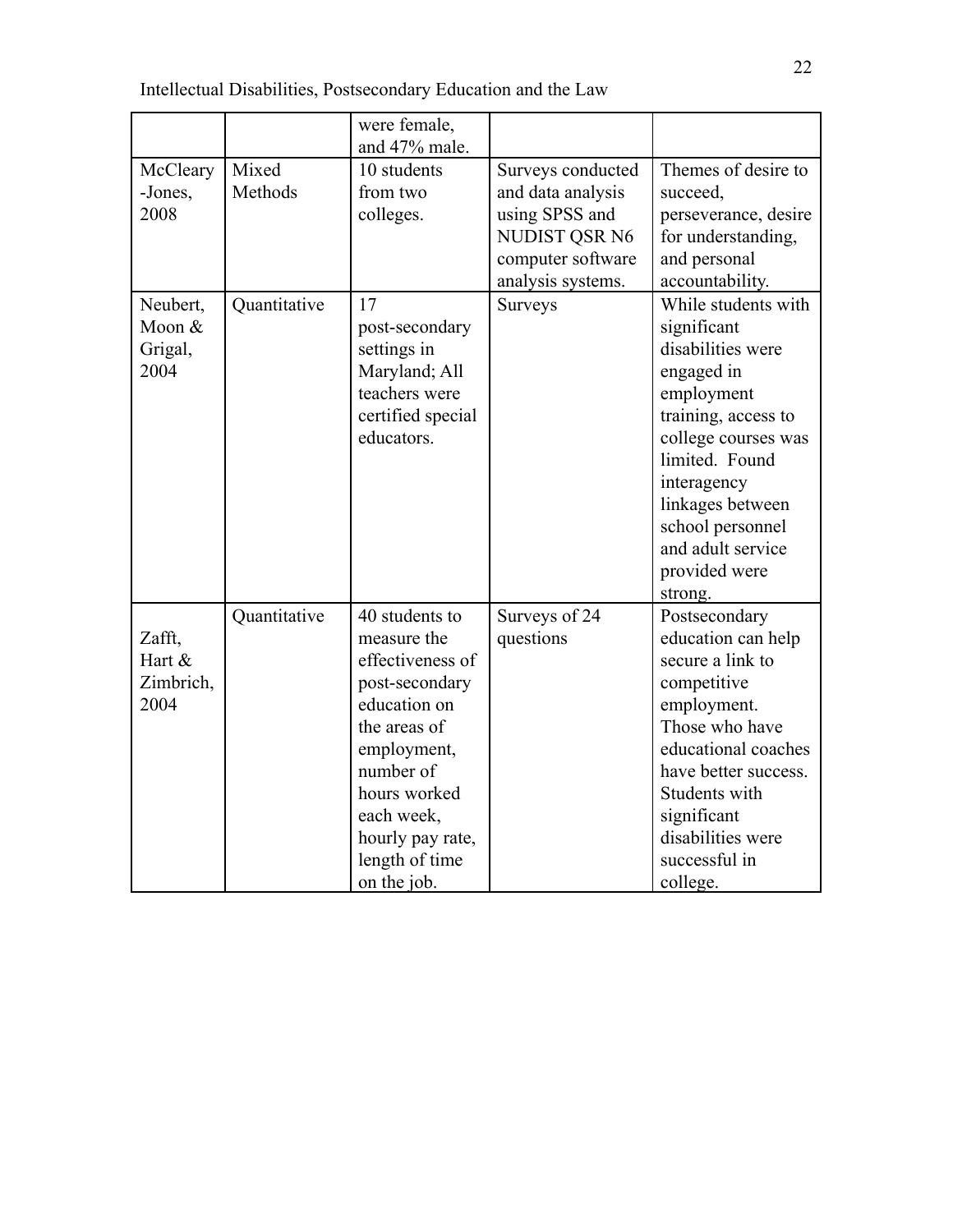**Table 3**

| Theme Clusters                                                                                                           | <b>Formulated Meanings</b>                                                                                                                                                                                                                                                                                                                                                                                                                                                                                                                                                                                                                  |
|--------------------------------------------------------------------------------------------------------------------------|---------------------------------------------------------------------------------------------------------------------------------------------------------------------------------------------------------------------------------------------------------------------------------------------------------------------------------------------------------------------------------------------------------------------------------------------------------------------------------------------------------------------------------------------------------------------------------------------------------------------------------------------|
| Differences in the<br>law between high<br>school students<br>with disabilities<br>and postsecondary<br>disabled students | Individuals with Disabilities Act (IDEA 2006)<br>$\bullet$<br>Section 504 of the Rehabilitation Act of 1973 (2006)<br>Americans With Disabilities Act (ADA Amendments Act of<br>$\bullet$<br>2008)                                                                                                                                                                                                                                                                                                                                                                                                                                          |
| Barriers to<br>Postsecondary<br>Admittance                                                                               | High school diploma - Despite a significant increase of<br>enrollment of disabled students in postsecondary institutions,<br>there is still a concern that many of these students who obtain<br>alternate certificates or diplomas are not recognized as high<br>school graduates thus preventing them from enrolling and<br>continuing their education (Erickson, 2009).<br>ACT and SAT Testing – Testing companies asking too much<br>documentation to prove their special needs. Accommodations<br>used by students are often not approved and provided by<br>entrance examination (SAT, ACT, GRE) test sites (ENLACE<br>Florida, 2009). |
|                                                                                                                          | Prohibitive financial aid eligibility requirements.                                                                                                                                                                                                                                                                                                                                                                                                                                                                                                                                                                                         |
| <b>Campus Barriers</b>                                                                                                   | Lack of adequate preparation to enroll and succeed in college<br>Lack of transitional student support<br>Provision and coordination of disability related support services<br>and programs is varied, chaotic, and often inadequate or<br>shrinking among college campuses.<br>Prohibitive financial aid eligibility requirements.<br>Physical barriers on college campuses – Studies suggest that<br>students with disabilities often encounter physical barriers in the<br>postsecondary environment which remain an unaddressed<br>concern (Johnson, 2006).                                                                              |
|                                                                                                                          | Faculty attitudes - a lack of understanding of reasonable<br>accommodations and self-doubt among instructional staff can                                                                                                                                                                                                                                                                                                                                                                                                                                                                                                                    |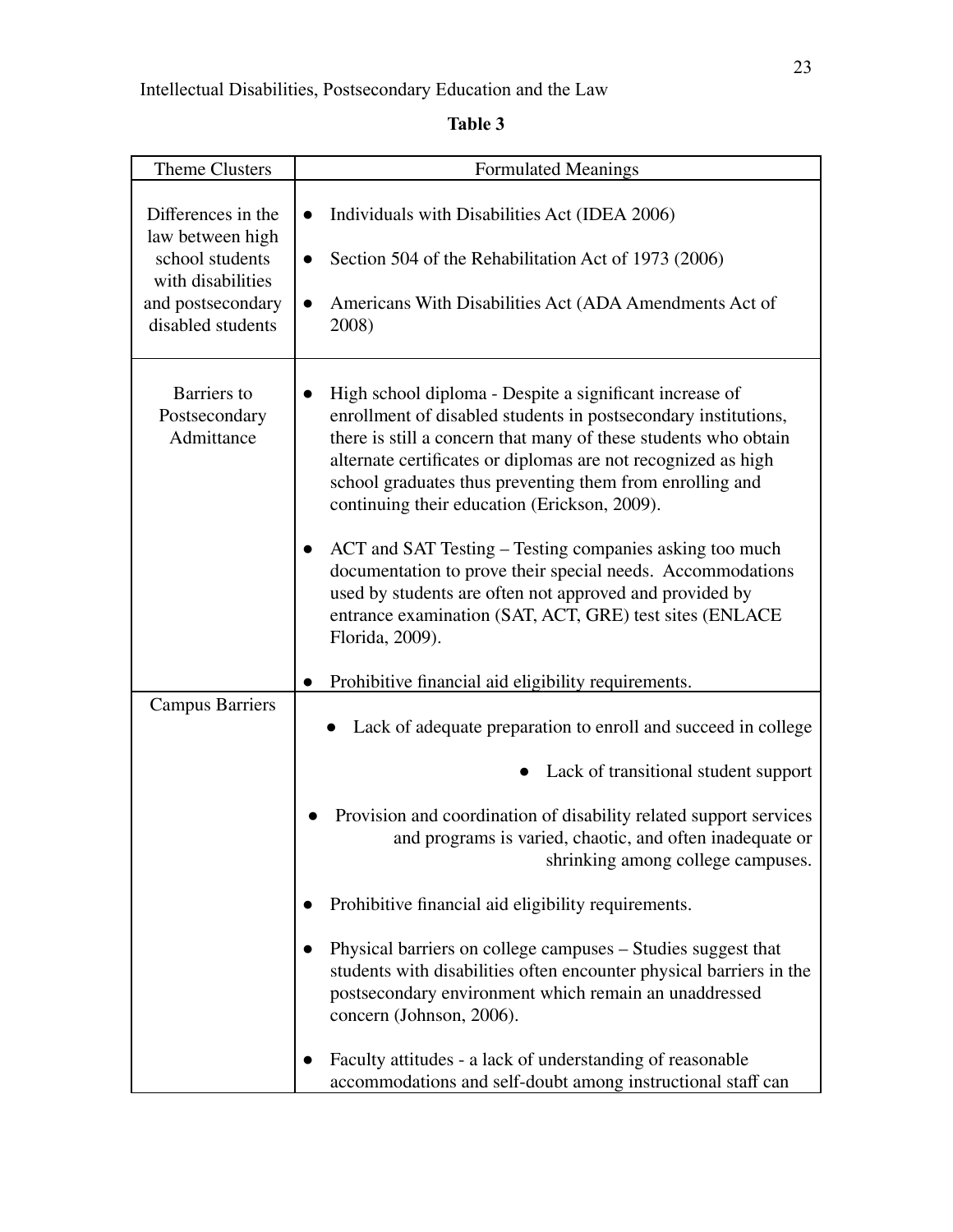|                                                           | become barriers to the educational participation for students<br>with disabilities (Johnson, 2006).                                                                                                                                                                                                                  |
|-----------------------------------------------------------|----------------------------------------------------------------------------------------------------------------------------------------------------------------------------------------------------------------------------------------------------------------------------------------------------------------------|
|                                                           | Peer attitudes – Fichten et al., (1989) stated that, "College<br>students without disabilities are more uncomfortable interacting<br>with peers with disabilities than with peers without disabilities,<br>and students with disabilities are more comfortable interacting<br>with peers with similar disabilities." |
|                                                           | Disclosure of disabilities – Disabled students have expressed a<br>conflict between their desire to be independent and their desire<br>to use services and accommodations available to them.                                                                                                                         |
|                                                           | Disabled students must understand their disabilities.                                                                                                                                                                                                                                                                |
| Keys to success for<br>postsecondary<br>disabled students | Develop strong self-advocacy skills.                                                                                                                                                                                                                                                                                 |
|                                                           | Knowledge of Student Rights.                                                                                                                                                                                                                                                                                         |
|                                                           | Learn time management skills.                                                                                                                                                                                                                                                                                        |
|                                                           | Consider supplemental postsecondary education preparatory<br>programs.                                                                                                                                                                                                                                               |
|                                                           | Acquisition of computer skills.                                                                                                                                                                                                                                                                                      |
|                                                           | Utilize Peer Tutor Services.                                                                                                                                                                                                                                                                                         |
|                                                           | Research postsecondary programs and college disability offices.                                                                                                                                                                                                                                                      |
|                                                           | Use the benefits of technology.                                                                                                                                                                                                                                                                                      |
|                                                           | Consider the benefits of self-disclosure.                                                                                                                                                                                                                                                                            |
|                                                           | Evaluate a professor before taking any class.                                                                                                                                                                                                                                                                        |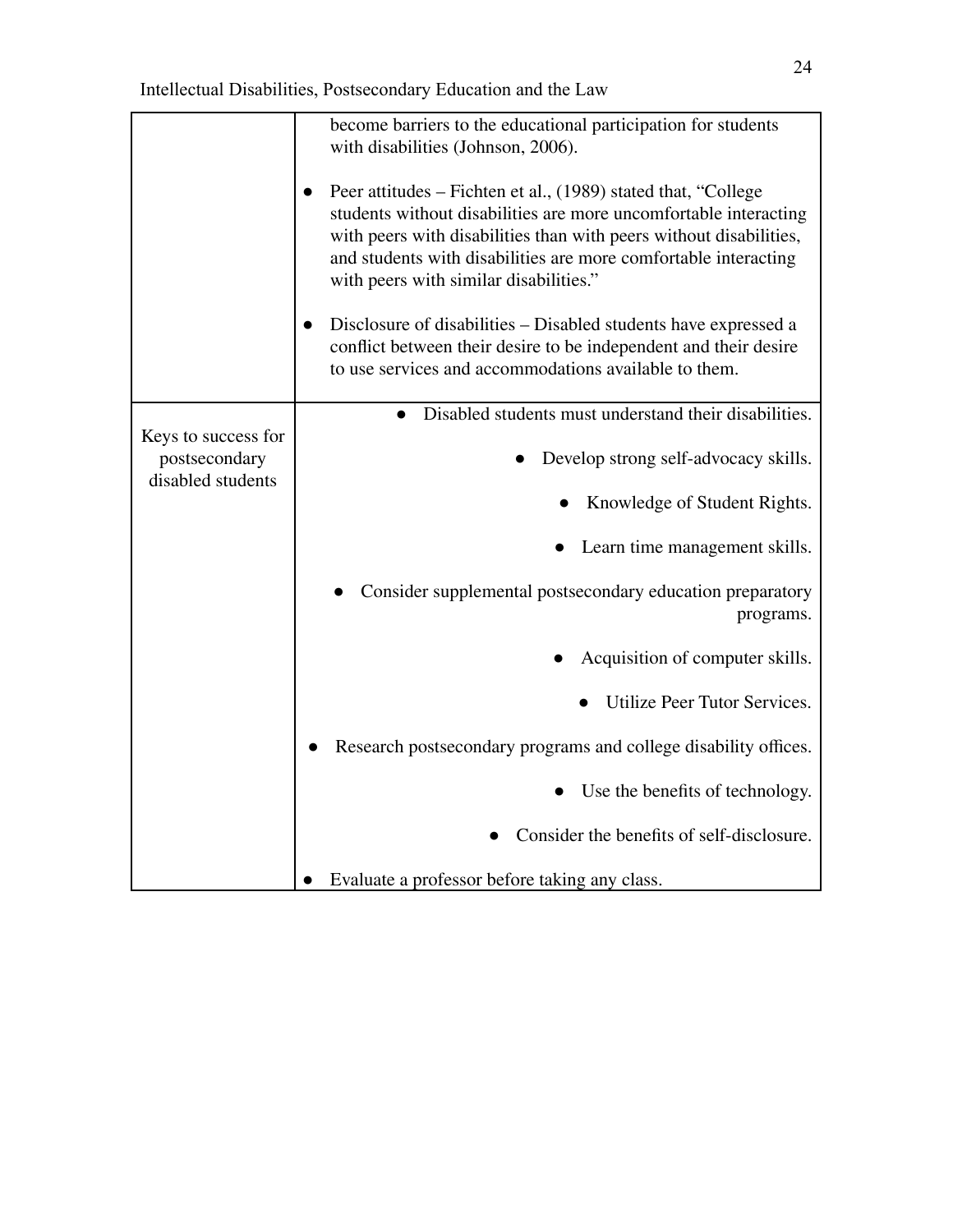#### 4. **4. Terminology**

*Intellectual Disabilities*. When reading the literature on postsecondary education, the terms *significant disability, intellectual disability,* and *mental retardation* are generally used interchangeably to describe the same student community.

The American Association of Intellectual and Developmental Disabilities (AAIDD) has a broad definition of intellectual disability as, "*Intellectual disability is a disability characterized by significant limitations both in intellectual functioning (reasoning, learning, problem solving) and in adaptive behavior, which covers a range of everyday social and practical skills. This disability originates before the age of 18. Developmental Disabilities is an umbrella term that includes Intellectual Disability but also includes other disabilities that are acknowledged during early childhood. Some developmental disabilities are largely physical issues, such as cerebral palsy or epilepsy. Some individuals may have a condition that includes a physical and Intellectual Disability, for example Down syndrome or fetal alcohol syndrome* (aamr.org, 2013)."

The federal government defines intellectual disabilities: with mental retardation or a cognitive impairment, characterized by significant limitations in: (i) intellectual and cognitive functioning; and (ii) adaptive behavior as expressed in conceptual, social, and practical adaptive skills; and who is currently, or was formerly, eligible for a free appropriate public education under the Individuals with Disabilities Education Act (20 U.S.C. 1140, Section 760 (2)).

*Inclusion*. While there is no legal definition of *inclusion* or *inclusive education*, many organizations have developed their own definitions. However, the National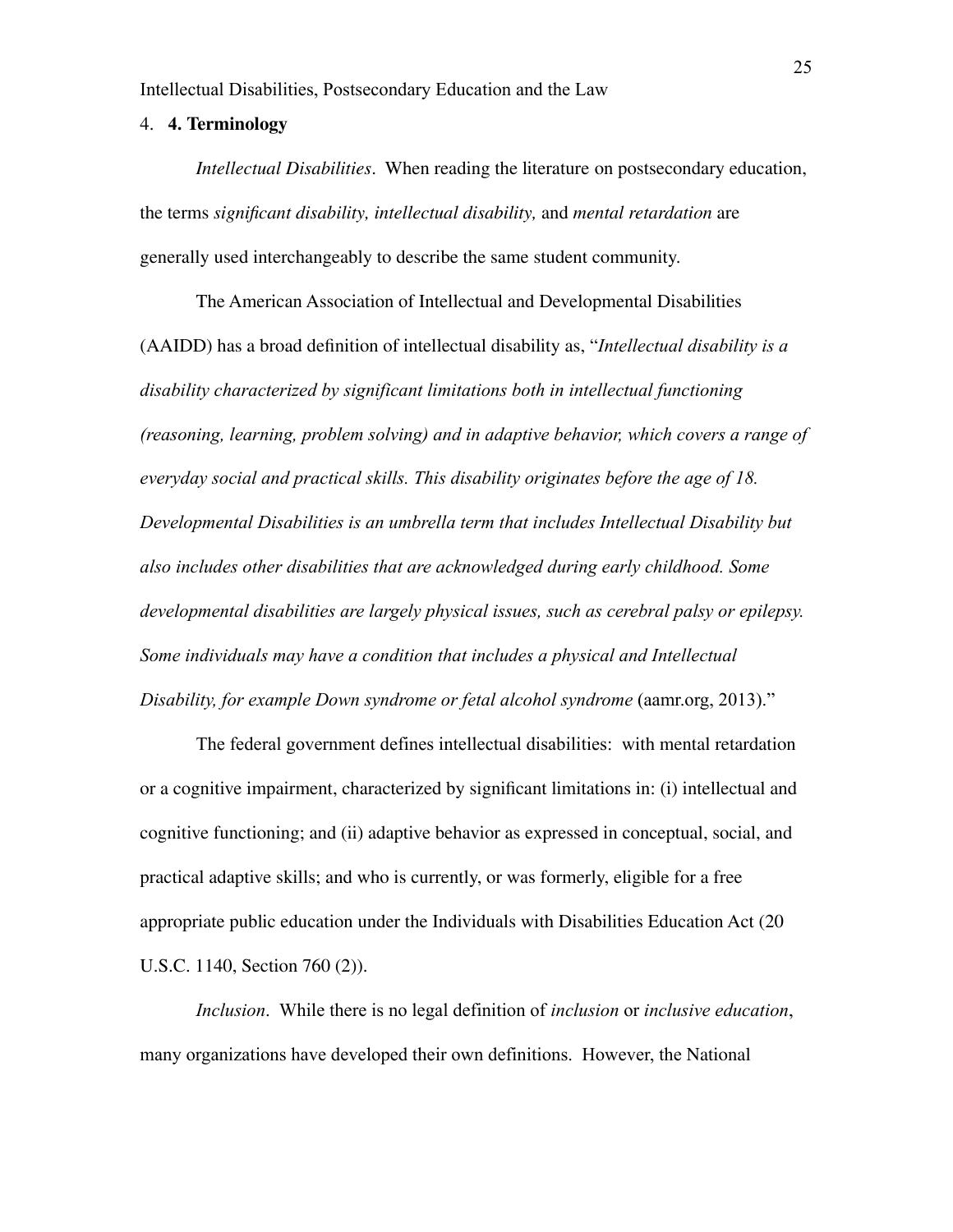Intellectual Disabilities, Postsecondary Education and the Law Institute for Urban School Improvement has the best definition because it relates to all levels of education, elementary through postsecondary education.

"*Inclusion is an effort to make sure students with disabilities go to school along with their friends and neighbors while also receiving whatever, "specially designed instruction and support" they need to achieve high standards and succeed as learners*."

*Post High School*. Throughout all the literature, the terms *post-secondary* and *higher education* are used repeatedly. However, there was found a distinction between different sets of publications. Articles that were published by colleges and universities used the term *higher education*. Articles that were published by professionals used both terms interchangeably. Postsecondary and higher education is best defined by Wikipedia: "*Higher, post-secondary, tertiary, or third level education is the stage of learning that occurs at universities, academies, colleges, seminaries, and institutes of technology. Higher education, also includes certain college-level institutions, such as vocational schools, trade schools, and career colleges, that award academic degrees or professional certifications*" (Wikipedia, Higher Education, 2013).

#### **5. Discussion**

Despite the much-needed gains that have been made within the postsecondary education in the area of helping and advocating for disabled students, barriers to attending postsecondary institutions and the students being successful still remain.

Historically, conversations about education, transition to adult life and employment were dealt with individually and not collectively reflecting on how programs were legislated, funded or implemented (Kiernan and Hart, 2011).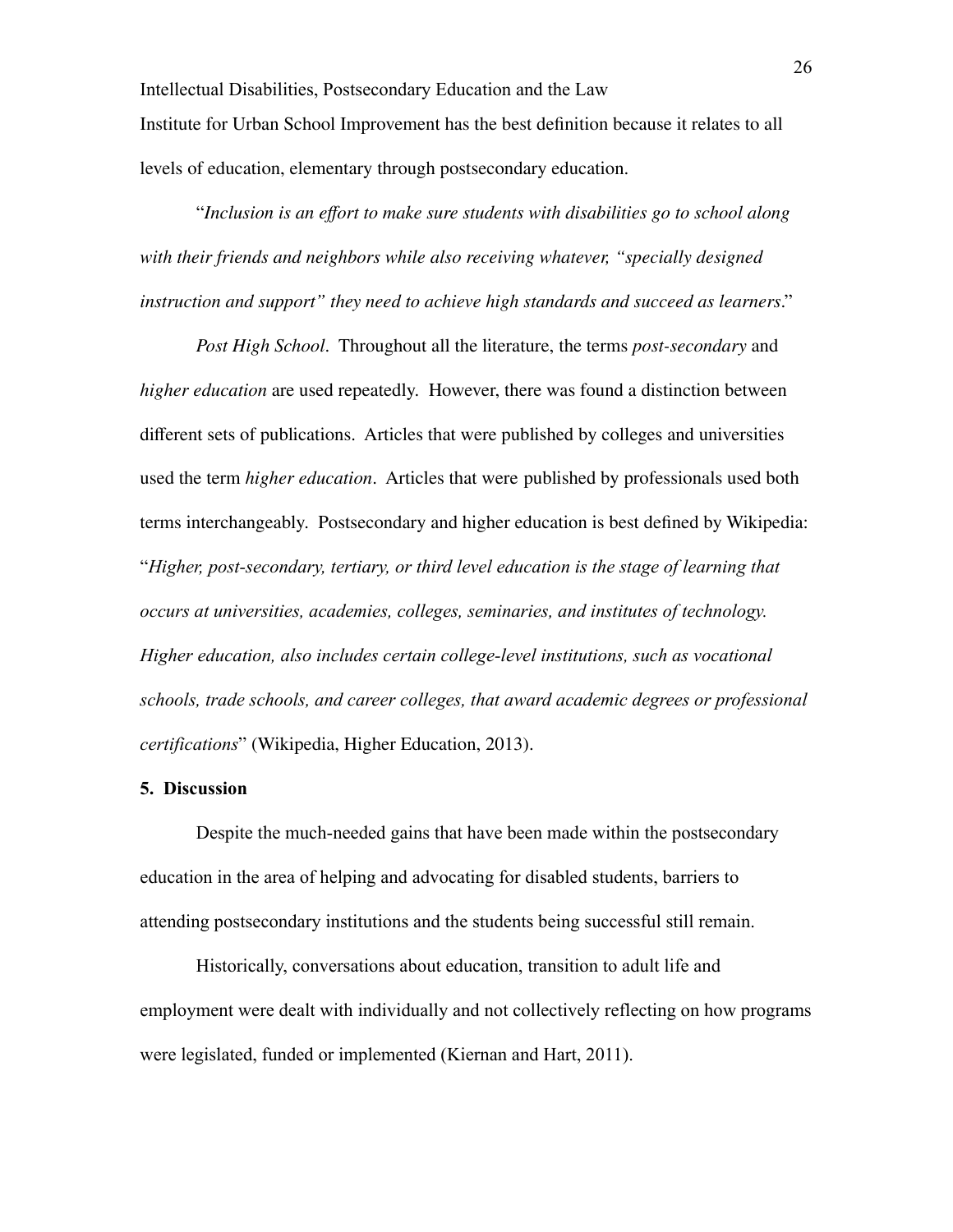The realization that postsecondary education opportunities and options can be for all students, including those with intellectual impairments and disabilities has the potential to revolutionize the transition process (Kiernan and Hart, 2011). The post high school outcomes for those with disabilities become a primary area of interest and concern for researchers and the Office of Special Education and Rehabilitation Services (OSERS).

In the 1980's, several studies (Halpern, 1985; Will, 1984) brought national attention to poor postsecondary employment among youth with disabilities. According to Madeline Will, vice president of the National Down Syndrome Society, states that, "Those with intellectual disabilities were historically restricted to work in fast food restaurants, cleaning or in so called "sheltered workshops, where they work along side other disabled workers earning below minimum wages."

Despite these outcomes, studies have pointed out that those students who have a college background, have better pay in the workplace, including those students that have intellectual disabilities. For those who have made it to postsecondary schools, there is a high correlation of positive competitive employment outcomes for students with intellectual disabilities who participate in post secondary education within the vocational rehabilitation system (Hart, Zimbrich, et. al., 2001). With more training, they can learn how to become, for example library assistants or doing data entry work, but it is going to take work and skill to get a foot in the door of a college for those with intellectual disabilities. They more than likely will need help from parents who also need to arm themselves with knowledge to help their son or daughter get into the right school for him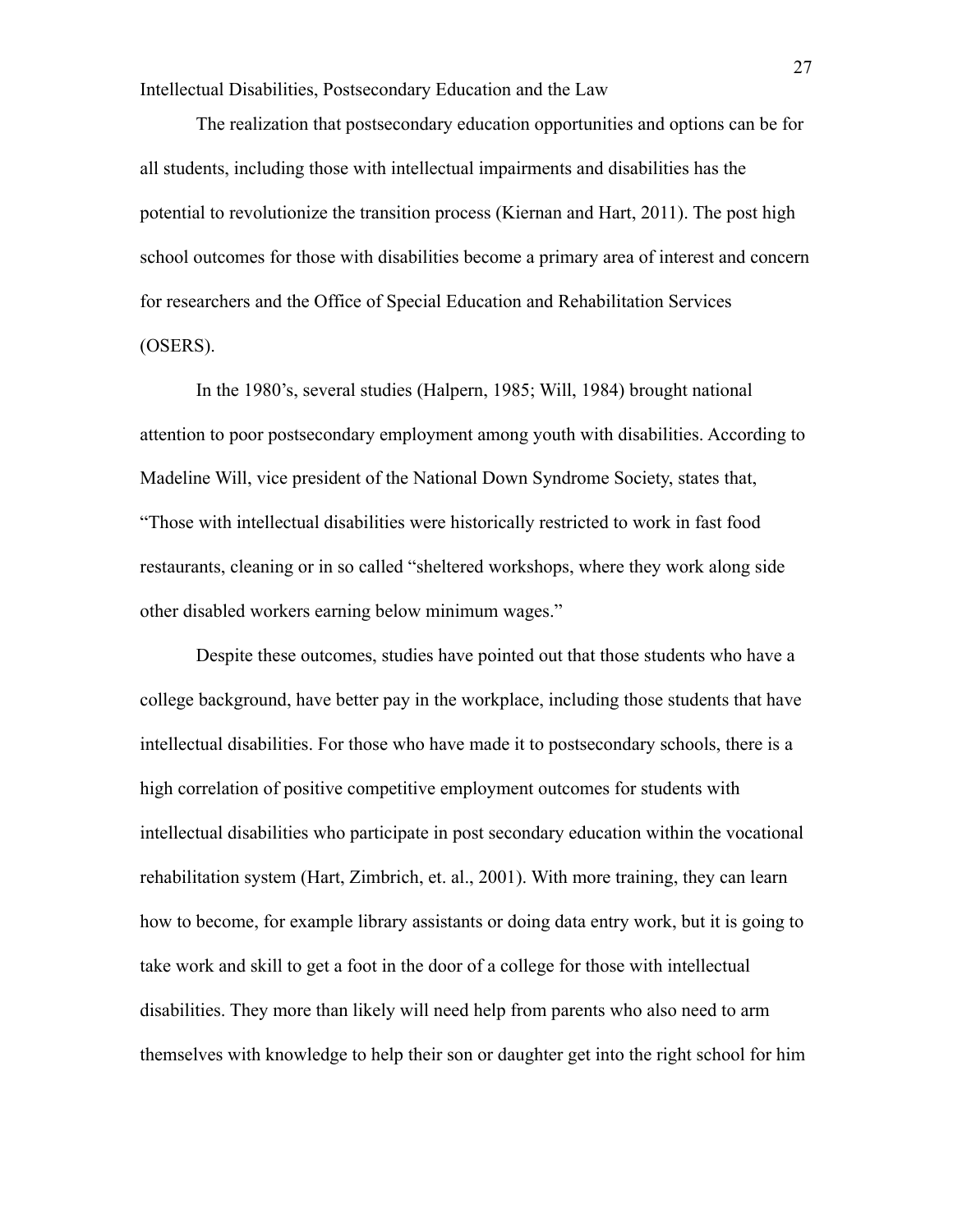It is paramount that disabled student advocates, including parents know the law. The law changes abruptly between high schools and postsecondary institutions, which might anger many parents. "Parents who are accustomed to being involved in their student's education may be greatly upset by the changes they encounter at college level. Many will be surprised by the fact that students are considered adults in the eyes of the law once they enroll in college, even if they are not yet 18. It's also surprising for many when they learn that the Family Rights Education Privacy Act (FERPA), protects the privacy records even from the parents who are paying for their education" (Hamblet, 2009). Meaning, that many colleges will not even allow parents to make accommodation requests for their college age child.

The reason why the laws are different is because the emphasis is not on education but to avoid discrimination. The law that covers disabilities at the high school level is called the Individuals with Disabilities Education Act (IDEA). IDEA is a federal law ensuring children nationwide to receive special education services. The law ensures that those children identified with a disability receive a free and appropriate education in the least restrictive environment. Additionally, some students may receive accommodations under Section 504 and 508 of the Rehabilitation Act of 1973. The goal of IDEA is to assure successful postsecondary outcomes. However, these rights do not extend beyond high school.

Unfortunately, postsecondary education is not a right. The laws that apply to postsecondary education is the Higher Education Opportunity Act of 2008 (HEOA),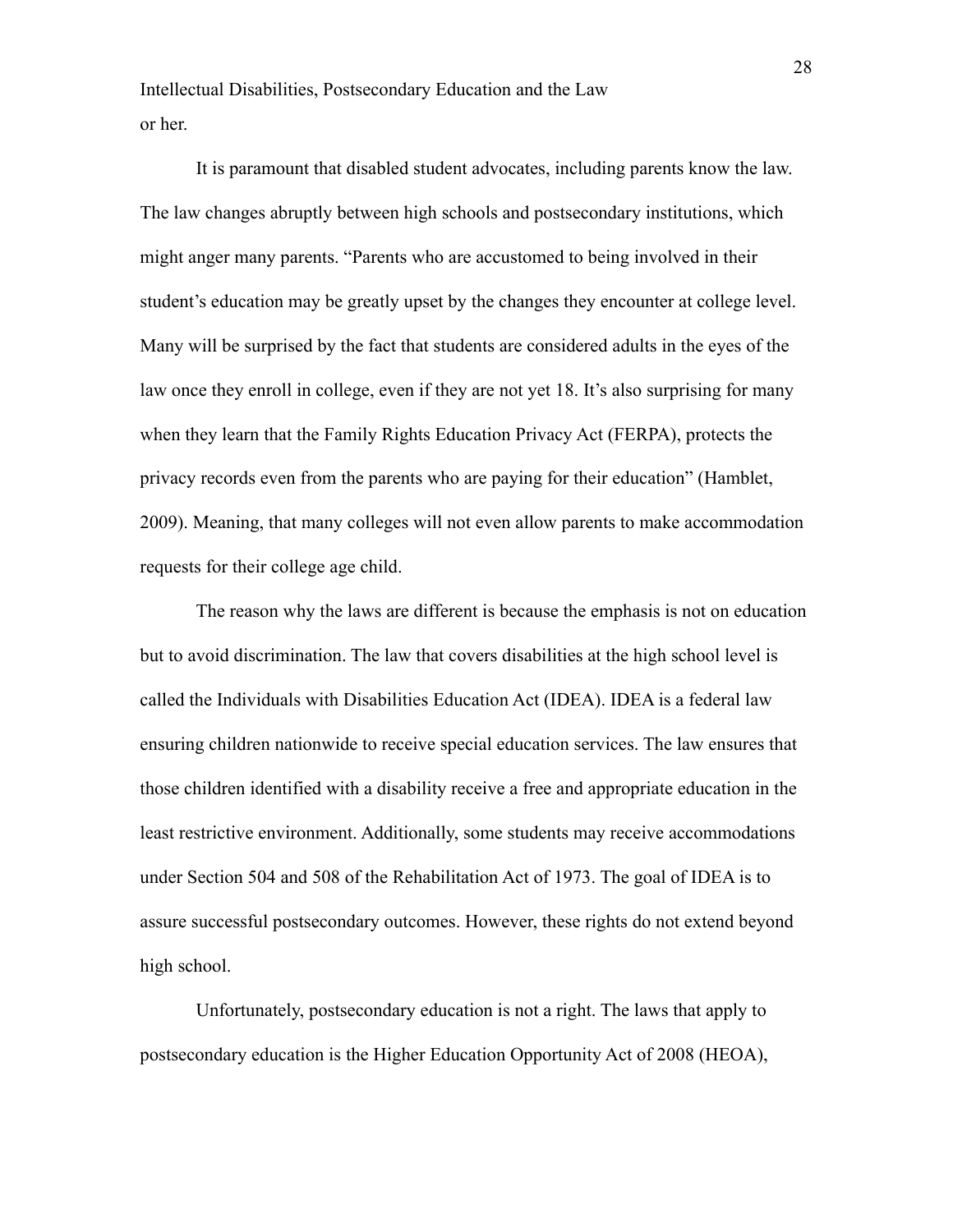Americans with Disabilities Act of 1990 (ADA), ADA Amendments Act of 2008 (ADAAA) and Section 504 and 508 of the Rehabilitation Act of 1973. In fact, the HEOA 2008 law for the very first time finally included postsecondary students with intellectual disabilities in the law. The act stipulates that these students are now are eligible for financial aid (Kiernan  $\&$  Hart 2011). However, as stated before, the goals of these laws are to avoid discrimination and assure the civil rights of disabled students to equal access. College bound students must meet certain admission criteria before they can be allowed to take any classes.

While districts have an obligation to identify and provide appropriate special education services and supports, colleges are not under any legal obligation to identify students with disabilities or to involve parents in any decision-making for their college age student. Students must self-identify any disability they might have, and ask for accommodations. This can be problematic when a disabled student might wrestle between their desire to be independent and a desire to use services and accommodations available to them. This is where self-advocacy is very important. Participants in a study (Getzel  $&$  Thoma, 2008) revealed that self-determination is important to their success in postsecondary education. There are key component skills of self determination as outlined by Wehmeyer and colleagues as being essential for their success. They include problem-solving, self-awareness, setting goals and self-management.

"Learning about one's self, particularly one's disability, is critical to success in college," said Getzel  $&$  Thoma in 2008. The student must understand his or her strengths and needs more than anybody else. Many of the participants in the study learned from the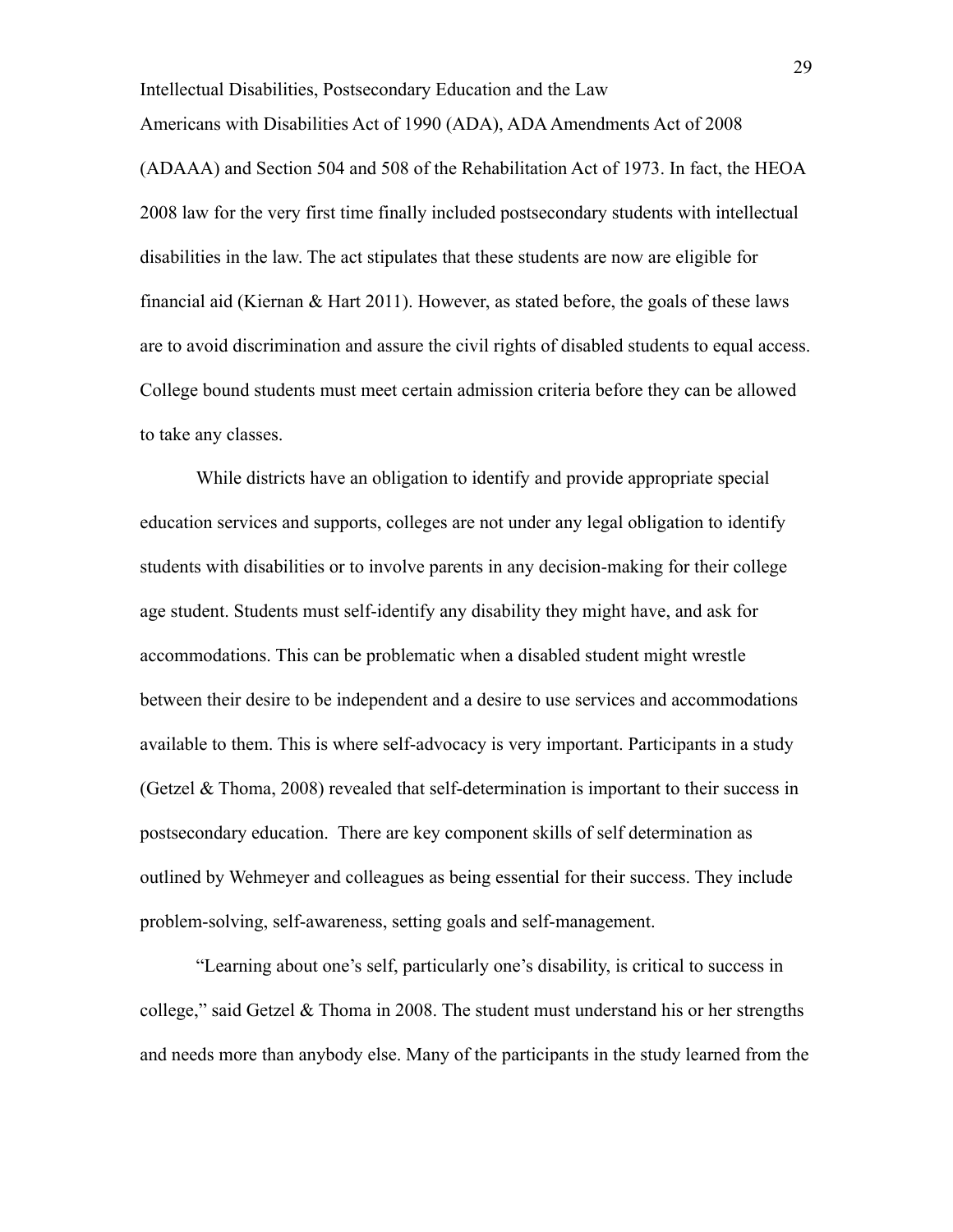Intellectual Disabilities, Postsecondary Education and the Law internet about their disability or learned how others with the same disability succeeded in life.

Goal setting was also paramount in success in collegiate life. Setting short-term goals that are realistic and setting long-term goals will help build their careers, graduate school, living on their own, etc. One student commented, "I think goals need to be precise with steps and breaking it down. Take one step at a time; once you accomplish the goals, you move on to the next one." Furthermore, Getzel and Thoma (2008) states, "When setting long-term goals, they discussed the need to set career goals that reflected what they wanted to do and enjoy in life." They also listed self-management equally as important.

Allowing time for studying or completing assignments by not scheduling them back-to-back was one way how a participant of the study managed his time. Another participant suggested the use of day planners where writing down tasks helps plan ahead. Organizing books, and materials such as handouts, assignments, quizzes and notes, to help keep up with the pace of collegiate life, was also mentioned just as equally as important.

However, before self-advocacy can happen, the student with a disability has to get into college. It is very difficult for a student with intellectual disabilities to get into college for several reasons. Many colleges across the nation require a regular high school diploma. Erickson (2009) states, "Many of those with intellectual disabilities or that have significant disabilities, receive alternate diplomas, which many universities and colleges do not recognize". Another obstacle that students with disabilities face is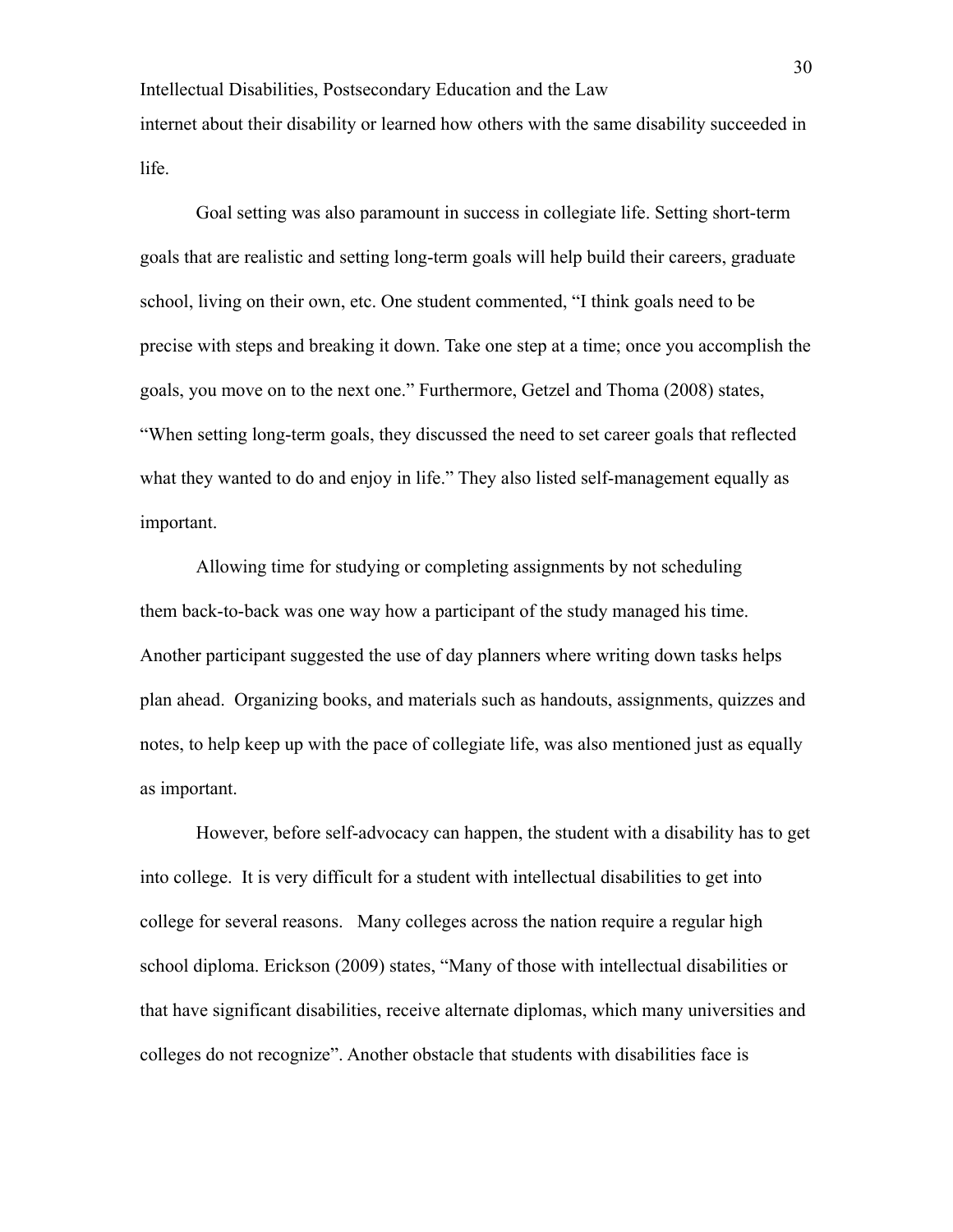ACT/SAT testing. Many those with disabilities have reported that testing companies ask for too much documentation to prove that they need accommodations. Often, accommodations that are needed are not approved and provided by entrance examination test sites (ENLACE, 2009). How can their parents help their child in regard to entrance examinations? Since the application process can take months and require substantial documentation, it is advantageous, in fact it borders on necessity, to plan early. "Parents should begin to consider planning for the ACT testing when their child starts high school in the ninth grade," according to PACER Center in Minneapolis. "Parents and students usually work with counselors on college entrance exams, but school counselors may not be aware of the ACT process for students with disabilities."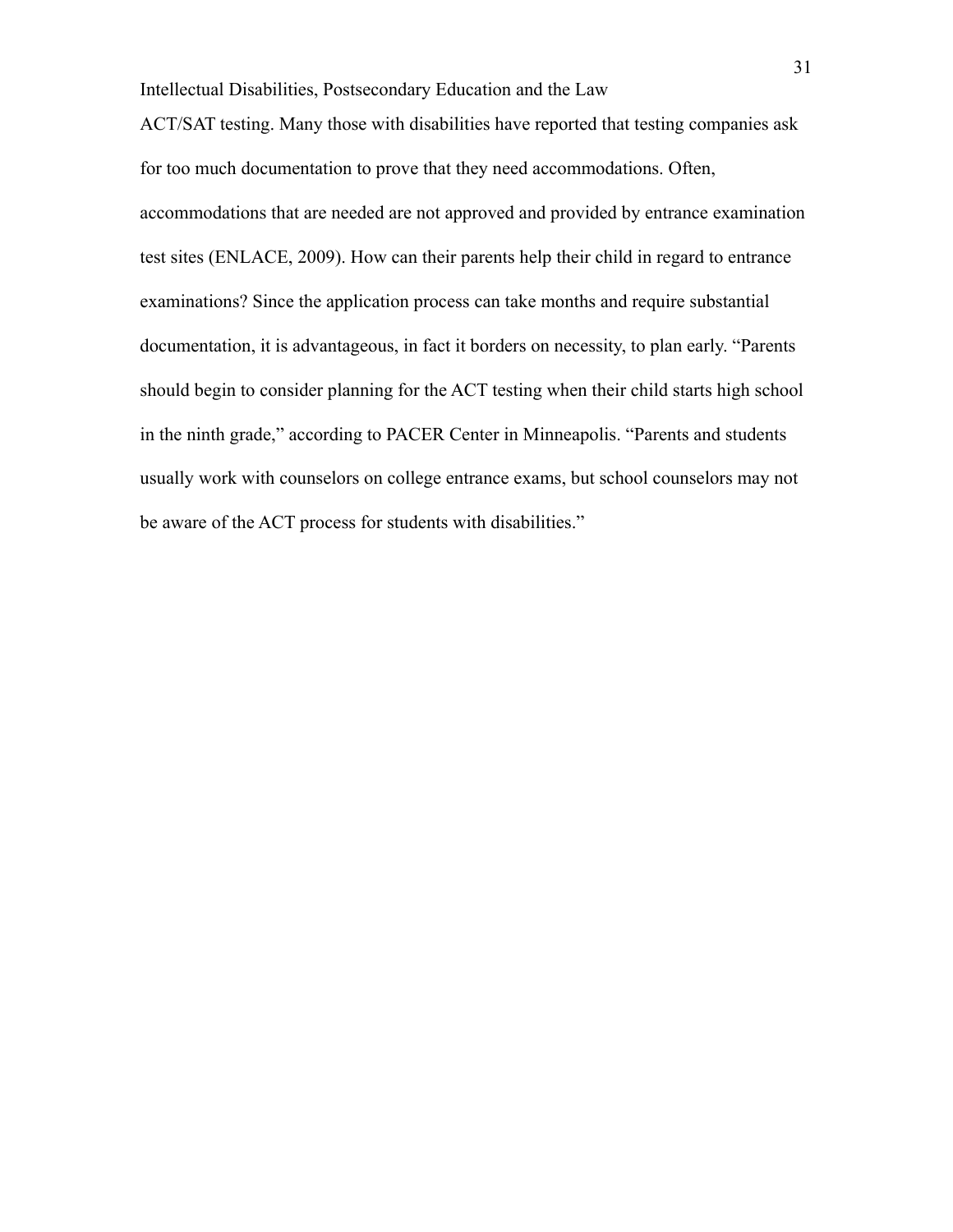| Freshman Year                       | Make sure your child's accommodations        |
|-------------------------------------|----------------------------------------------|
| 1 <sup>st</sup> Year of High School | are listed on the IEP or 504 Plan, along     |
|                                     | with data showing                            |
|                                     | how they benefit your child.                 |
| Sophomore Year                      | Start gathering needed documentation.        |
| 2 <sup>nd</sup> Year of High School | Check to see if your child's diagnosis       |
|                                     | documentation is                             |
|                                     | current and meets the requirements of the    |
|                                     | ACT application.                             |
|                                     | If not, update it.                           |
| Junior Year                         | Begin application process in the fall. Check |
| 3 <sup>rd</sup> Year of High School | ACT testing dates and registration dates     |
|                                     | online at actstudent.org. The ACT can be     |
|                                     | taken beginning in the spring of the         |
|                                     | junior year. National tests are given six    |
|                                     | times a year. ACT tests can be taken more    |
|                                     | than once.                                   |
| <b>Senior Year</b>                  | Take the ACT Test in the fall if needed.     |
| 4 <sup>th</sup> Year of High School |                                              |

(PACER Center, 2013)." Pacer has a suggested timeline:

Table 4. (Pacer Center, pacer.org 2013).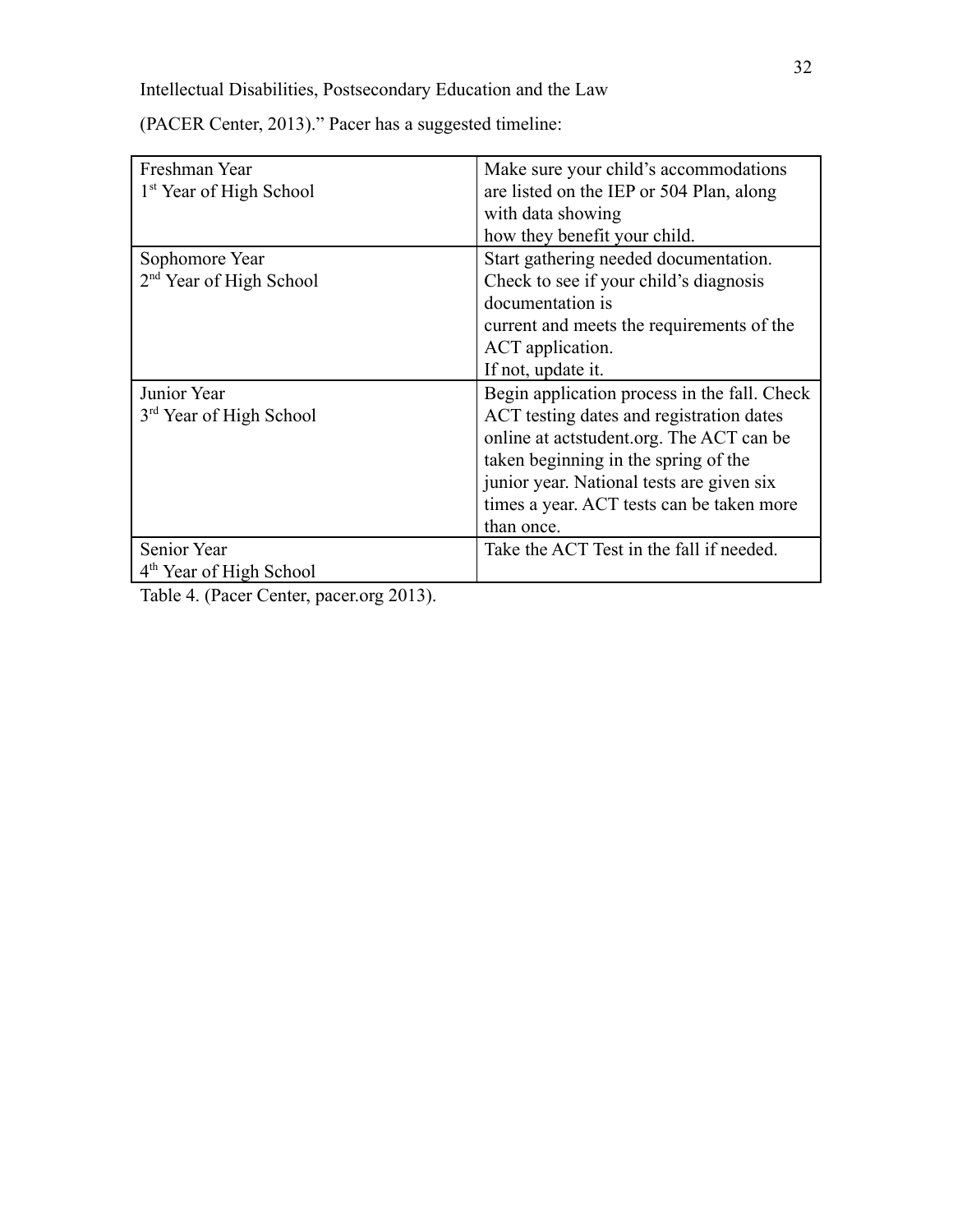The timeline is also meant for the SAT test as well. Pacer Center also recommends taking the pretests. For the ACT, they can take "Explore" test in eighth grade and/or "Plan" test in the tenth grade. With the SAT, a student may take what is called the Preliminary SAT®/National Merit Scholarship Qualifying Test (PSAT/NMSQT) taken in 10th grade or earlier. When applying for accommodations for the SAT or the ACT, do not give up. Just because one application has been rejected doesn't mean that that an applicant cannot reapply. Parents have applied two or three times and end up being successful. Reviewers depend on the information supplied by the student and every application is looked at individually. Another barrier that students with disabilities found were financial aid eligibility requirements.

In 2000, about nine percent of undergraduate students reported in the United States of having a disability (National Postsecondary Student Aid Study which amounts to 1.3 million students [NPSAS], 2000; 2002). One study reports that many sources of financial aid often have conflicting eligibility requirements, thus making it more difficult to achieve independence and educational goals. Despite the confusion of differing interpretations of their assistance benefits and rights, many students recommend participation in state vocational rehabilitation programs.

Despite gains made in disability support offices on campuses in the past decade, many students still end up paying disability accommodations and medical needs when they are not funded by educational, medical, or social agencies. Many students do not know their rights of increased student financial aid to help pay for out-of-pocket, disability related expenses. Moore (2009) states, "Because of reduced class loads, and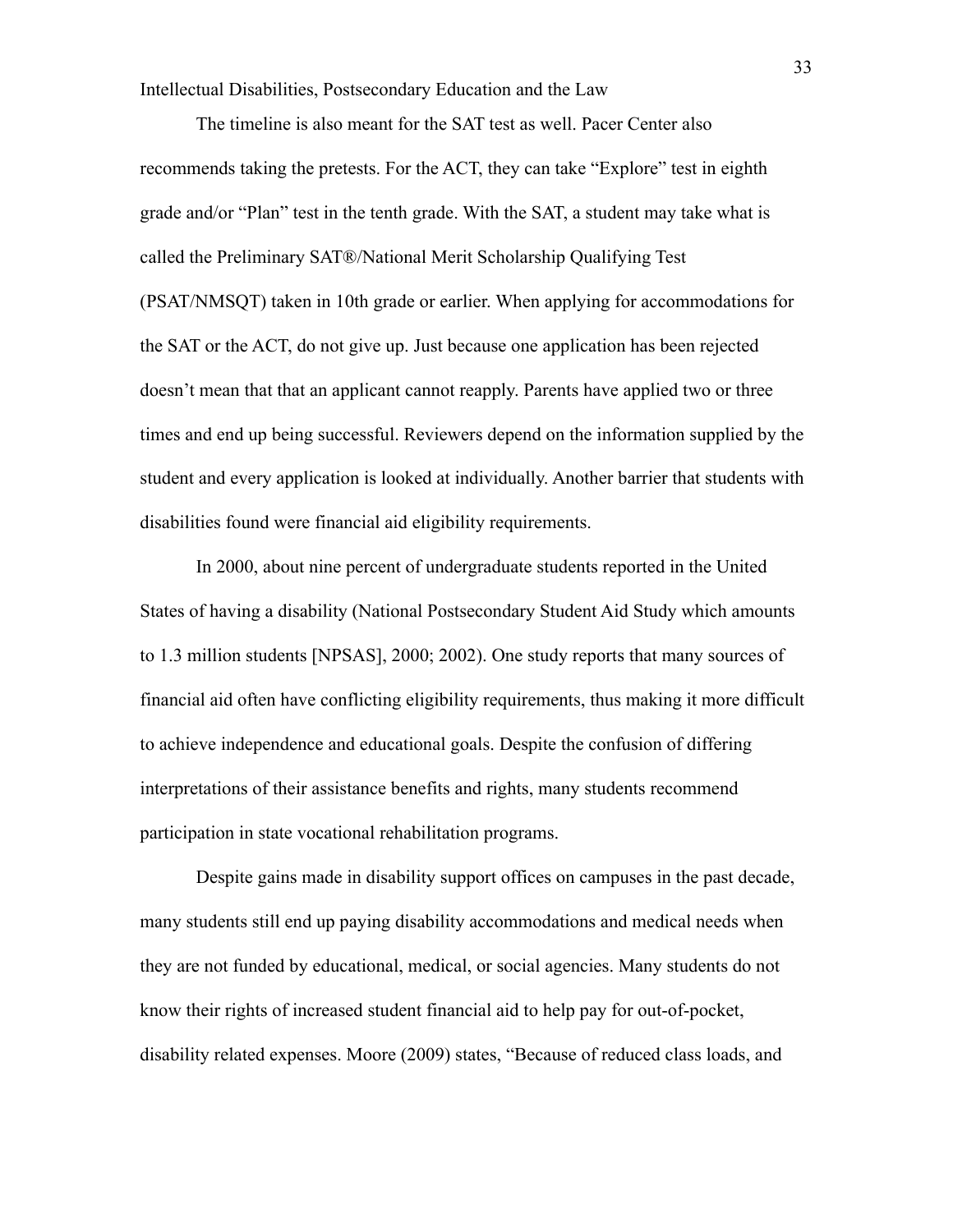Intellectual Disabilities, Postsecondary Education and the Law extended semesters before degree completion, it may prevent students with a disability from accessing financial aid. Also, many disabled students have said that they are unable to participate in work-study programs due to the nature of their disability".

Students with disabilities have reported they have felt unwelcome on college campuses by the administrative staff. Responses by the financial officers were not helpful, and in some cases, unresponsive, thus making the student feeling unworthy. Vocational officers are more apt to guide them toward vocational training instead of a pursuing an academic certificate or a degree. Moore (2009), states further," Overall, students with disabilities have hesitated about taking out student loans because of future concerns of employment and that student loans are often impossible to defer temporarily suspend payments because of a disability."

According to the Federal Student Aid government website, "who gets aid," students with intellectual disabilities are able to get certain types of federal student aid. They may receive funding from Pell Grant, Federal Supplemental Opportunity Grant, and Federal Work Study programs.

A Pell Grant is a need-based grant that does not have to be repaid, available mostly to undergraduates with an annual maximum amount of \$5,500. Federal Supplemental Opportunity Grants (SEOG) is also a need based grant that does not need to be repaid. It is for undergraduates with a demonstrated financial need. Pell Grant recipients take priority in accessing SEOG funds. Funds are available and dependent on the availability of the school. Federal Work Study is university employment that assists students in paying towards a portion of their schools costs during or between periods of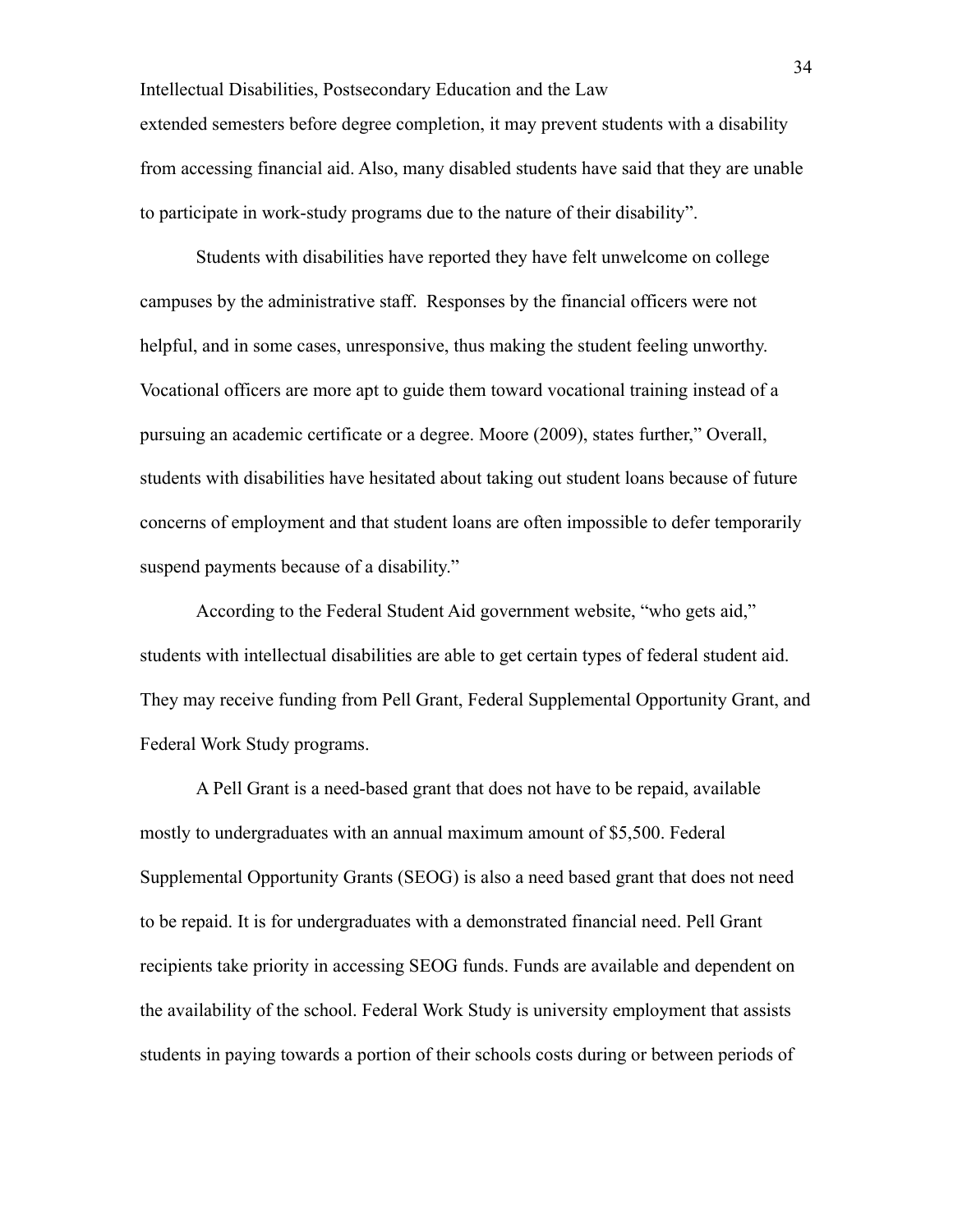Intellectual Disabilities, Postsecondary Education and the Law enrollment (Martinez and Queener 2010).

There are provisions in the HEOA 2008 Act that permits students with intellectual disabilities, who might not have a high school diploma, to get work-study jobs, receive financial aid, including Pell Grants. Shah in 2011 states that, "The law also authorizes money to create and study programs that could serve as a model for colleges and universities around the nation." However, students with intellectual disabilities must be enrolled in a Comprehensive Transition and Postsecondary (CTP) program at a higher institution of higher education that participates in federal student aid programs.

A CTP program for students with intellectual disabilities means a degree, certificate, or a non- degree program that 1) is offered by a college or career school and approved by the U.S. Department of Education; 2) is designed to support students with intellectual disabilities who want to continue academic, career, and independent living instruction to prepare for gainful employment; 3) offers academic advising and a structured curriculum; and requires students with intellectual disabilities to participate, for at least half of the program, in a) regular enrollment in credit-bearing courses with non-disabled students, b) auditing or participating (with non-disabled students) in courses for which the student does not receive regular academic credit, c) enrollment in noncredit-bearing, non-degree courses with non-disabled students, or internships or work-based training with non-disabled individuals

([http://studentaid.ed.gov/eligibility/intellectual-disabilities,](http://studentaid.ed.gov/eligibility/intellectual-disabilities) 2013).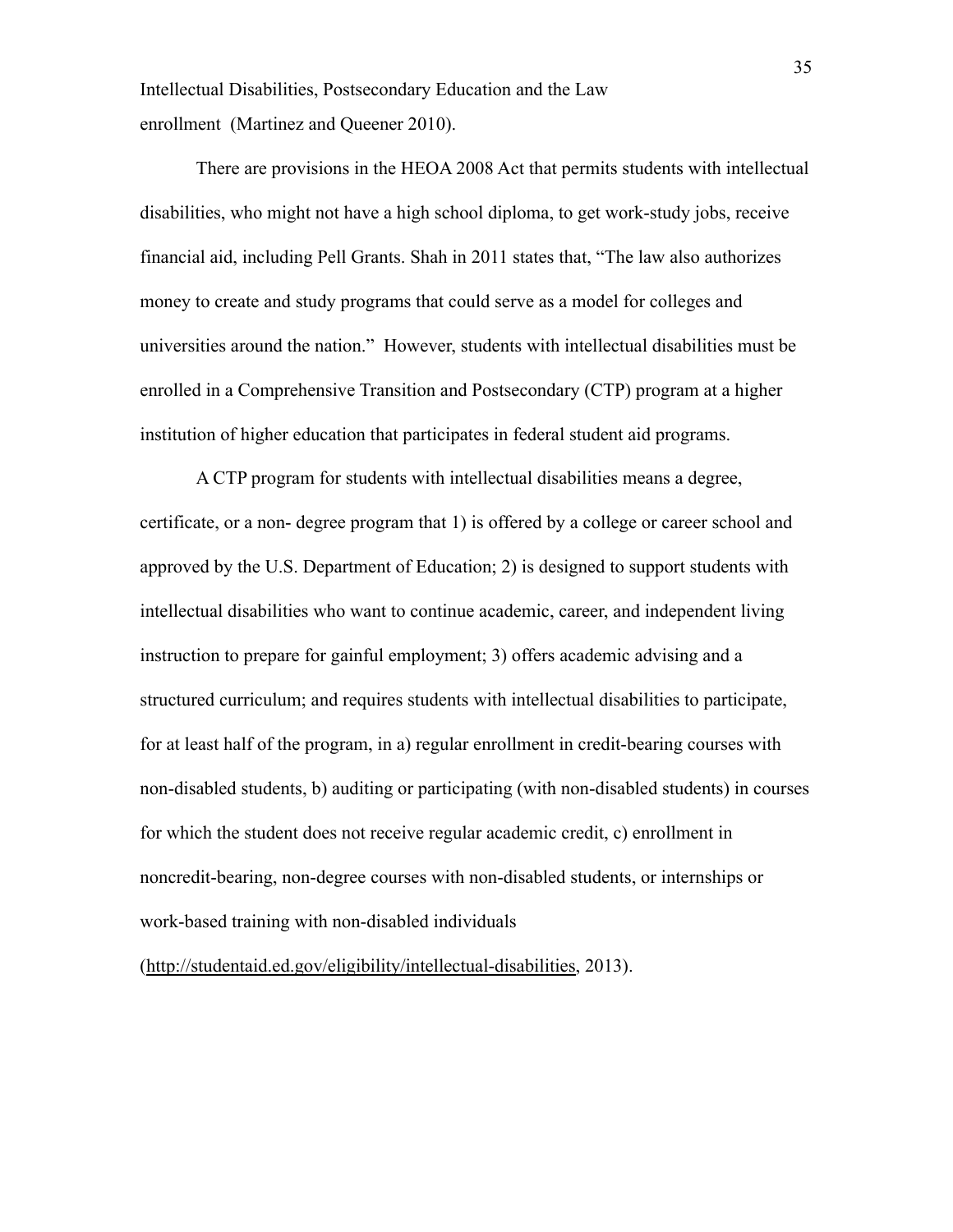Financial Aid has approved sixteen CTP programs nationwide as of March 1,

2013:

# Table 5

| School                             | Location                   |
|------------------------------------|----------------------------|
| California State University        | Fresno, California         |
| Taft College                       | Taft, California           |
| Southeastern University            | Lakeland, Florida          |
| Elmhurst College                   | Elmhurst, Illinois         |
| <b>Heartland Community College</b> | Normal, Illinois           |
| The College of New Jersey          | Ewing, New Jersey          |
| New York Institute of Technology   | Old Westbury, New York     |
| Western Carolina University        | Cullowhee, North Carolina  |
| Appalachian State                  | Boone, North Carolina      |
| Kent State University              | Kent, Ohio                 |
| College of Charleston              | Charleston, South Carolina |
| Vanderbilt University              | Nashville, Tennessee       |
| <b>Clemson University</b>          | Clemson, South Carolina    |
| University of South Carolina       | Columbia, South Carolina   |
| Coastal Carolina University        | Conway, South Carolina     |
| George Mason University            | Fairfax, Virginia          |

From Studentaid.ed.gov (2013)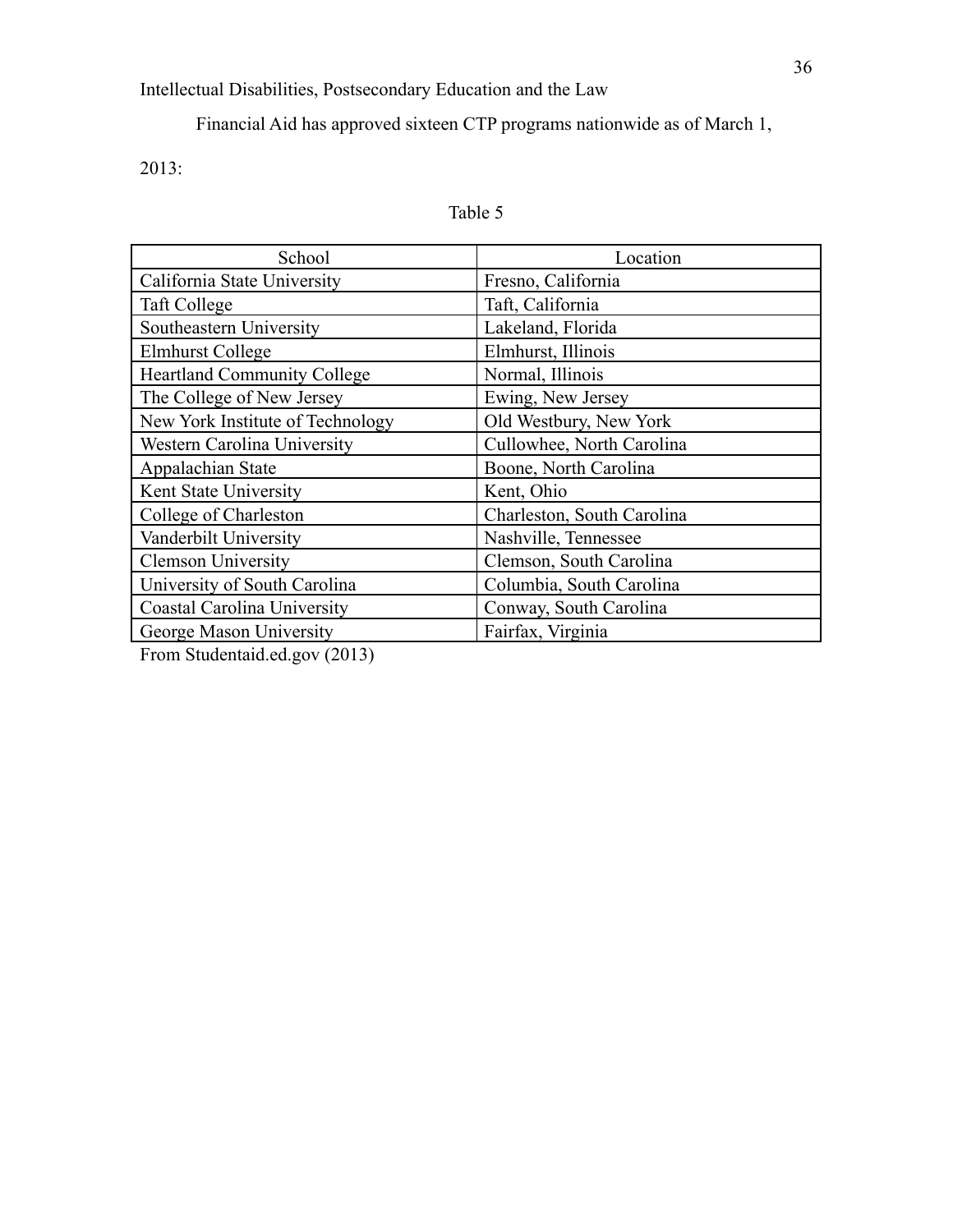If none listed colleges and their programs suit the student's needs and wants of college, there are many other colleges and universities that have programs for those students with intellectual disabilities, however, if you need student government aid, you must pick from these sixteen colleges and universities. On the other hand, there are other ways to pay for college other than going through the federal government's financial aid program if you do not want to attend any of these approved programs. Many foundations and institutions provide scholarships, regardless of financial status and provided the student meets other requirements.

Another way of getting financial aid is some colleges offer tuition waivers, but many colleges do offer tuition waivers for those students with Intellectual Disabilities. However, these students who want to access tuition waivers must meet certain criteria. For example, Maryland Higher Education Commission does offer tuition waivers for attendance at a Maryland Community College but first, the student must complete and file a Free Application for Federal Student Aid (FAFSA) every year by March 1st. Then the community college needs to be appraised of the intent to attend. A receipt of Supplemental Security Income (SSI) or Social Security must be produced. Disability Insurance (SSDI) benefits and prove that the student receives these benefits must be verified. The program of study that the student selects must lead to a certificate or degree that is designed to lead to employment, including life skills instruction.

The student is exempt from paying tuition at community colleges in Maryland if the student takes a twelve-credit load per semester while the student is earning a degree or certificate. The waiver is limited to six credits a semester for any other reason.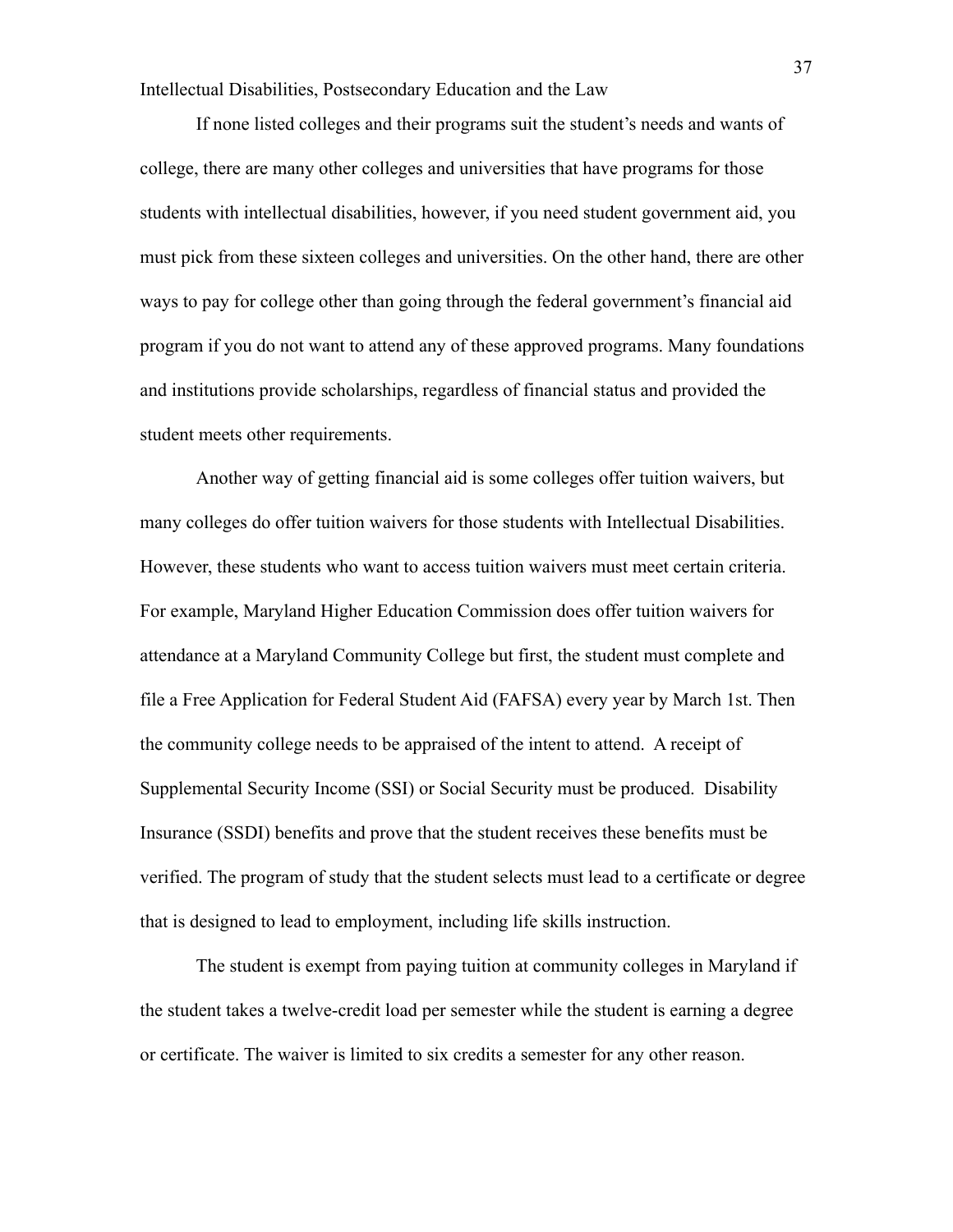Intellectual Disabilities, Postsecondary Education and the Law Students can ask the vocational rehabilitation agency in their state to inquire about tuition waivers. However, many state vocational rehabilitation agencies only cover the tuition. It does not cover student fees, books, or lodging. In some cases, they do provide book vouchers for textbooks. Other funding that a student could pursue would be scholarships.

Many individual colleges and institutions of higher learning award annual scholarships based on financial need. There are a growing number of scholarships that are awarded to those students specifically with Down syndrome. The Anne Ford and Allegra scholarship awards \$10,000 to two students nationwide with a learning disability provided they pursuit an undergraduate degree. The P. Buckley Moss \$1500.00 scholarship is awarded to students who are language-learning disabled and shows an artistic inclination.

The University of Florida offers six different types of scholarships through its Disability Resource Center and each has a different set of criteria to receive an award. One is the Rita O'Donnell Scholarship fund through the Women's Club Scholarship. It is awarded annually to undergraduate or graduate scholarship. The American Association on Health and Disability (AAHD) has multiple scholarships that they award each year. There is not a plethora of scholarships available for the disabled, but there are some. The student should check with their state vocational rehabilitation department and the financial aid officer at the school of their choice for further assistance.

It is vital that when picking a college or university to visit the campus to ascertain if it is a good 'fit' and if there is support for a strong possibility of success. Not all campuses are the same. Buildings constructed or altered after June 3, 1977, have had to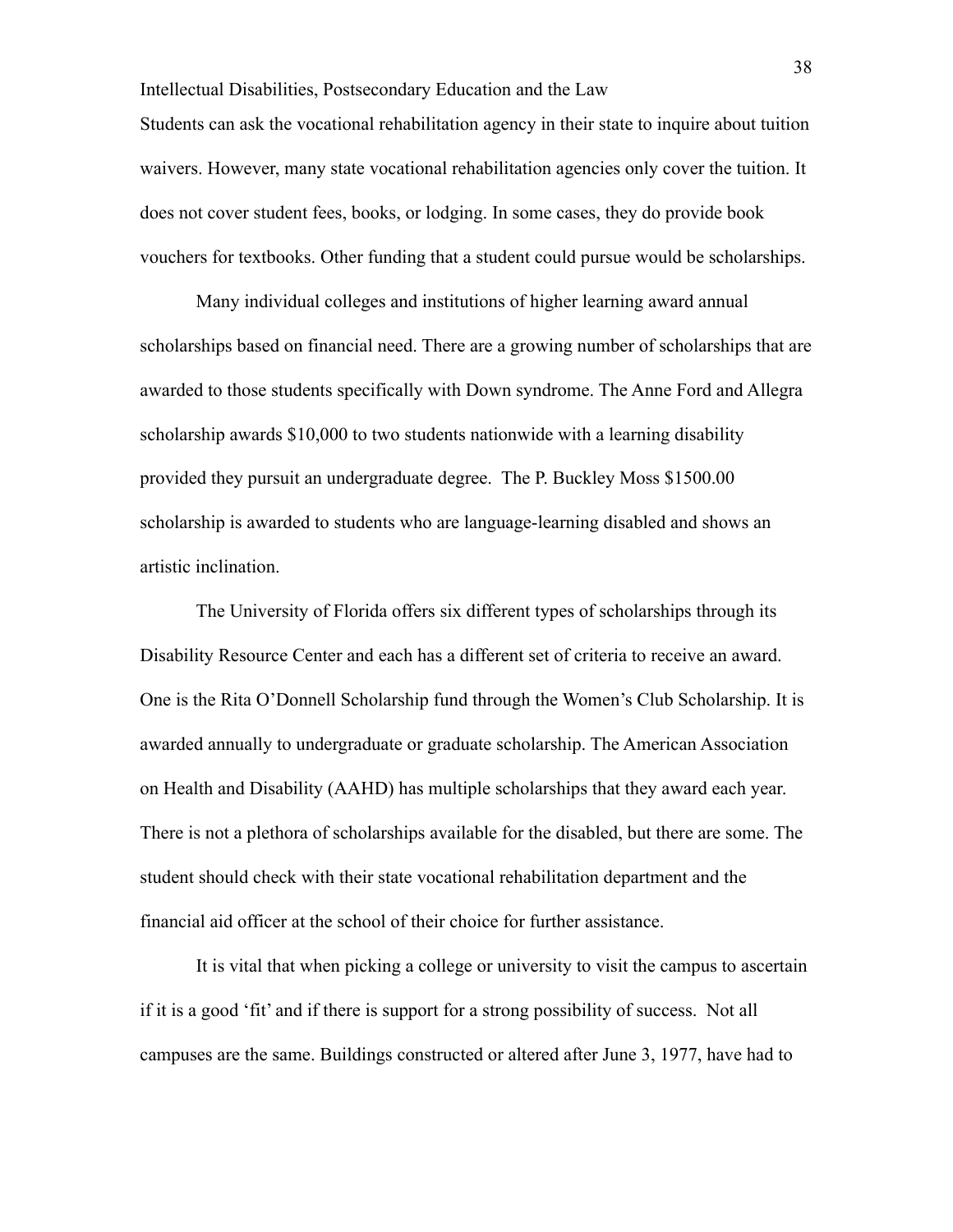Intellectual Disabilities, Postsecondary Education and the Law comply with the relevant accessibility code required by Section 504 of the Rehabilitation Act and after January 26, 1992, by the Americans with Disabilities Act of 1990 (Stodden & Dowrick, 1999). They must provide accessible environment across campuses. However, this has been restricted by architectural and budgetary constraints.

Postsecondary institutions have had to implement this code within these constraints, which often do not consider the immediate individual needs of students with disabilities (Johnson, 2006). Singh (2006) reports out of 137 randomly selected higher institutions of learning, only 7% offered complete accessibility. This included accessibility to structural, academics, dorms and recreational facilities. He also concluded that students on average have expressed concerns related to physical barriers within postsecondary institutions that were not readily identifiable by non-disabled students. This could add additional stress for students with disabilities that is not experienced by non-disabled students. Prior to the campus visit, make inquiries about the college of choice. Ask about accessibility to academic classrooms, recreational facilities and if living on campus, make certain that dorms are accessible as well. To meet the growing demand of disabled students enrolling in colleges, student services are growing as well. According to Yost, Shaw, Cullen, and Bigaj (1994), support services on American campuses have increased ninety percent.

Despite the increase and the many students that have reported a disability, they do not request accommodations. Some students do not even report their disability and take advantage of their right to use the student services. One study found that campus disability support services have reported only that 1 to 3 percent request such services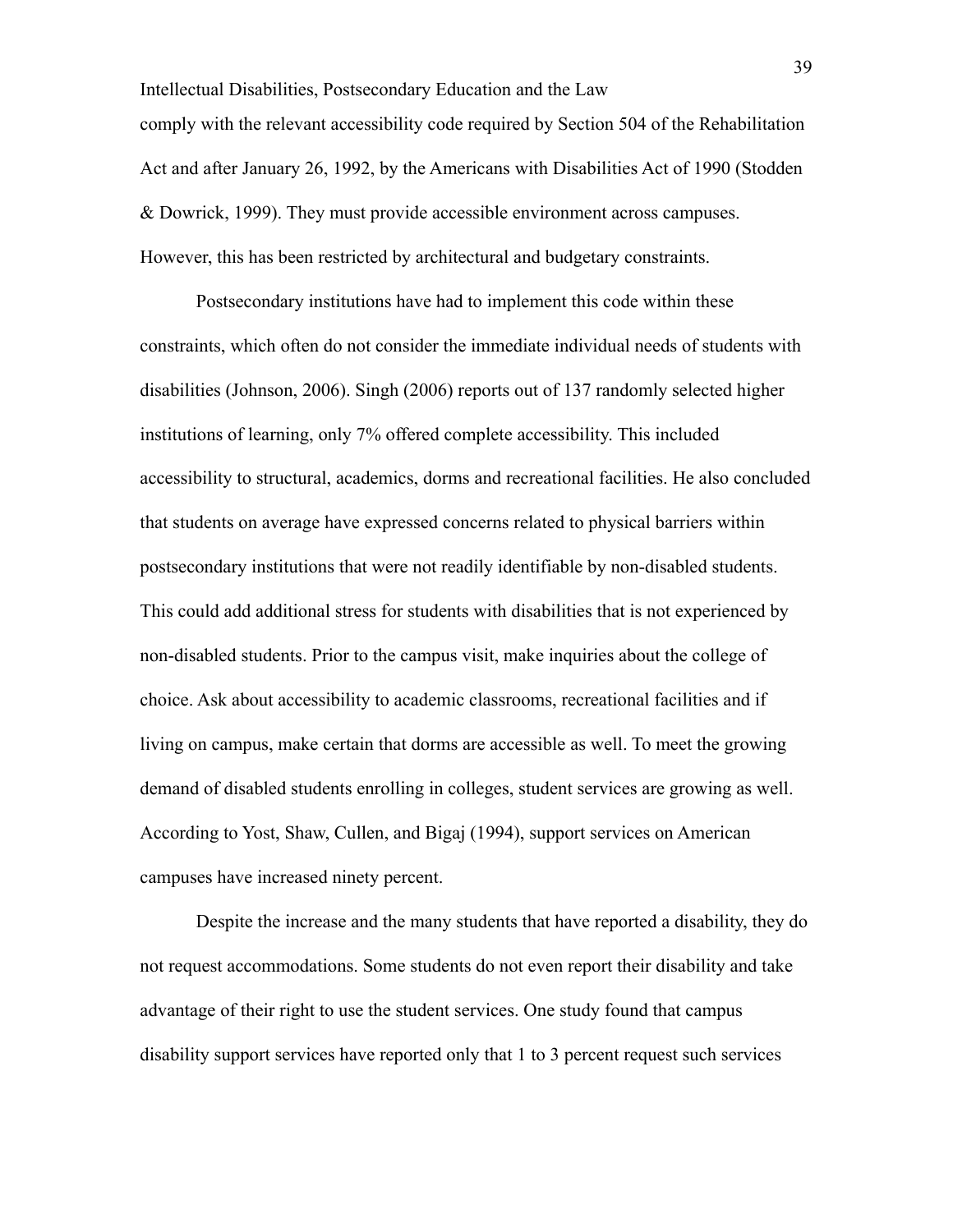Intellectual Disabilities, Postsecondary Education and the Law (Hartman, 1993).

As part of the 504 Section of the Rehabilitation Act of 1973, all colleges that receive federal funds must have a disability service office on campus. The campus disability office handles student requests for accommodations and support services and is verified by the same office. They also do a myriad of services including assistive technology devices, readers, note takers, priority registration, and sign language interpreters. The campus disability services office also prepares a document, notifying professors of accommodations required by the student, although it is often the student's responsibility to give the information to the professor (Connor, 2012). Students with disabilities should actively take advantage of the services provided, but these students with might feel more anxious than their non-disabled peers when interacting with professors, not knowing how the professor is going to react to a request for accommodations (Connor, 2012).

There are several ways to find out which professors are more accommodating and supportive of students with disabilities. The first option would be direct contact with the professors to see the level of receptive attitude for disabled students and "interview" them and ask questions. Another way would be to contact the campus disability office, because they would know which professors would be more receptive and accommodating of those with disabilities (Connor, 2012). Another option is to contact other students with disabilities on campus and ask them their opinion about particular professors. Another key to success, Connor (2012) admonishes those with learning disabilities to identify the skills in which they are proficient and content areas where they excel. I would think that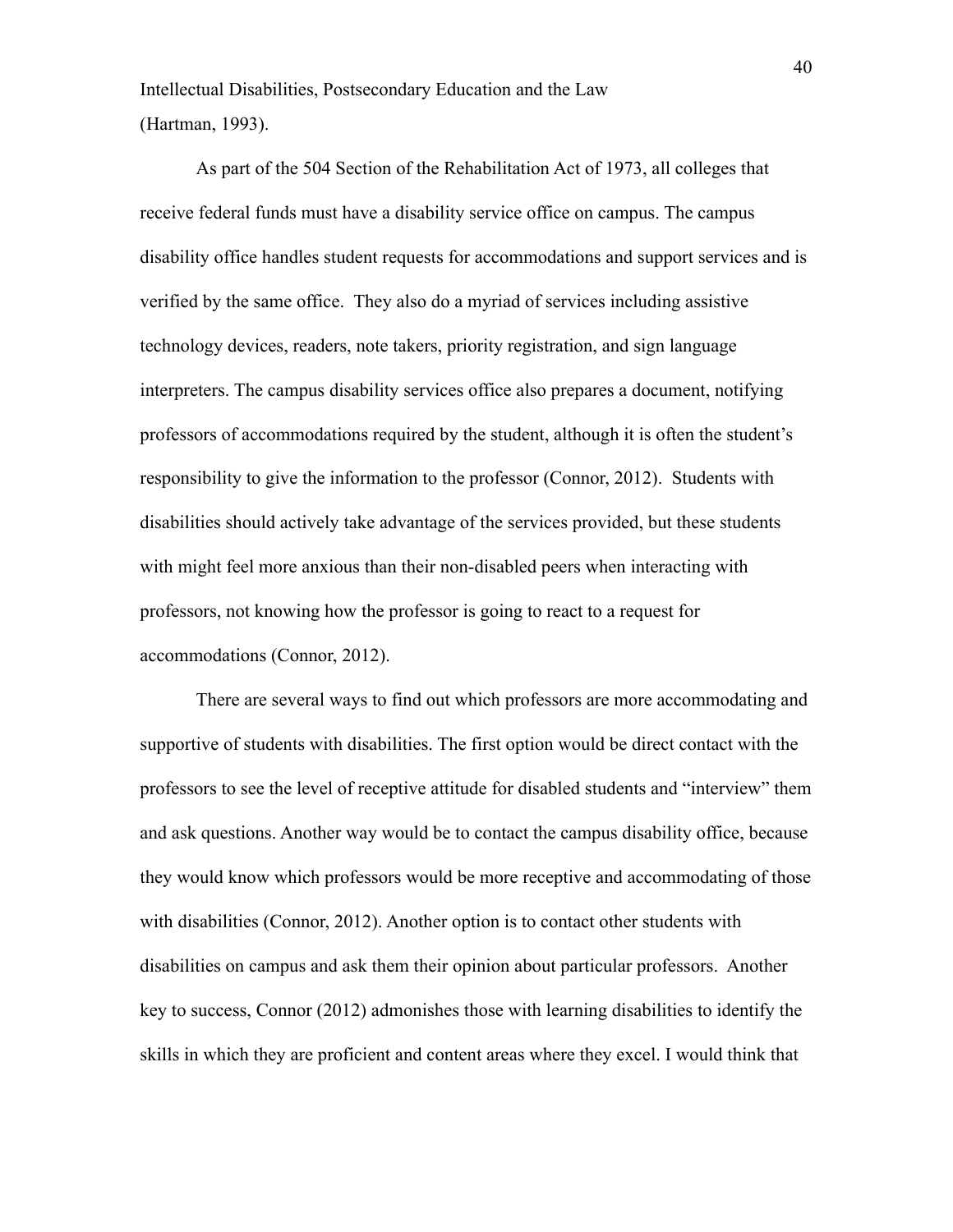Intellectual Disabilities, Postsecondary Education and the Law advice would parallel those with intellectual disabilities as well. They can counterbalance those things they excel in with those concepts where they can struggle.

The disabled student's high school experiences and curriculum are critical in forming a solid foundation to help the student transition to college. Developing essential study skills during high school would likely work positively in high school as well as college. Organization skills taught in high school are vital, as are when and how to complete assignments, how to manage time, and the ability to stay focused on the task at hand. These are beneficial for the non-disabled student as well as those with a disability.

Conner (2012) offers some behaviors for the student to use to help secure success at the college level:

- Schedule time every week to study especially before midterms and finals.
- Learn to say "no" to social invitations that conflict in your study schedule.
- Make a to-do list and prioritize it (Connor 2012).

Planning ahead is not only important in college, but more importantly in high school where transition planning takes place. Barbara Trader from The Association for Persons with Severe Handicaps (TASH) in Washington says, "The expectation for students leaving high school is…that they will be college ready. That expectation isn't clear for students with intellectual disabilities." Martinez (2009) states that, "For some students with intellectual disabilities, that is still delivered in segregated settings with its focus on daily living skills, functional academics, and pre-vocational instruction, without alignment to the standards of the general curriculum."

Despite great efforts to provide a smooth transition from secondary to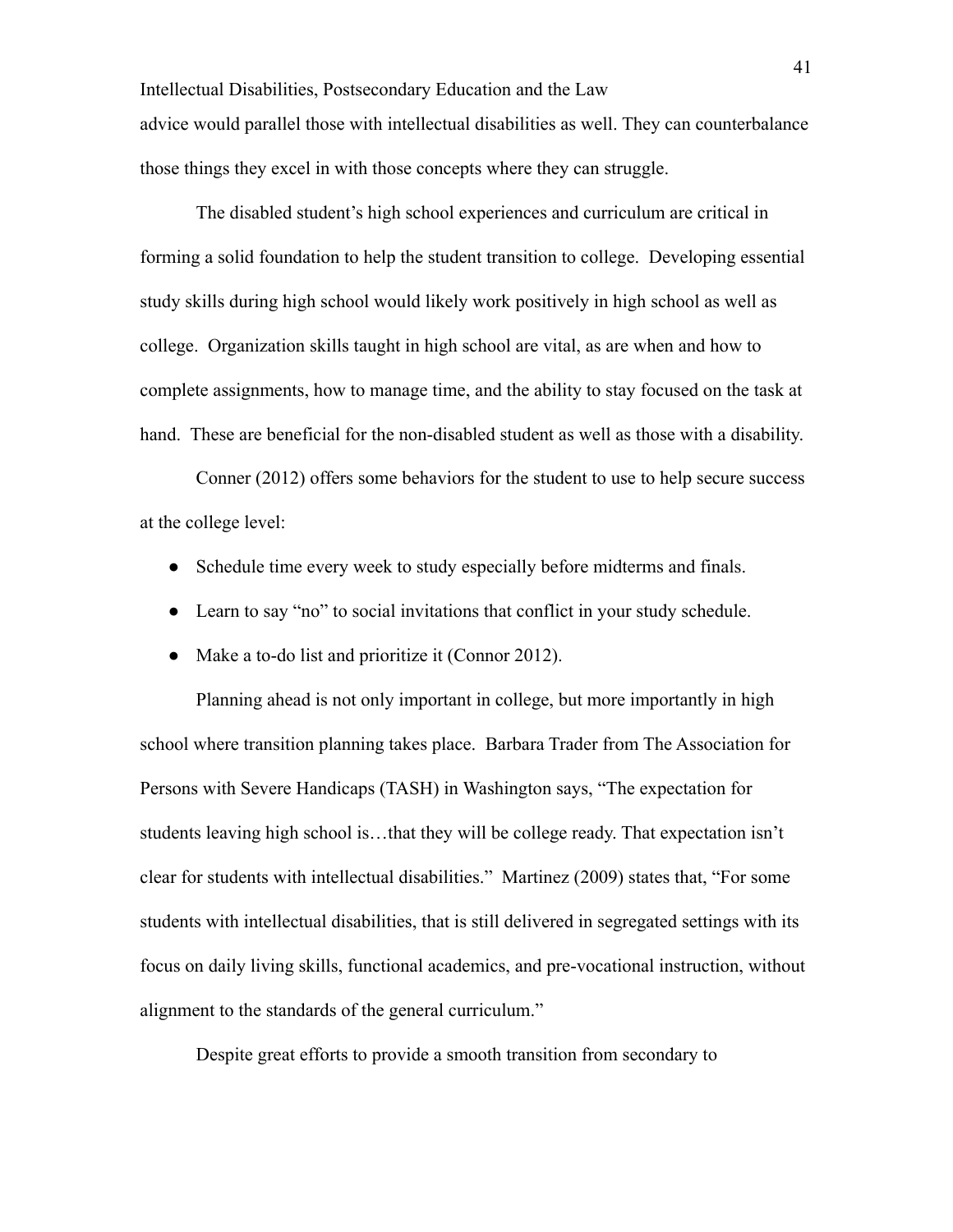Intellectual Disabilities, Postsecondary Education and the Law postsecondary schooling, outcomes surprisingly indicate that only fifteen percent of youth in special education actually progress on to schooling after high school. Many students with ID move onto segregated adult programs (Hart, Zimbrich et al., 2001). There is a clear need to coordinate and link disabled students with information about their options after high school.

The online website [ThinkCollege.net](http://thinkcollege.net/) is a wonderful place to start looking for college options. ThinkCollege is an initiative of Institute for Community Inclusion (ICI) at the University of Massachusetts Boston, funded by government grants focused on postsecondary education for people with intellectual disabilities ([www.thinkcollege.net](http://www.thinkcollege.net/), 2013). The site informs the reader of many services that can help intellectually disabled students get into college. ICI serves as a coordination center for the 27 federally funded Transition Postsecondary Education Programs for Students with Intellectual Disabilities (TPSID) projects. They provide an abundance of technical assistance and training through many outlets, such as online learning modules, webinars, face-to-face training, and publications.

[Thinkcollege.net](http://thinkcollege.net/) also provides a database where a student can start searching for programs in postsecondary colleges and universities of higher learning. There are three models that are identified and where the majority of all special programs fit. They are *Substantially Separate Programs, Mixed Model Programs, and Individualized Approach Programs.*

The first model, *Substantially Separate Programs*, with its programs has been around the longest and has a history from the 1970s. They have provided employment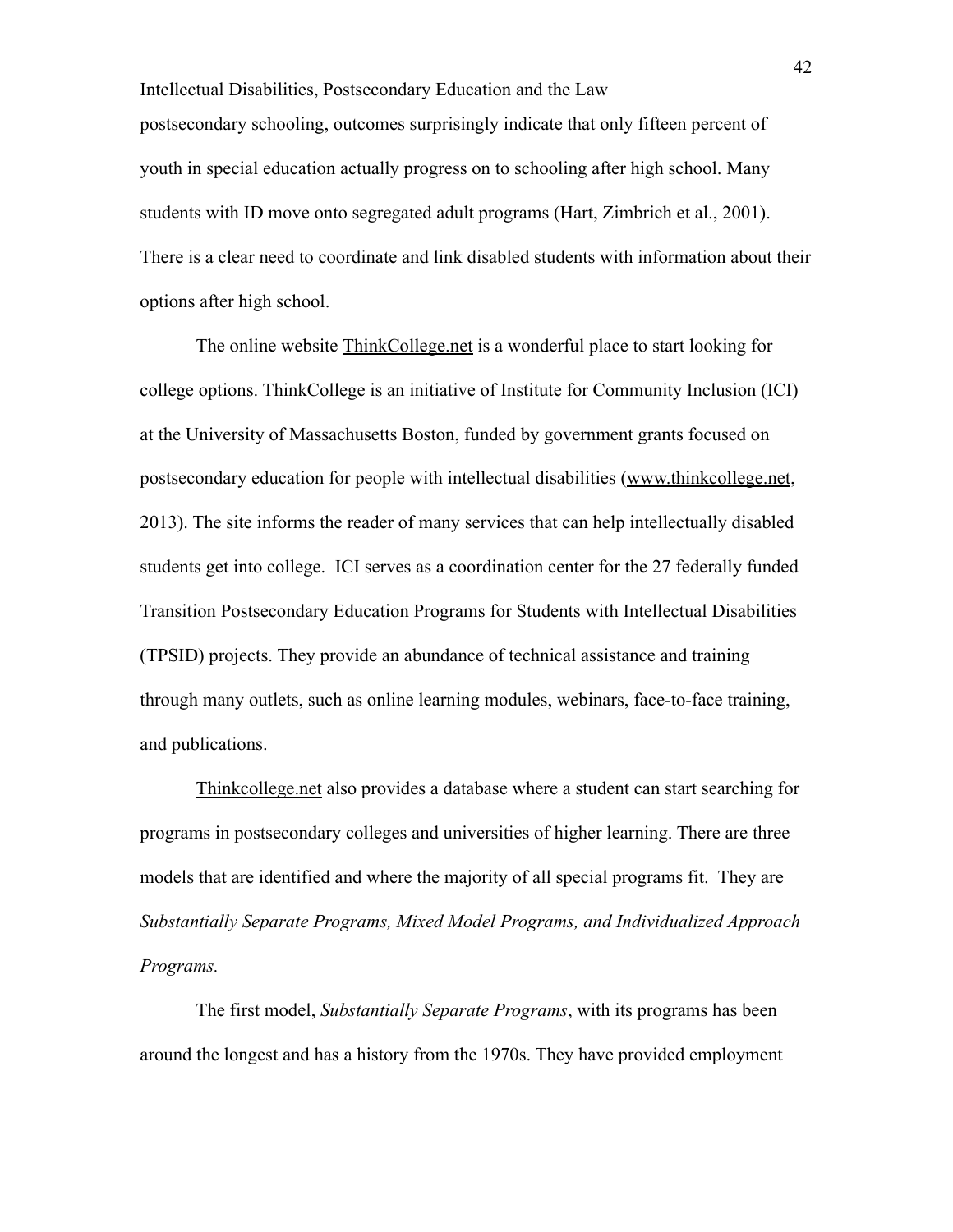Intellectual Disabilities, Postsecondary Education and the Law training, job opportunities, and segregated classes grounded in "life skills" to adults with intellectual disabilities (Neubert, et. al., 2001). These programs were/are non-profit programs funded by non-profit adult agencies as an alternative to day-activity programs or by parents and individuals who were interested in including adults with disabilities in the community, such as a community college campus or vocational training program (Neubert& Moon, 2006). These programs were created because students with intellectual disabilities were not being offered age appropriate, community-based experiences and operated without the benefit of state and local guidelines in which to based their practices. The goal of the Substantial Separate Program model is to promote ID students to experience independence and provide access to the community prior to leaving their secondary school. Despite these goals, the drawback in this goal is that there was not any option for long-term to interaction with the general student body on a college campus or the option to take any standard college courses with their peers.

The *Mixed Model Programs* for ID students are typically located on community college or four year college or university campus, although some are in community settings (Neubert, Moon, & Grigal, 2002). This model offers students with ID an opportunity to enroll in college and participate in campus social opportunities. In addition, a student can also explore employment opportunities within the community. The *Mixed Model Program* model is implemented most frequently in local school systems (Hart et al., 2004). Students are placed in separate classrooms with a special education teacher from a local school system and they spent part of the day working individually or in small groups, in such areas as functional academics, self-determination skills, and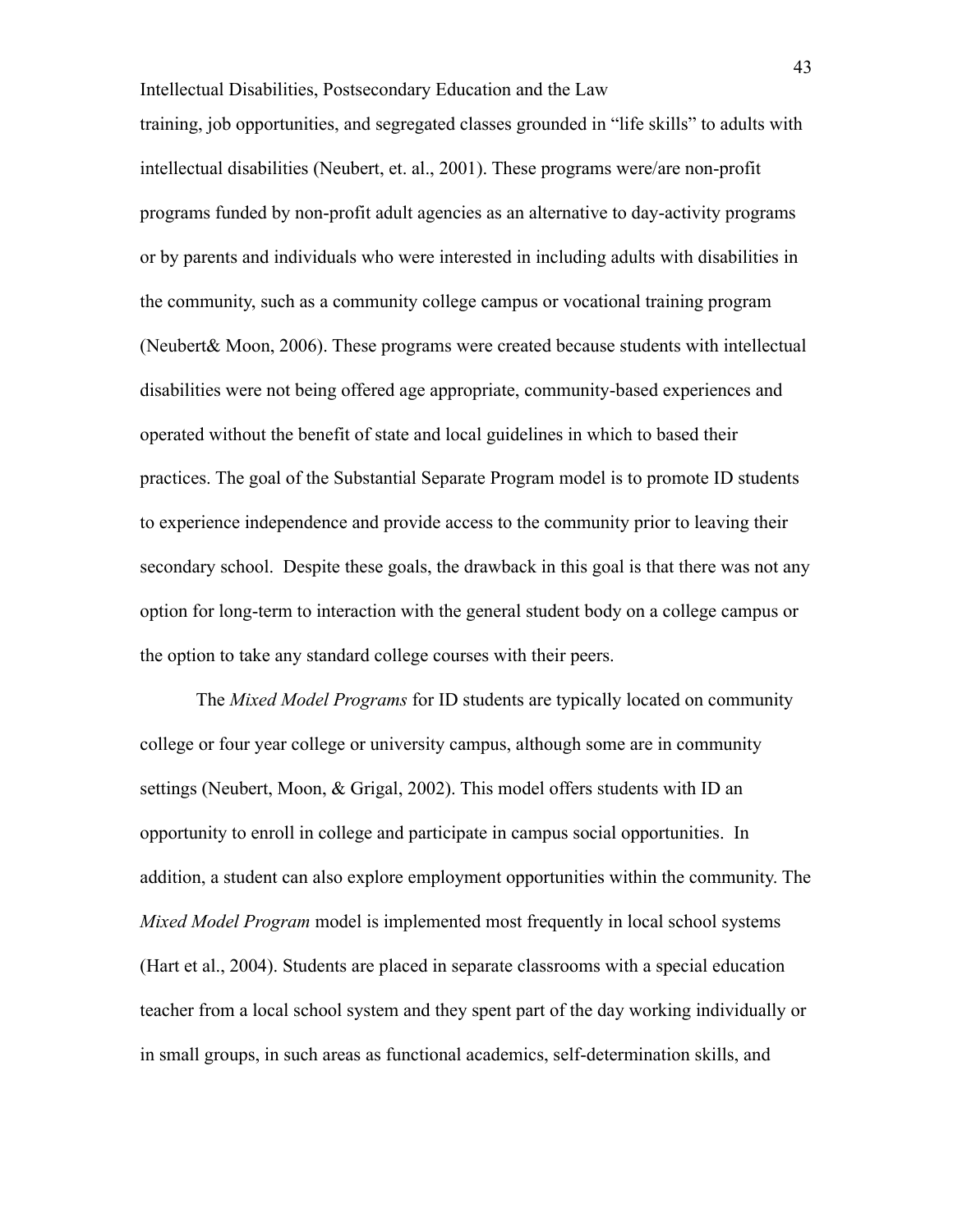Intellectual Disabilities, Postsecondary Education and the Law transition assessment.

These *Mixed Model Programs* include community based instruction, job training, employment in enclaves, and are staffed by special educators, transition specialists, and paraprofessionals. Students have the option to participate in college activities such as Best Buddies activities, sporting events, dances and theater events. After leaving school, students are linked with an adult service agency or a community rehabilitation program. Students either draw an SSI paycheck or with a paid job (Neubert et al., 2004).

Grigal et al., (2001) identified a number of challenges implementing *Mixed Methods Programs,* including the need for more inclusive opportunities on college courses, access to classroom and office space for public schools at the college site; the need for flexible teacher schedules to accommodate a different calendar from that of local schools; the need for transportation to and from the postsecondary sites for students; and written procedures to dispense medication, handle disciplinary actions and conduct IEP meetings.

Another model, which is the most recent to emerge in the literature, is the *Individualized Approach* to support students with ID during their final years of high school (Neubert & Moon 2006). Each student with ID plans postsecondary goals and options with a team of individuals and locates services and/or funds to meet the specific goals. A professional, either a special educator or a transitional specialist, serves as a case manager. The case manager arranges services, accommodations, and supports, such as education, or job coaches, as well as assistive technology. The student may attend college classes, or a training certificate program, work in the community, and/or participate in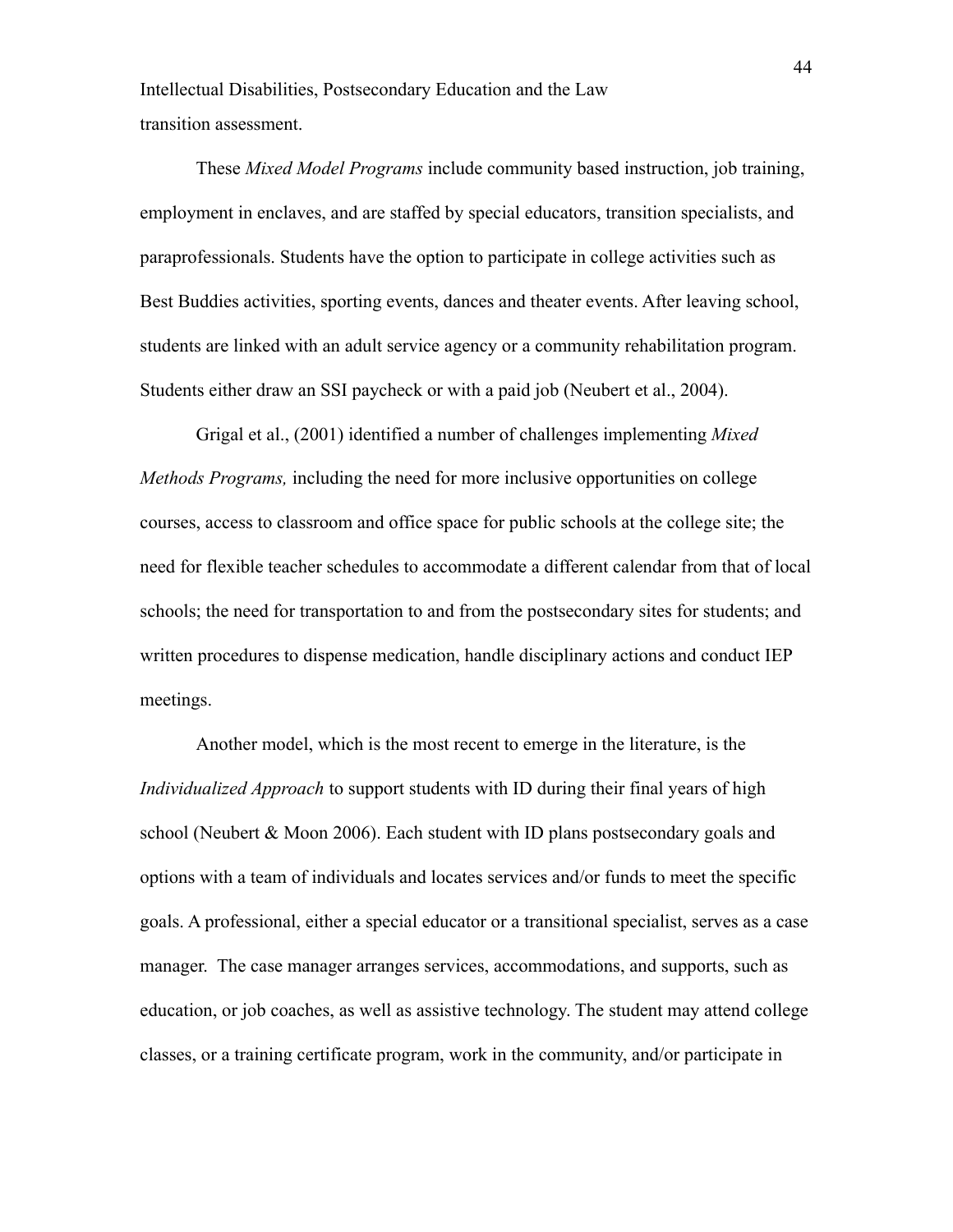Intellectual Disabilities, Postsecondary Education and the Law recreational activities in the community based upon a student's stated preferences or interests.

This model is more student-centered than the other two models in that no self-contained classes for functional skills are taught to a group of intellectual disabled students. To implement this model, it requires a change in teacher's roles to work with a variety of community professionals, identify natural and extended supports in college, work and the community; monitor staff, such as educational and job coaches and work flexible, twelve month work schedules (Hart et al., 2001). Cooperation and funding by state case management agencies, colleges and businesses are paramount in its implementation and to keep the program going.

Interestingly, Neubert & Moon (2006) state that "students in this model in post secondary education had a higher rate of employment (100%) vs those students who remained in a high school setting (42.9%)." Students with ID taking college classes in 2006 earned \$6.75 an hour or above at their jobs while others that didn't, made \$4.10 an hour. On another note in this same study, four students reported that attending college had enhanced their social relationships and reported feeling "more grown up and independent" as a result of their experience on the college campus. The services that are offered under this model allow the most autonomy on the part of the student and maximize opportunities for typical interaction with college peers. (Causton-Theoharis, et al., 2009). On the internet, there is much more information concerning these three models and other services in the post-secondary settings.

Campus Outreach (OCO), at [www.education.umd.edu/oco](http://www.education.umd.edu/oco) provides information

45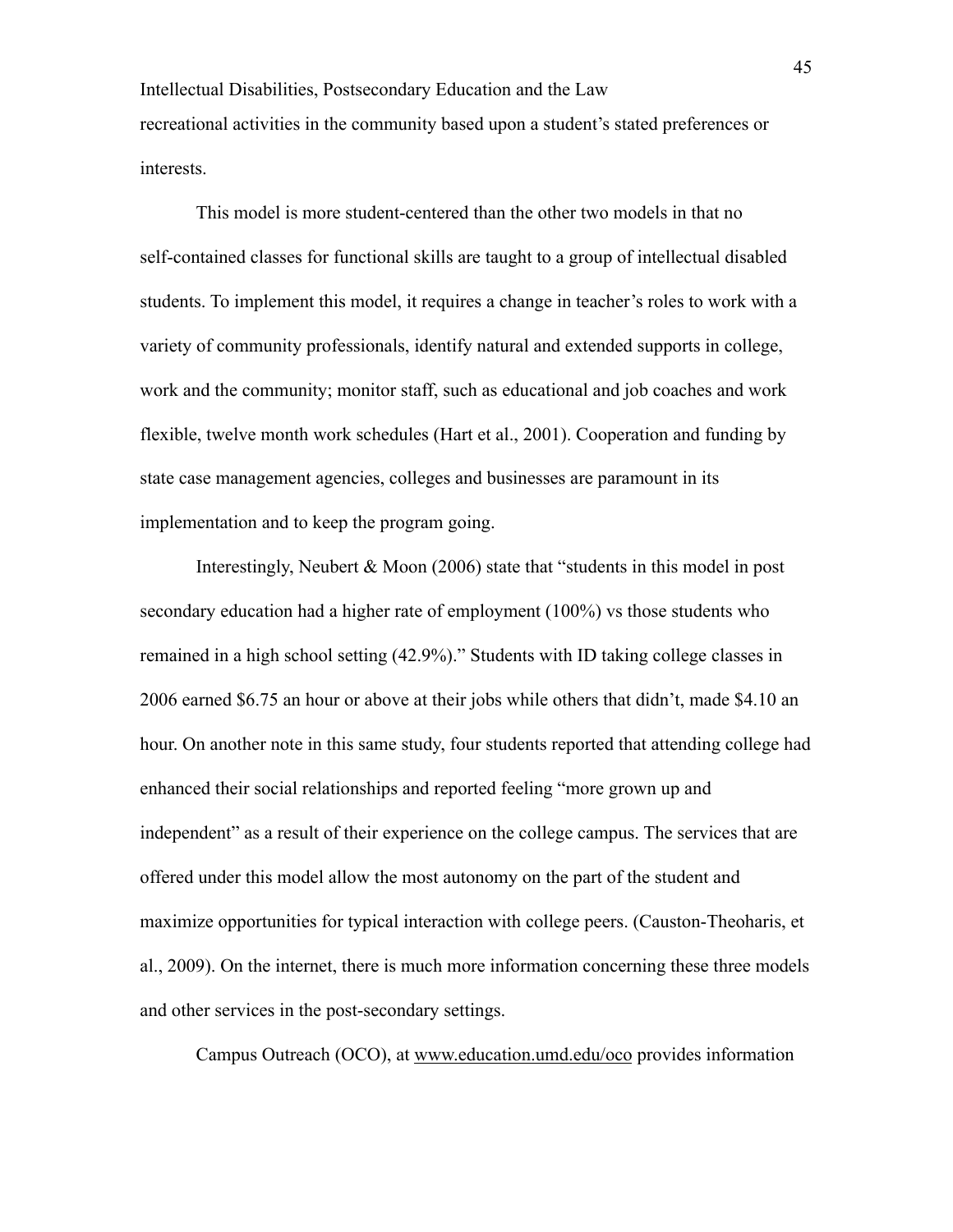Intellectual Disabilities, Postsecondary Education and the Law about programs and services on campuses in Maryland, that include online training modules for public school students with intellectual disabilities that are aged between eighteen and twenty one. This site provides information how to order a field-tested guide to develop, implement and evaluate programs and services (Grigal, Neubert, & Moon, 2005).

The Transition Coalition site, University of Kansas at ([www.transitioncoalition.org](http://www.transitioncoalition.org/)), offers a searchable online database of a hundred community based programs for students with ID, as well, as other transition publications.

At George Washington University ([www.heath.gwu.edu/Inteldisabilities.htm\)](http://www.heath.gwu.edu/Inteldisabilities.htm), the National Clearinghouse on Post-secondary Education for Individuals with Disabilities (HEATH), provides resource papers on how students with different types of disabilities can navigate post-secondary situations, as well as, fact sheets and student accounts of their experiences when transitioning out of the secondary school. Under intellectual disabilities, there is information on programs and other websites for students with ID at post-secondary sites (Neubert & Moon, 2006).

At the Postsecondary Education Research Center ([www.transitiontocollege.net\)](http://www.transitiontocollege.net/), website information is provided on program development, implementation, and evaluation as well as a variety of resources, other websites, and pages of frequently asked questions.

The University of Massachusetts hosts the Institute for Community Inclusion (ICI). This institute provides fact sheets, resources and papers for prospective postsecondary students. It includes education and transition, policy issues, job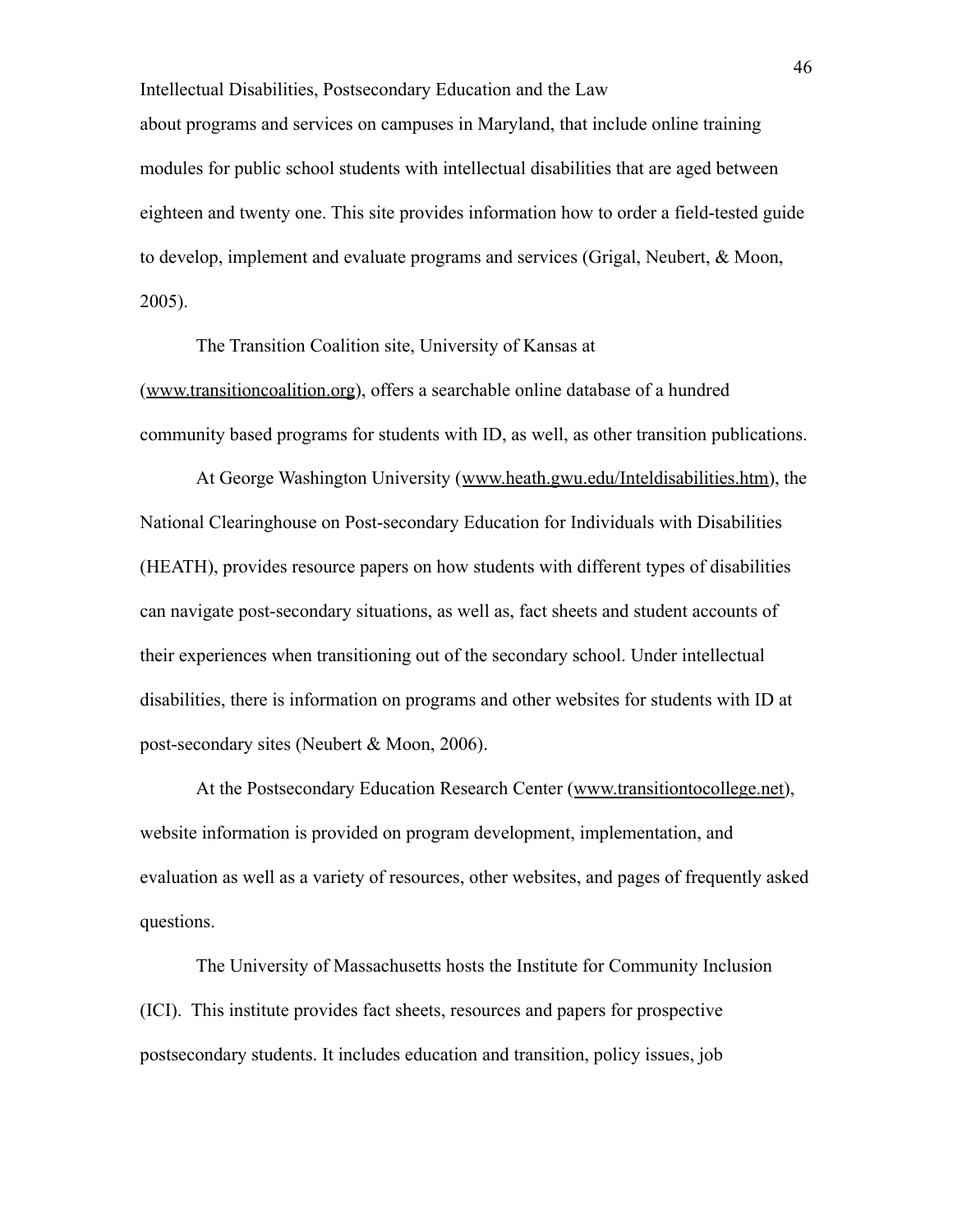Intellectual Disabilities, Postsecondary Education and the Law development and search, training events and diversity and disability in addition to publications on transition programs, fellowship opportunities, and support services and related links for special education professionals at

([http://www.communityinclusion.org/project.php?project\\_id=21\)](http://www.communityinclusion.org/project.php?project_id=21).

The Passport Program is a degree program for students with ID and learning disabilities who have exited the school system and have difficulties navigating through the regular, traditional college programs. Originally, it was developed in a community college setting and provided information on how to develop a model program that uses a curriculum with fifty-two courses, earning an Associate in Essential Studies program with ninety term credits. The goal of the program is to prepare students for the workforce through academics, social and life skills, self-advocacy, and job experiences ([www.rethinkhighered.com\)](http://www.rethinkhighered.com/). Check the database at [Thinkcollege.org](http://thinkcollege.org/) for many more accredited college programs.

### **6. Conclusion**

Although there was a sufficient amount of information available to make valid conclusions, the lack of postsecondary institutions that are involved in providing education to the cognitive disabled is limited. Obviously, the more colleges, universities, and other post-high school institutions involved and then researched, the more credible answers to my inquiries. Reasoning, the more credible the answers to my questions, the more tenable my conclusions and recommendations based upon those answers.

Nationwide, out of 6,742 title IV postsecondary institutions (National Center for Education Statistics, 2012), seventy-seven two year (community colleges and trade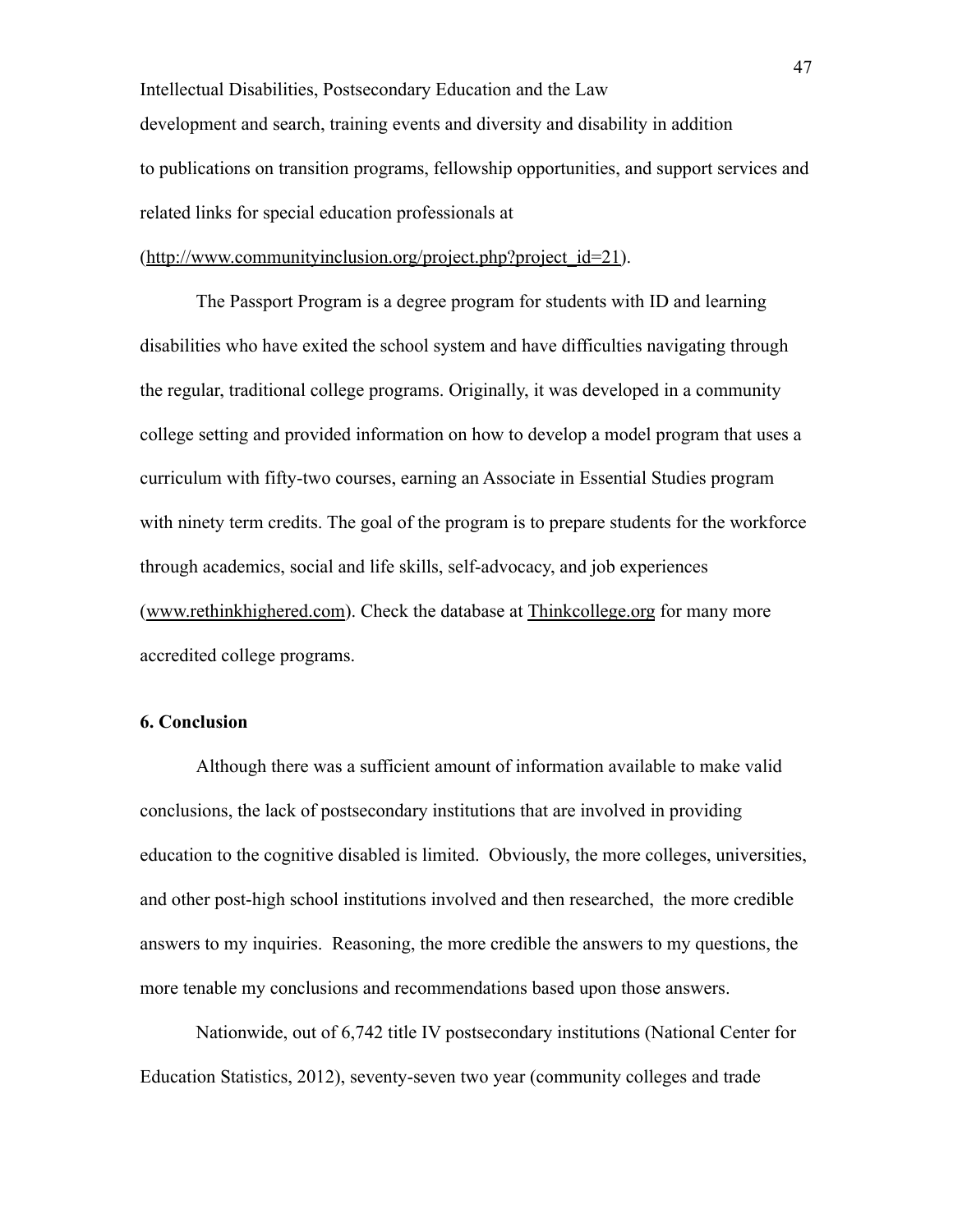Intellectual Disabilities, Postsecondary Education and the Law schools) and ninety-eight four year postsecondary institutions have programs tailored for students with intellectual disabilities. Only forty-five of them provide housing. That means that only three percent of institutions nationwide have programs and, of those institutions, only 0.06 percent have housing available.

Since the practice of the cognitive disabled attending college is relatively new, little data or information is available on the impact of the collegiate learning and experiences on their lives, with the exception that they make a higher wage.

As varied as the programs offered by the myriad of colleges and universities, their certifications, degrees and their requirements, the programs and certifications for the cognitive impaired is just as wide-ranging. Different institutions have different curriculum offerings, length of programs and requirements for any offered certifications and degrees, making it imperative that the student and parents investigate the different institutions thoroughly.

Despite the breakthrough this past decade of colleges and universities including and developing curriculum for those who have intellectual disabilities, many more programs are needed. Out of two hundred and three programs that [www.thinkcollege.net](http://www.thinkcollege.net/) listed in the United States, most of them are on the Eastern seaboard and in Midwestern states, with the exception of twenty postsecondary institutions in California. There are several states that do not have any programs at all.

The overriding thread that weaves its way through all of the research and is identified as the primary and monumental barrier to the implementation of programs for the cognitive impaired and student access to those programs that have been established is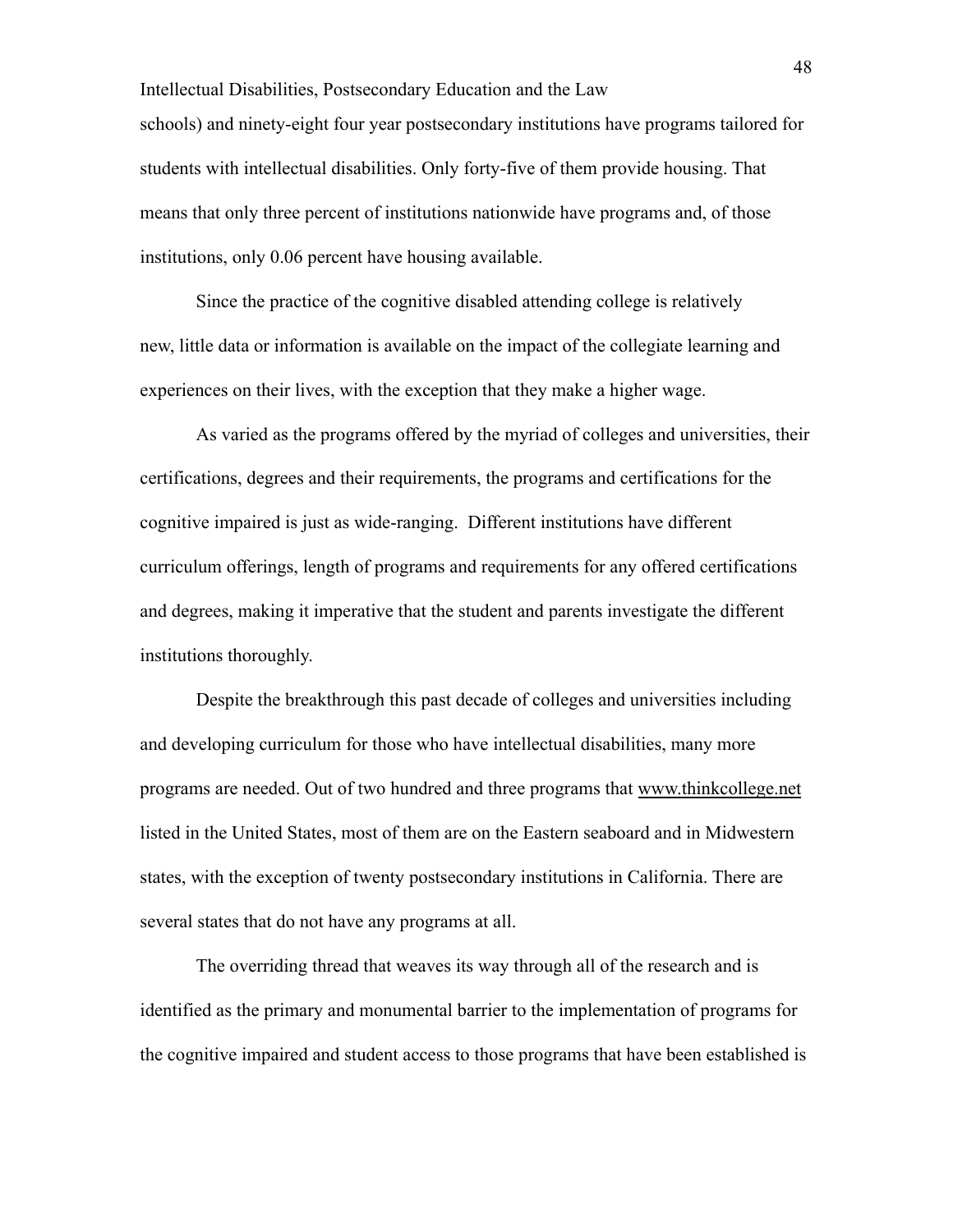Intellectual Disabilities, Postsecondary Education and the Law the availability of financial resources--resources for the institution to develop programs and resources for the student to be able to participate in those programs.

There are significant other barriers to the availability to access programs, namely state and/or federal directives, and/or high school regulations.

Additionally, the cognitive student can encounter additional hindrances when he needs to qualify for accommodations for SAT or ACT testing. It may take several years for the student to get appropriate accommodations after being rejected.

Specifically, the predominant conclusion is that there is a dearth of collegiate programs geared to the cognitive disabled and an abundant population available to partake. Therefore I have concluded that the following recommendations are in dire need to be implemented:

1. Since it has been found that developing and maintaining these 'special' programs at the collegiate level is expensive, monies must be found so that the programs can expand to other institutions of higher learning;

2. It is imperative that the financial aid programs for the intellectually disabled are overhauled. There are only sixteen colleges that are approved for financial aid that have CTP programs. Otherwise, the student and his family must come up with other funds available to them through grants, and by individual savings, if they want to go through a "non-CTP program;"

3. Since many intellectually disabled students move out of state to attend an approved college, they must pay out-of-state tuition which adds to the financial burden on the family. These programs have been studied and range from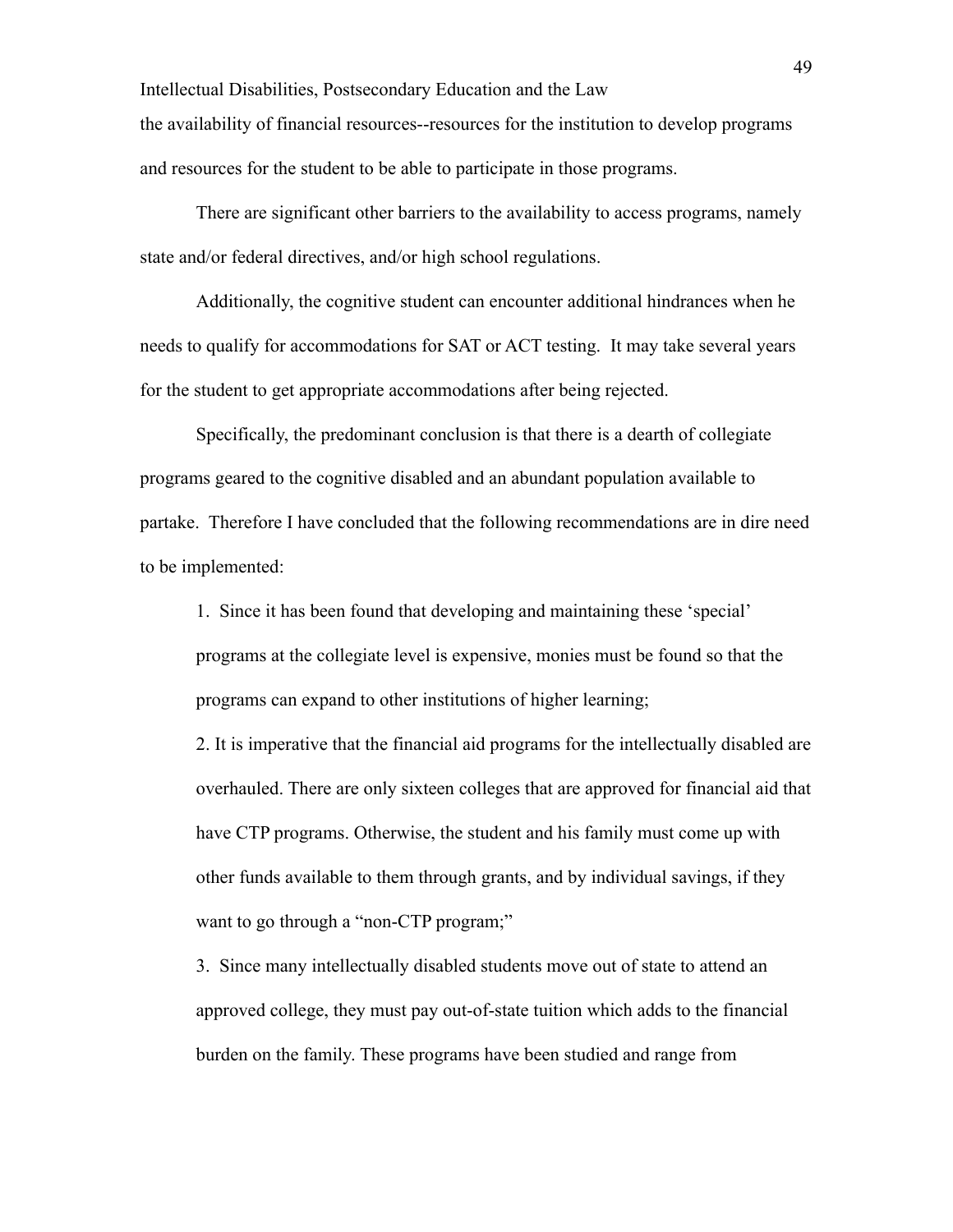expensive to highly expensive. Therefore legislation is needed for those with intellectual disabilities and travel out-of-state to an accredited approved program of their choosing have, at least, the out-of-state tuition waived to match in-state tuition or federal monies should be made available to offset the out-of-state tuition;

4. More programs must be implemented and created that have full inclusion to allow those with more severe and significant intellectual abilities in order for them to be able to participate in the college experience;

5. There needs to be national standards based upon studies of successful programs to guide the states as they develop their programs. Currently, there is little continuity between the states concerning curriculum, regulations, and lengths of study needed for certification and/or a degree. Each state maintains autonomy. A reciprocal agreement between neighboring states where one offers a certain program and the other one is a different one, would certainly alleviate much of the confusion and lessen barriers for the cognitive disabled student when trying to choose a school to attend. It also would ease some of the financial burden of the student and colleges.

6. Colleges and universities must drop their high school diploma requirement for those who have significant disabilities but have earned alternative diplomas. In conclusion, much more research is needed. It is imperative that the research discovers which of the various programs and curriculum is most affective. Results should be scrutinized in order to ascertain which program and/or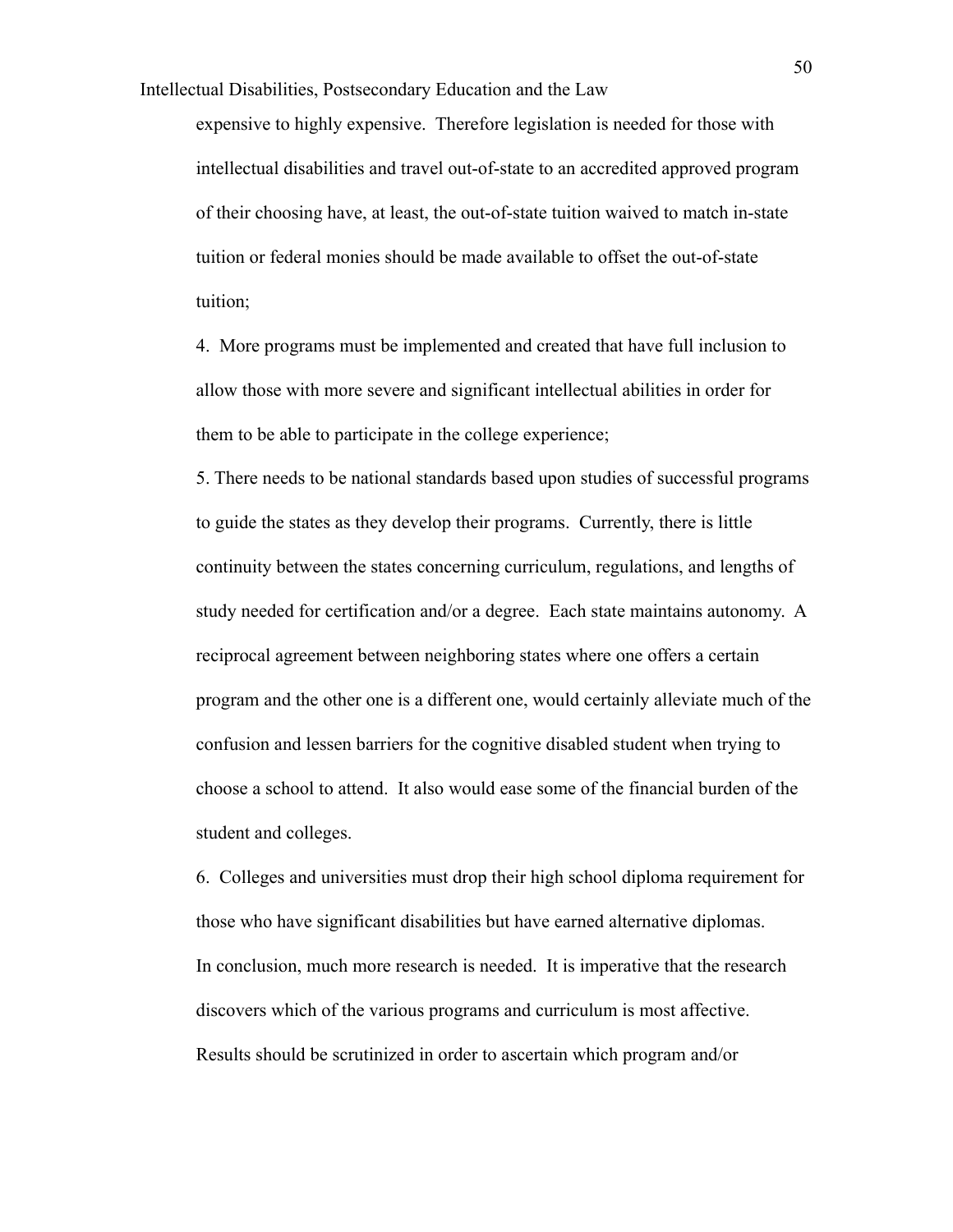curriculum provides the best possible outcomes for the student. Then using this data, develop the education curriculum and experiences needed to reach the highest goals of independence, socialization, wages, and work ethic for the people with intellectual disabilities.

Finally, let me close with a favorite quote of mine from the poet Robert Hensel**,** *"I have a disability yes that's true, but all that really means is I may have to take a slightly different path than you."*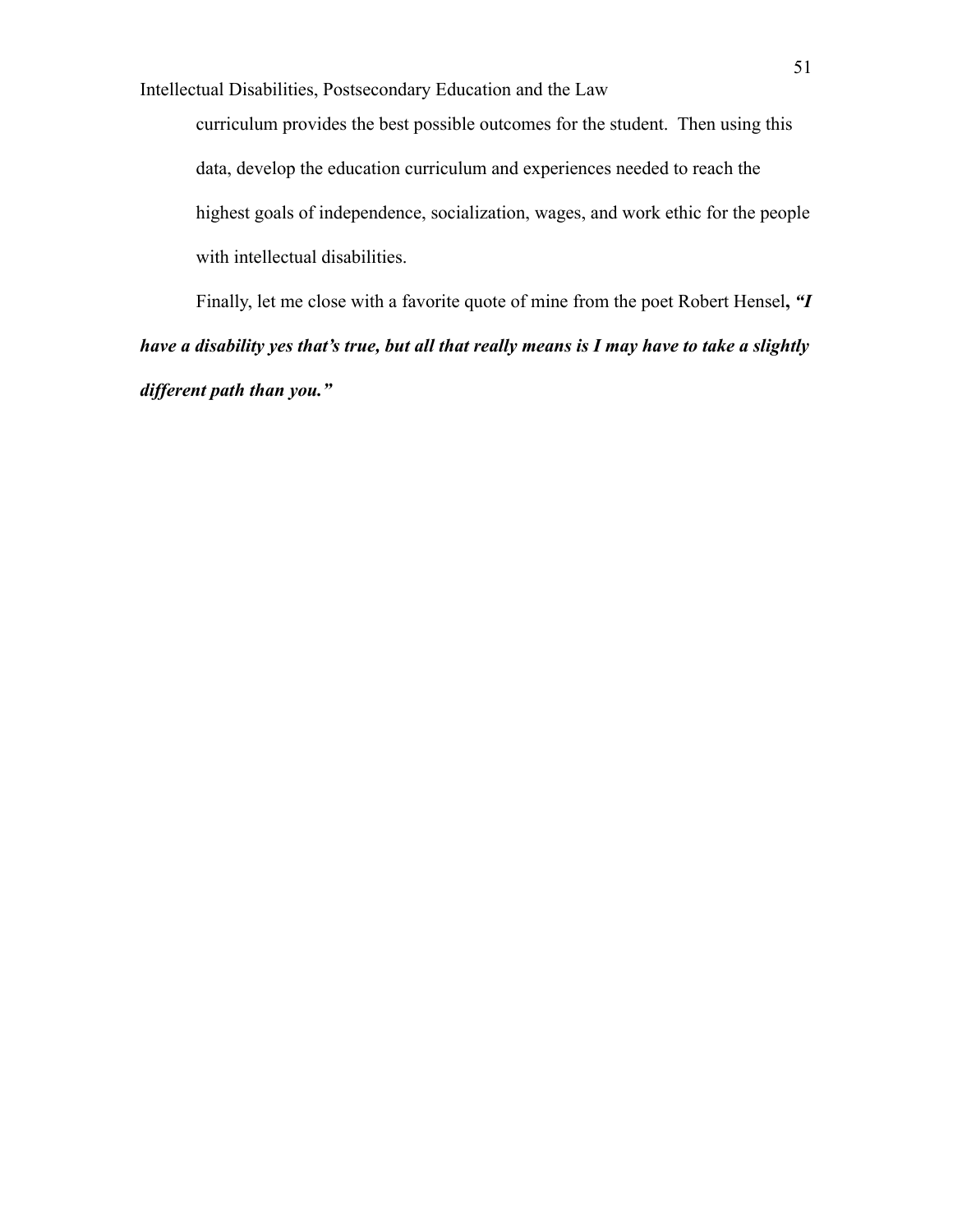## **References**

Bazelon, D. L., & Boggs, E. M. Executive Branch, (1962). *President's panel on mental retardation*. Washington, D C.: U.S. Government Printing Office.

Calefati, J. (2009, February 13). College is possible for students with intellectual disabilities. *US News and World Report*, Retrieved from <http://www.usnews.com/education/articles>

- Carroll, S., Blumberg, E. R., & Petroff, J. (2008). The promise of liberal learning: creating a challenging postsecondary curriculum for youth with intellectual disabilities. *Focus On Exceptional Children*, *40*(9), 1-12.
- Casale-Giannola, D., & Kamens, M. (2006). Inclusion at a university: experiences of a young woman with down syndrome. *Mental Retardation*, *44*(5), 344-352.
- Causton-Theoharis, J., Ashby, C., & DeClouette, N. (2009). Relentless optimism: inclusive postsecondary opportunities for students with significant disabilities. *Journal of Postsecondary Education and Disabilities*, *22*(2), 88-105.
- Connor, D. (2012). Helping students with disabilities transition to college. *Teaching Exceptional Children*, *44*(5), 16-25.
- Conway, A. (2011, May 31). Learning is for everyone: higher education programs for students with intellectual disabilities. *The Mentor: An Academic Advising Journal*. Retrieved from

<http://dus.psu.edu/mentor/2011/05/intellectual-disability-programs>

Cooper, E. (2010, November). Why not college?. *Christianity Today*, 17-19.

Fichten, C. S., Robillard, K., Judd, D., & Amsel, R. (1989). College students with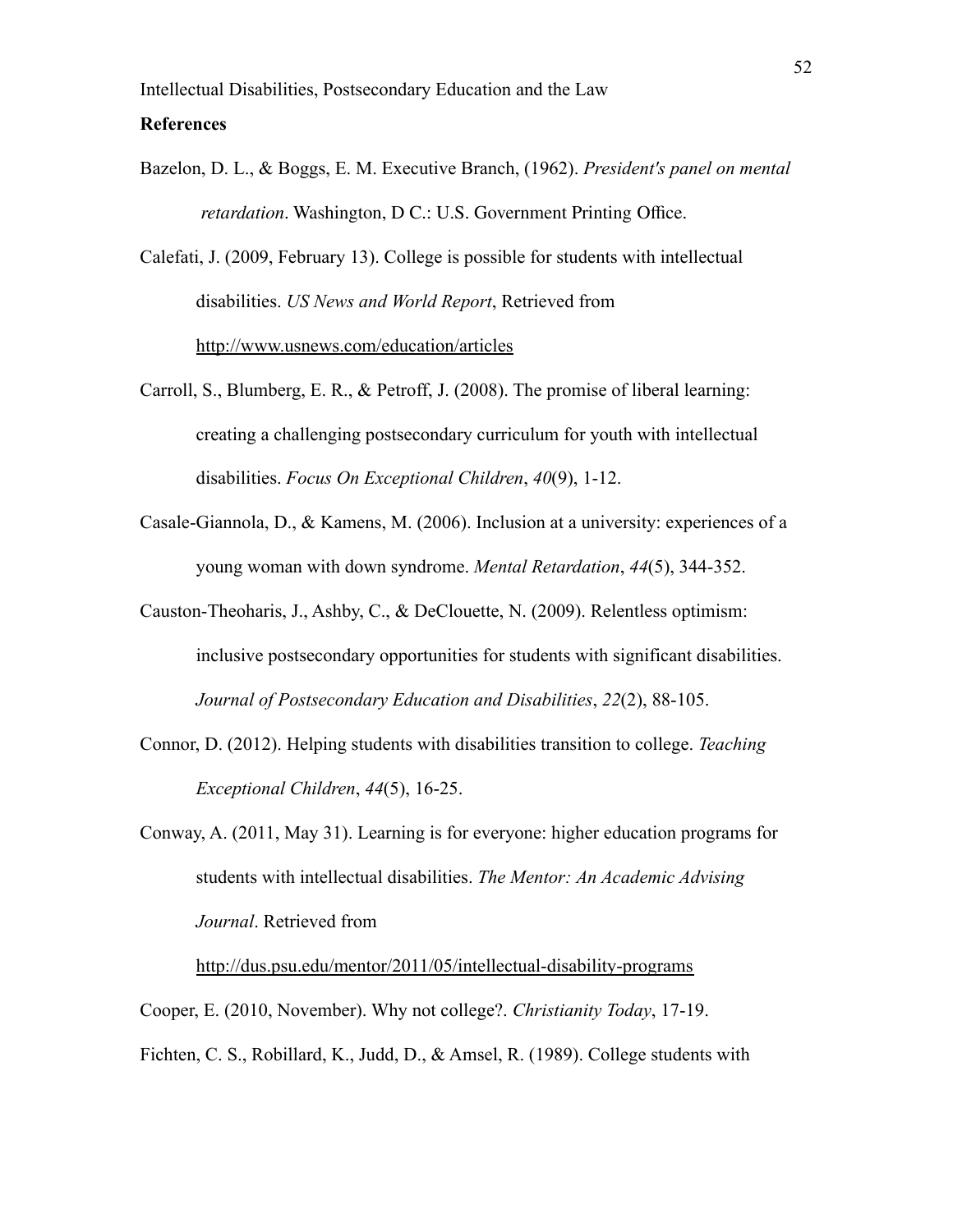Intellectual Disabilities, Postsecondary Education and the Law disabilities: Myths and realities. *Rehabilitation Psychology, 34, 243-257*.

- Getzel, E., & Thoma, C. (2008). Experience of college students with disabilities and the importance of self-determination in higher education settings. *Career Development for Exceptional Individuals*, *31*(2), 77-84.
- Grigal, M., Dwyre, A., & Davis, H. (2006). Transition services for students aged 18-21 with intellectual disabilities in college and community settings: models and implications of success. *Information Brief*, *5*(5), 1-5.
- Grigal , M., Neubert, D., & Moon, M. S. (2002). Postsecondary options for students with significant disabilities. *Teaching Exceptional Children*, *35*(2), 68-73.
- Halverson, A. T., & Neary, T. (2001). *Building inclusive schools: Tools and strategies for success.* Needham Heights, MA: Allyn & Bacon.
- Hamblet, E. (2009). Helping your students with disabilities during their college search. *Journal Of College Admission*, (205), 6-15.
- Hawke, C. (2004). Accommodating students with disabilities. *New Directions for Community Colleges*, *125* (Spring), 17-27.
- Heasley, S. (2012, January 3). College entrance exams run afoul of ADA requirements, report finds. *Disability Scoop*. Retrieved from [www.disabilityscoop.com](http://www.disabilityscoop.com)
- Hollingsworth, H. (2010, October 16). More intellectually disabled youths go to college. *Huffington Post*. Retrieved from

[http://www.huffingtonpost.com/2010/10/17/more-intellectually-disab\\_n\\_765520.h](http://www.huffingtonpost.com/2010/10/17/more-intellectually-disab_n_765520.html) [tml](http://www.huffingtonpost.com/2010/10/17/more-intellectually-disab_n_765520.html)

Johnson, A. (2006). Students with disabilities in postsecondary education: barriers to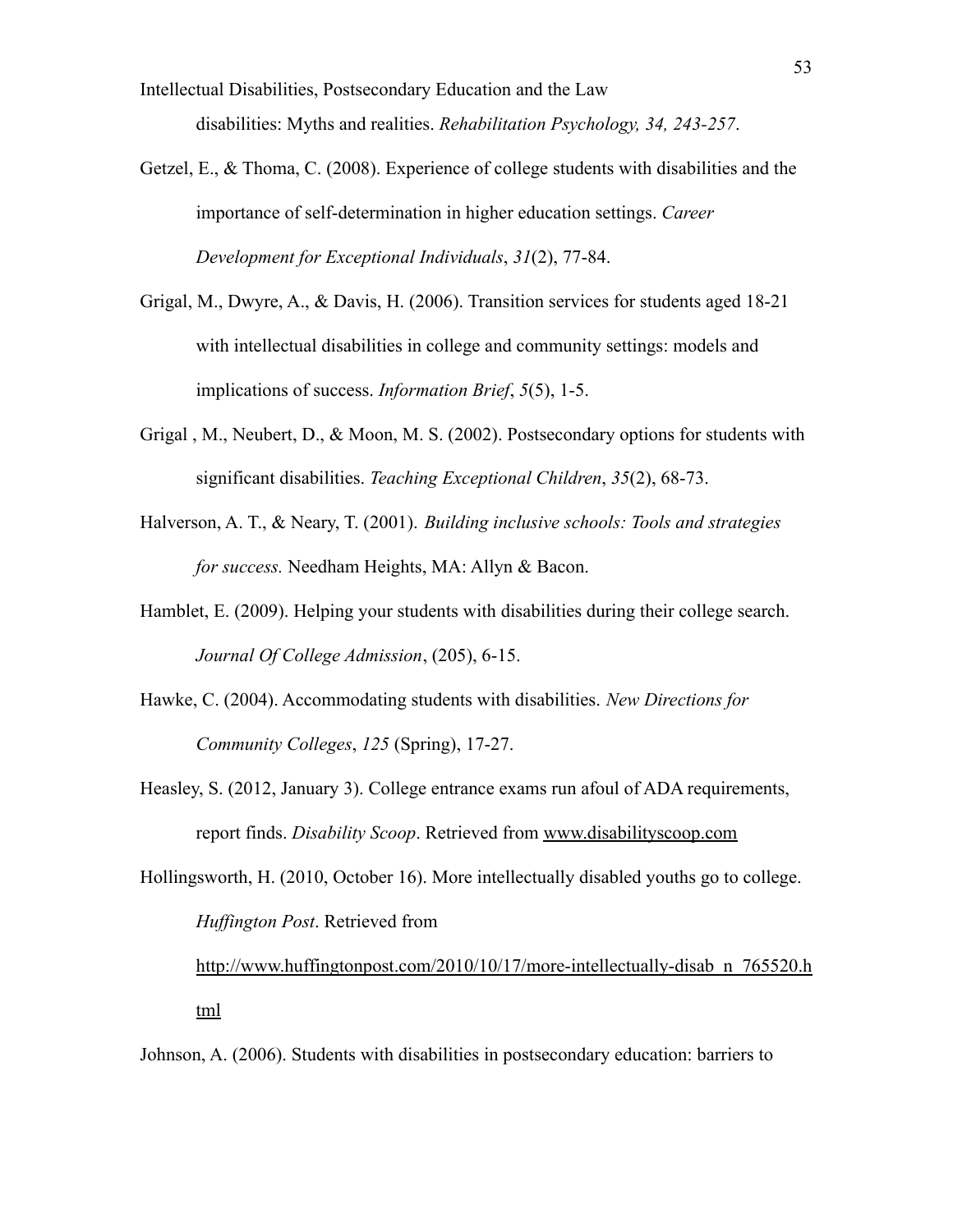- Intellectual Disabilities, Postsecondary Education and the Law success and implications for professionals. *Vistas 2006*, Retrieved from http://www.counselingoutfitters.com/Johnson.htm
- Jones, B. (2010, October 17). More youths with mental disabilities going to college. *USA Today*. Retrieved from <http://usatoday30.usatoday.com/news/education>
- Kleinert, H., Jones, M., Sheppard-Jones, K., Harp, B., & Harrison, E. (2012). Students with intellectual disabilities going to college? Absolutely!. *Teaching Exceptional Children*, *44*(5), 26-35.
- Kiernan, W., & Hart, D. (2011). You have come a long way baby but not far enough?. *Journal of Vocational Rehabilation*, *35*, 181-183.
- Lock, R., & Layton, C. (2001). Succeeding in postsecondary ed through self-advocacy. *Teaching Exceptional Children*, *34*(2), 66-71.
- Martinez, D. (2009). *Opening the door to postsecondary education for all: accessing the higher education act*. (Doctoral dissertation)Retrieved from [www.rrtc.hawaii.edu/documents/products/phase3/16.pdf](http://www.rrtc.hawaii.edu/documents/products/phase3/16.pdf)
- Martinez, D., & Queener, J. (2010, Winter). Postsecondary education for students with intellectual disabilities. *George Washington University Heath Resource Center*, pp. 1-36.
- McCleary-Jones, V. (2008). Students with learning disabilities in the community college: their goals, issues, challenges, and successes. *The ABNF Journal*, *19*(1), 14-21.

Moore, R. Youth Advisory Committee of the National Council on Disability, (2003).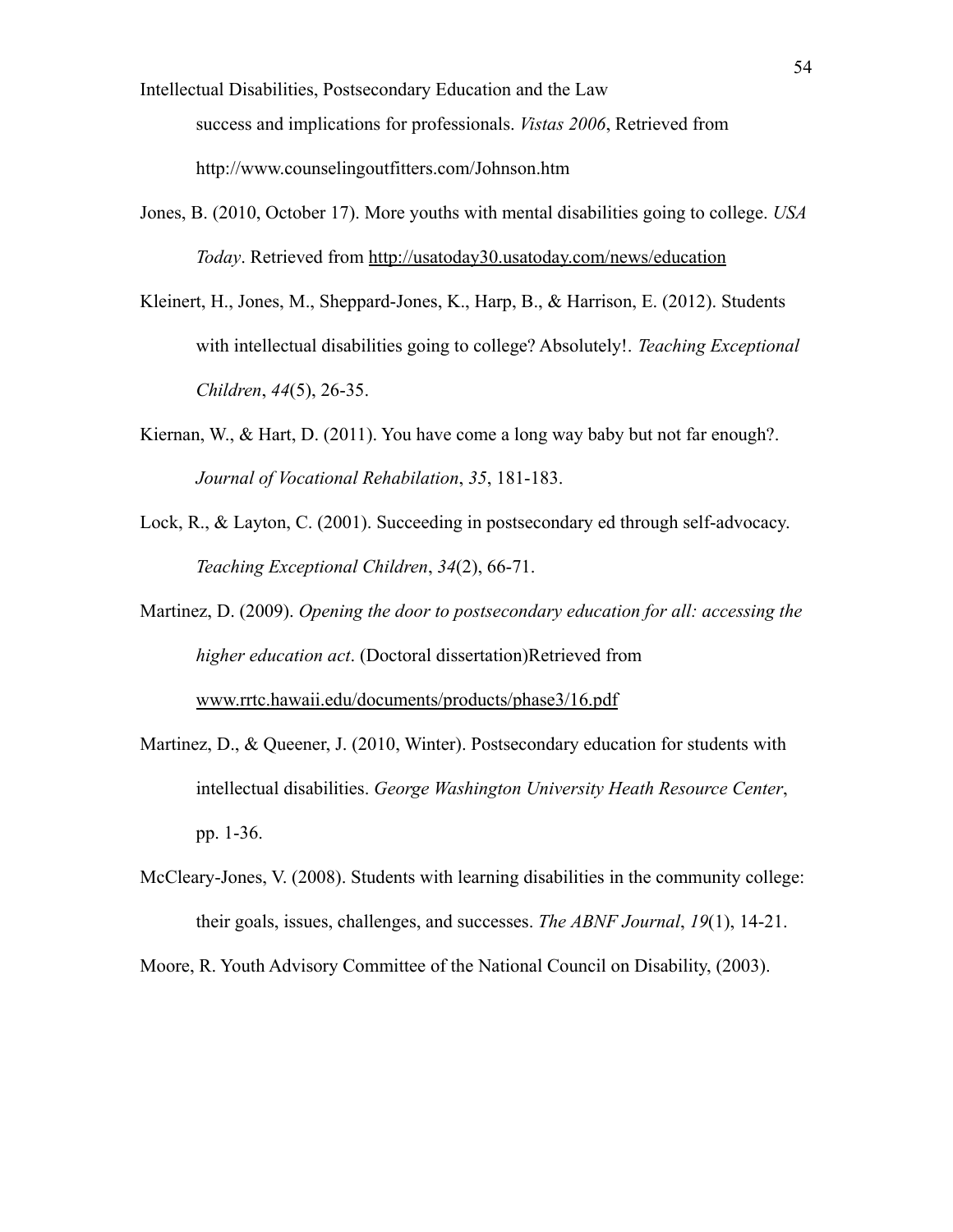Intellectual Disabilities, Postsecondary Education and the Law *Students with disabilities face financial aid barriers* . Retrieved from website: [http://webharvest.gov/peth04/20041015152849/www.ncd.gov/newsroom/advisory](http://webharvest.gov/peth04/20041015152849/www.ncd.gov/newsroom/advisory/youth/yac_aidbarriers.htm) [/youth/yac\\_aidbarriers.htm](http://webharvest.gov/peth04/20041015152849/www.ncd.gov/newsroom/advisory/youth/yac_aidbarriers.htm)

- Neubert, D., & Moon, M.S. (2006). Postsecondary settings and transition services for students with intellectual disabilities: models and research. *Focus On Exceptional Children*, *39*(4), 1-8.
- Neubert, D., Moon, M. S., & Grigal, M. (2004). Activities of students with significant disabilities receiving services in postsecondary settings. *Education and Training in Developmental Disabilities*, *39*(1), 16-25.
- Neubert, D., Moon, M. S., Grigal, M., & Redd, V. (2001). Postsecondary educational practices for individuals with mental retardation and other significant disabilities: a review of the literature. *Journal of Vocational Rehabilitation*, *16*, 155-168.

Pacer Center,Action Information sheets, Preparation is key to gaining accommodations on act college entrance test. (2011). Retrieved from <http://www.pacer.org/parent/php/PHP-c193.pdf>, *Pacer.org*.

- Pallack, B. (2010, November 08). Special-ed grads to get new path at UA. *Arizona Daily Star*. Retrieved from <http://azstarnet.com/news/local/education/college/special-ed>
- Rao, S. (2004). Faculty attitudes and students with disabilities in higher education: A literature review. *College Student Journal*, *38*(2), 191-198.

Rhodes, R. (1993). *Mental retardation and sexual expression: An historical perspective*.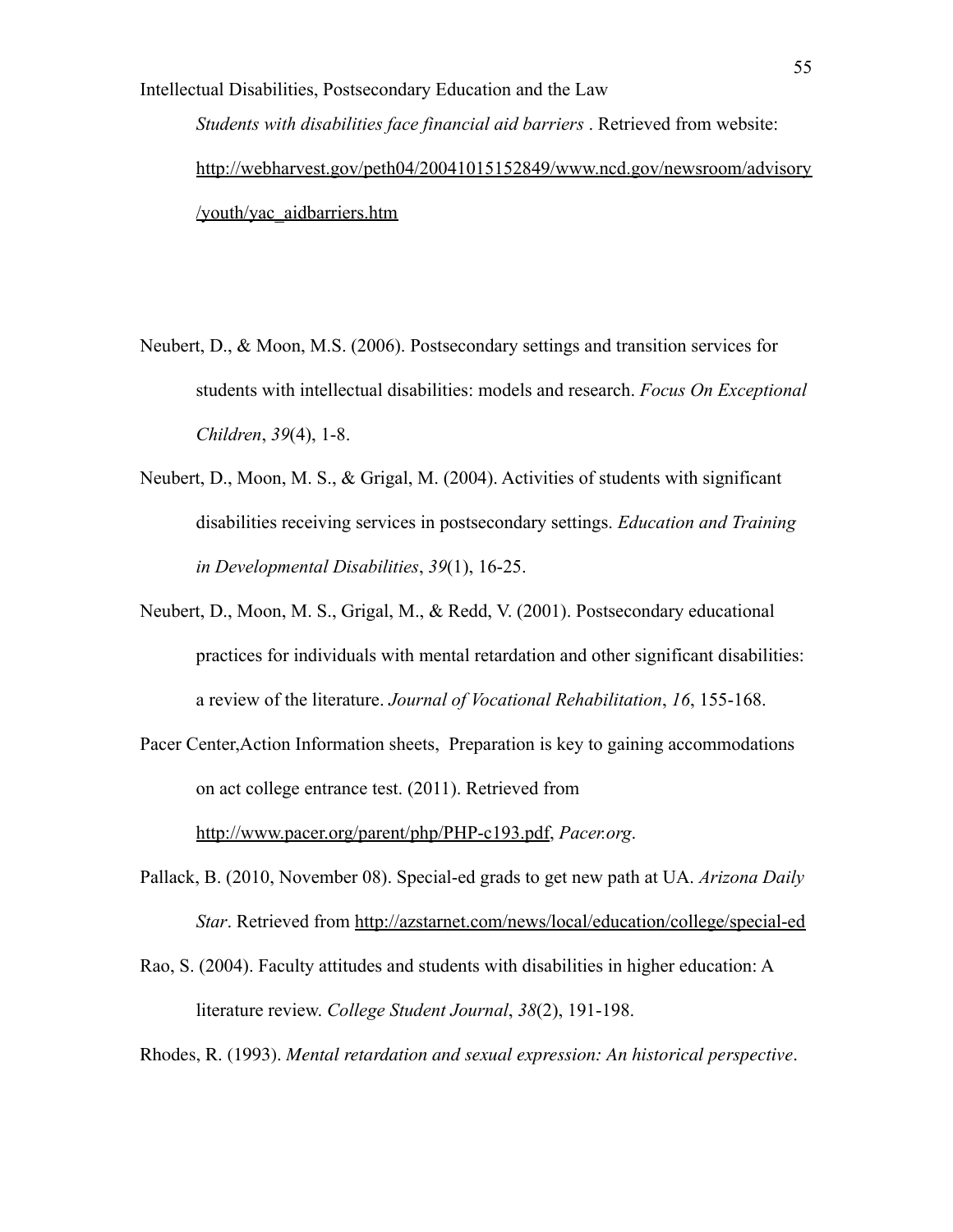- Intellectual Disabilities, Postsecondary Education and the Law Journal of Social Work and Human Sexuality, 8 (2), 1-27.
- Rothman, D. J. (1971). *The discovery of the asylum, social order and disorder in the new republic*. Aldine De Gruyter.
- Schmidt, P. (2005). From special ed to higher ed. *Chronicle of Higher Education*, *51*(24), 1-6.
- Shah, N. (2011). After special education, students turn to college. *Education Week*, *31*(14), 1-7.
- Shaw, S. (2009). Transition to postsecondary education. *Focus On Exceptional Children*, *42*(2), 1-16.
- Soergel, M. (2012, April 16). UNF program offers students with intellectual disabilities full university experience. *The Florida Times-Union*. Retrieved from <http://jacksonville.com/news/metro/2012-04-17/story/unf-program>
- Stodden, R. A., & Dowrick, P. W. (1999). Postsecondary education and employment of adults with disabilities. *American Rehabilitation*

Stodden, R. A., & Whelley, T. (2004). Postsecondary education and persons with intellectual disabilities: An introduction. *Education and Training in*

*Developmental Disabilities*

- Stumbo, N., Martin, J., & Hedrick, B. (2009). Personal assistance for students with severe physical disabilities in postsecondary education: Is it the deal breaker?. *Journal of Vocational Rehabilitation*, (30), 11-20.
- Tyre, P. (2006, April 13). Another barrier broken. *Newsweek*, Retrieved from <http://www.msnbc.msn.com/id/12306378/site/newsweek>